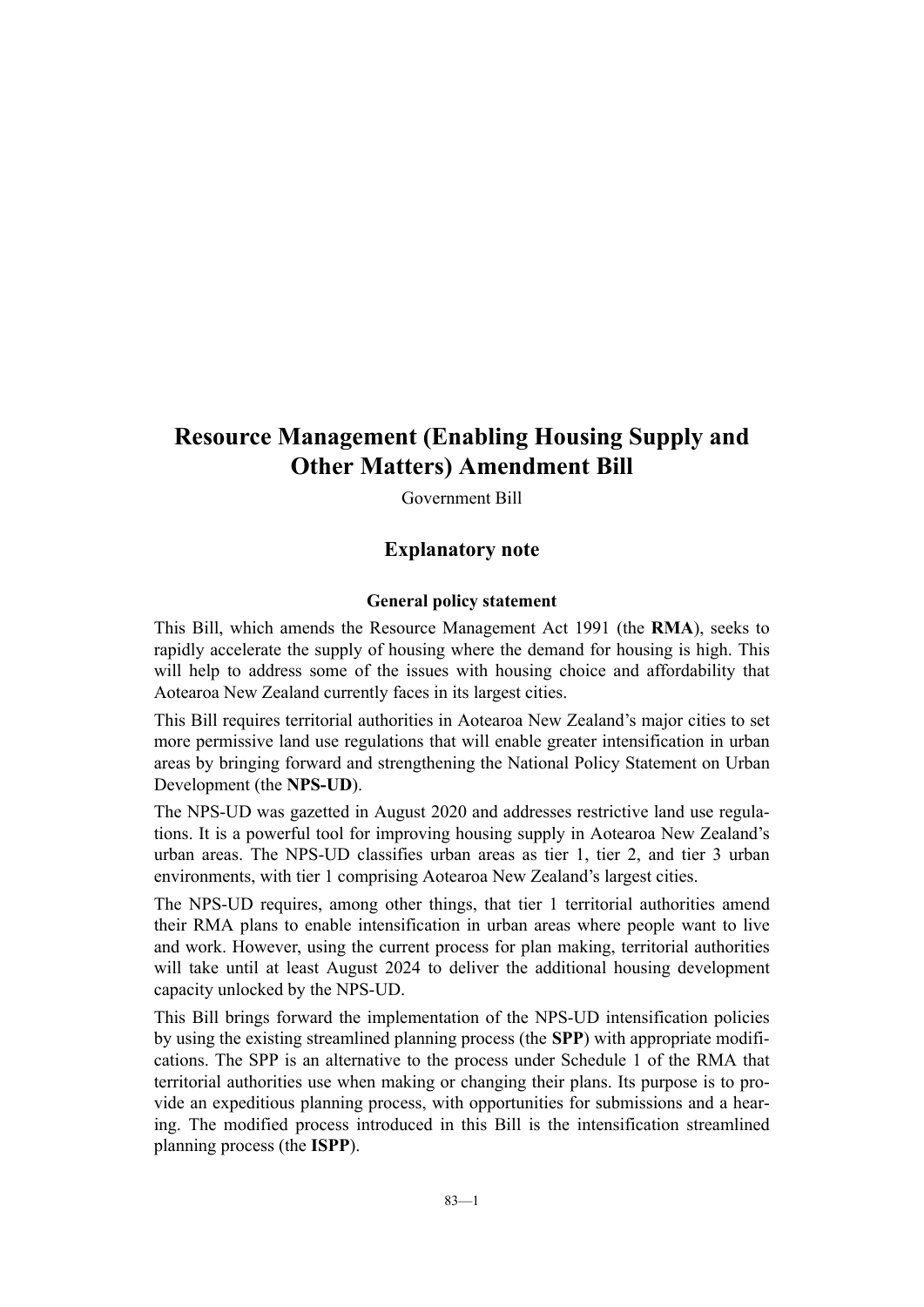In addition to this, the Bill introduces medium density residential standards (the **MDRS**) in all tier 1 urban environments. These will enable medium density housing to be built as of right (at least 3 dwellings of up to 3 storeys per site) across more of Aotearoa New Zealand's urban environments. For tier 1 territorial authorities, plan changes or plan variations that implement the intensification policies and incorporate the MDRS are known as intensification planning instruments. This Bill directs tier 1 territorial authorities to notify intensification planning instruments by 20 August 2022.

These amendments to the RMA are needed to—

- increase housing development capacity and promote provision of a wider variety of housing types in major cities. Implementation of the MDRS will enable increased housing supply and provision of dwelling types such as townhouses, flats, apartments, and other smaller dwellings. Such dwellings can be offered at a range of different price points, offering New Zealanders a wider variety of housing options to suit their needs at different stages in their lives. This will enable more people to live affordably in areas closer to their work, community facilities, and services:
- strengthen and accelerate the impact of the NPS-UD, by bringing forward implementation of the intensification policies of the NPS-UD using the ISPP. The ISPP and introduction of the MDRS (with immediate legal effect from the notification date of an intensification planning instrument) will enable housing intensification to occur faster, helping to alleviate some of the immediate housing shortages:
- encourage low-carbon cities through the provision of denser housing, especially within cities and metropolitan areas, near public transport hubs, or within walkable catchments of city or metropolitan centres. This Bill also encourages intensification in areas adjacent to smaller suburban centres in tier 1 urban environments where there are community services and commercial activities. Those areas are likely to be serviced by current public transport routes or by planned public transport routes. This will promote more efficient use of infrastructure and greater use of public transport:
- provide for multi-generational or extended family living arrangements by increasing the number of dwellings allowed on a site. The MDRS will provide opportunities to build additional units on current residential properties. This may reduce overcrowding and improve health outcomes, particularly for Māori and Pacific individuals, families, and whānau that may prefer extended family living arrangements:
- reduce overall costs to territorial authorities and their communities by providing a quicker and less litigious RMA plan-making process (the ISPP). This Bill will reduce resource consent requirements and the number of resource consent applications needed to build new houses or extend existing houses. Changes to policy 3(d) of the NPS-UD remove sub-city level demand assessments from

2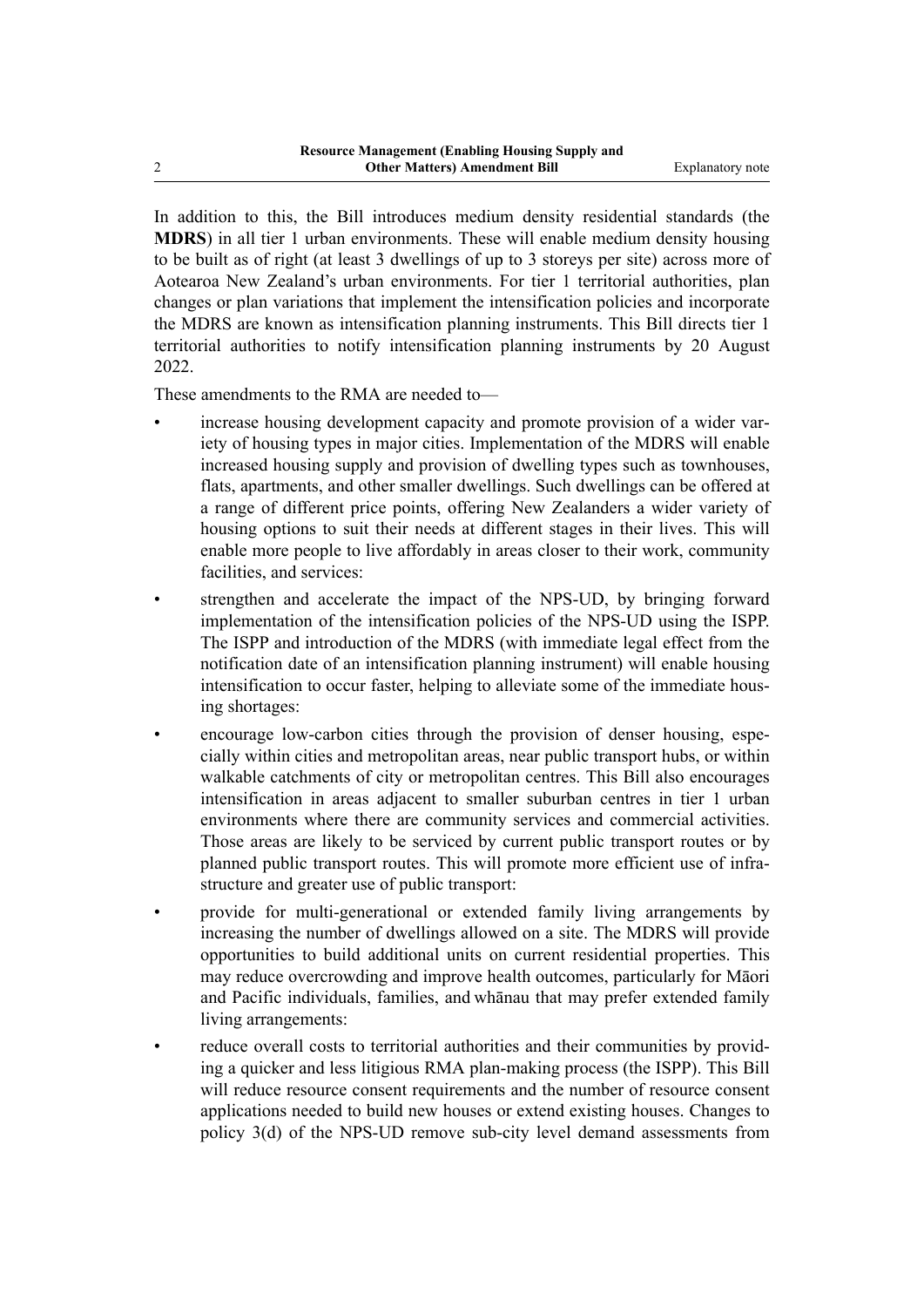tier 1 councils that may have been required to implement the existing policy 3(d):

ensure that the MDRS are integrated with the existing provisions of the NPS-UD by amending the NPS-UD. These amendments will occur through empowering the Minister for the Environment, in consultation with the Minister of Housing, to make consequential amendments to the NPS-UD.

#### **Medium density residential standards (MDRS)**

The MDRS will enable 3 storeys and 3 dwellings per site as of right. This means that developments of 3 storeys and 3 dwellings per site will be permitted activities in the RMA plans of territorial authorities, removing the need for a resource consent. The MDRS will also enable—

- more flexible height in relation to boundary standards to enable 3 storeys on average-sized sites:
- smaller private outlook spaces (space between windows and other buildings) and private outdoor living spaces (for example, balconies):
- reduced side yard setbacks to allow development closer to side boundaries:
- more resource consents (when needed) to proceed on a non-notified basis.

#### *Territorial authorities that must apply MDRS*

The MDRS will be applied by tier 1 territorial authorities. Tier 1 urban environments are Auckland, Hamilton, Tauranga, Wellington, and Christchurch. There are 14 tier 1 territorial authorities that are responsible for all or part of those tier 1 urban environments.

Where a tier 2 urban environment has acute housing need, the Minister for the Environment, in consultation with the Minister of Housing, may recommend that an Order in Council be made to require the relevant territorial authority to develop an intensification planning instrument, incorporating the MDRS using the ISPP.

Tier 2 urban environments are Whangārei, Rotorua, New Plymouth, Napier, Hastings, Palmerston North, Nelson, Tasman, Queenstown, and Dunedin. There are 10 tier 2 territorial authorities that are responsible for all or part of those tier 2 urban environments.

#### *Areas that MDRS will apply to*

Relevant territorial authorities will be required to apply the MDRS to all existing residential areas, except for areas zoned as large lot residential (as described in the National Planning Standards) or areas where qualifying matters apply.

Areas in tier 1 urban environments that are being rezoned as residential (for example, greenfield development) will also be required to apply the MDRS.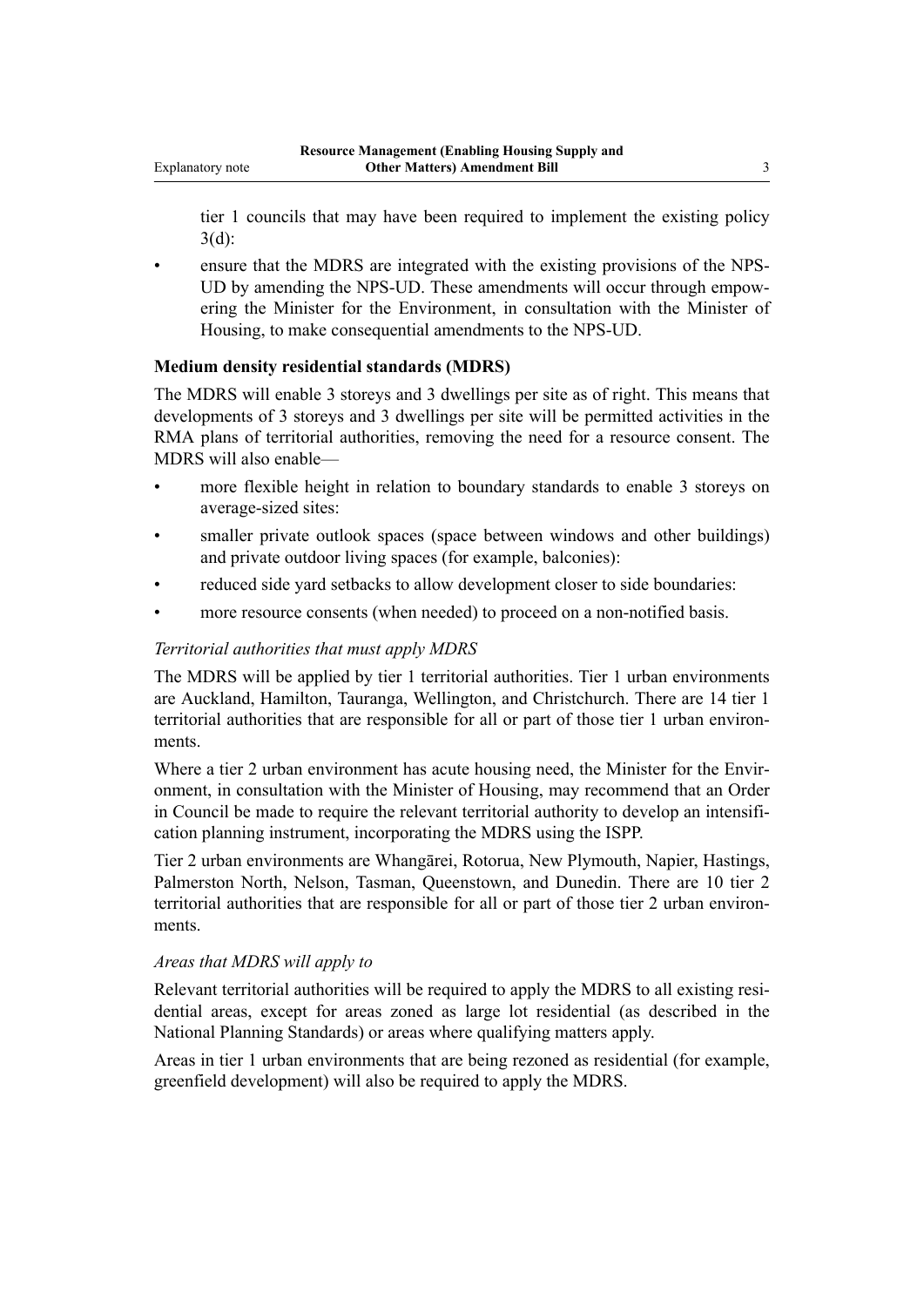#### *Qualifying matters*

There may be areas that have specific characteristics that make it inappropriate to apply the MDRS in full. An example is the potential need to give effect to other national policy statements. These characteristics are referred to as qualifying matters. A qualifying matter exists where there is a need to balance the heights, densities, and other standards of the MDRS against the need to manage those specific characteris‐ tics.

Qualifying matters for applying the MDRS are the same as those defined in clause 3.32 of the NPS-UD. Where a qualifying matter applies, the relevant territorial authority may amend the densities and heights required by the MDRS as appropriate to accommodate the qualifying matter.

Where a relevant territorial authority determines that a qualifying matter limits the application of the MDRS, the authority must provide evidence to support this in its evaluation report, as required under section 32 of the RMA. Accommodating the qualifying matter must be balanced against the national significance of urban development and the objectives of the NPS-UD.

#### *Immediate legal effect of MDRS*

Residential zones implementing the MDRS will have immediate legal effect from the notification date of the intensification planning instrument, except for—

- areas proposing greater heights under the NPS-UD intensification policies than those listed in the MDRS as a permitted activity:
- areas where a qualifying matter has been identified:
- areas that were not previously relevant residential zones (for example, greenfield development or large lot residential areas).

This means the MDRS will have full weight in determining consent applications lodged on or after the date on which the intensification planning instrument is notified by a relevant territorial authority. All relevant territorial authorities must notify their intensification planning instruments no later than 20 August 2022, unless an Order in Council directs a tier 2 territorial authority to implement the MDRS later than that date.

Territorial authorities will incorporate the MDRS into their RMA planning documents using the ISPP.

#### **Intensification streamlined planning process (ISPP)**

This Bill introduces the ISPP, a modified streamlined RMA planning process for implementing the intensification policies of the NPS-UD. The ISPP establishes a set of standardised process steps that relevant territorial authorities will use to develop an intensification planning instrument. It will also be used to implement the MDRS.

This process will be quicker than the standard process under Schedule 1 of the RMA and will bring forward the outcomes sought by the intensification policies of the NPS-UD.

4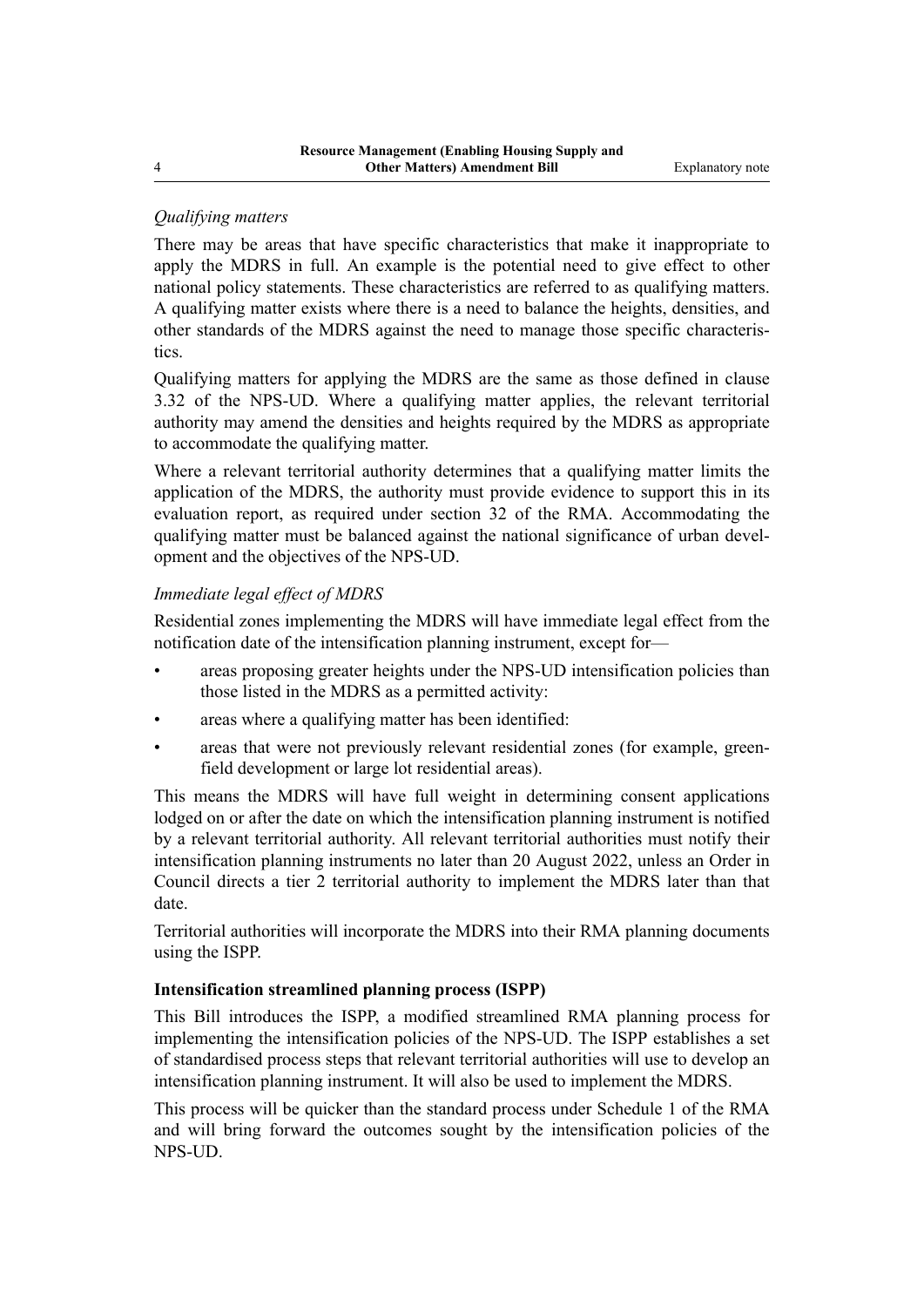Territorial authorities will be required to use the ISPP to implement policies 3 and 4 (or policy 5 as relevant) of the NPS-UD.

The Minister for the Environment will have the power to make a direction to specify additional requirements that apply to a territorial authority undergoing the ISPP.

#### *ISPP standardised process steps*

The standardised process steps territorial authorities will follow when developing an intensification planning instrument using the ISPP are as follows:

- step 1: pre-notification consultation and engagement with iwi about the intensi‐ fication planning instrument:
- step 2: intensification planning instrument is notified and the MDRS has immediate legal effect:
- step 3: submissions on the notified intensification planning instrument:
- step 4: further submissions on the notified intensification planning instrument:
- step 4a (optional): pre-hearing mediation:
- step 5: independent hearings panel (**IHP**) to conduct hearings on the intensification planning instrument:
- step 6: IHP report to territorial authority with recommendations:
- step 7: territorial authority makes its decisions:
- step 7a (if required): if the territorial authority does not agree with the IHP's recommendations, the Minister for the Environment will become the decision maker:
- step 8: intensification planning instrument is operative (including components that give effect to policies 3 and 4, or 5, of the NPS-UD).

#### *IHPs*

The ISPP requires the relevant territorial authority to appoint an IHP. The territorial authority will delegate its responsibilities for conducting hearings to the IHP. The IHP will then report its recommendations to the territorial authority. Those recommendations are not limited to the scope of submissions received by the IHP and may also include recommendations on other matters related to the intensification planning instrument.

#### *Decision making within ISPP*

The territorial authority remains the primary decision maker on an intensification planning instrument. However, if a territorial authority decides not to adopt the IHP's recommendations, the Minister for the Environment becomes the decision maker on those recommendations. The Minister for the Environment can accept the IHP's recommendations or make alternative recommendations.

Once a decision is issued, the RMA plan becomes operative. There are no appeals against intensification planning instruments that go through the ISPP. This will ensure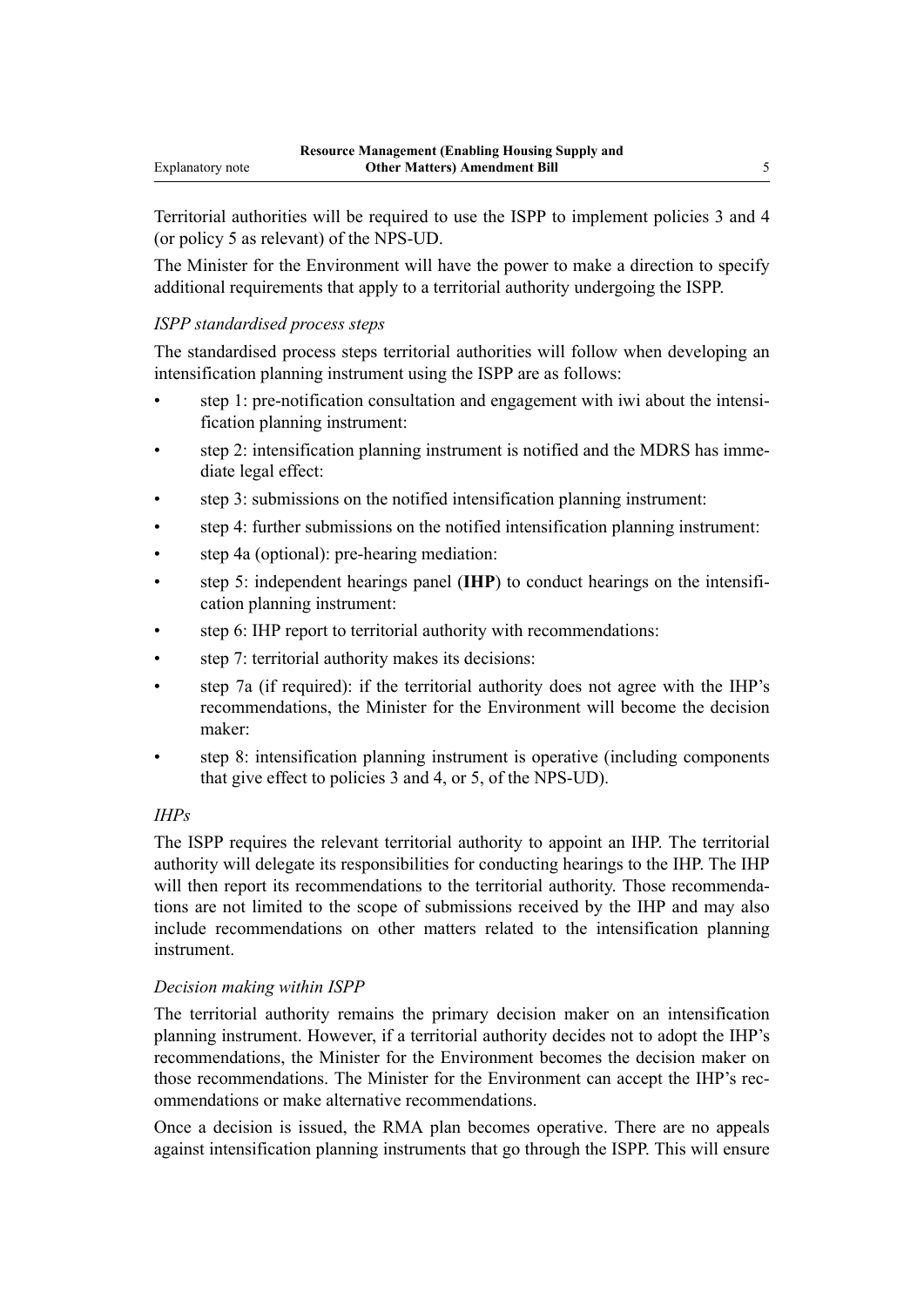that intensification planning instruments are operative by mid-2023. If territorial authorities were to use a process under Schedule 1 of the RMA as they are currently required to, those RMA plan changes would not be operative until August 2024 or later.

#### *Modification of policy 3(d) of NPS-UD*

The Bill modifies policy 3(d) to reduce the application of the policy and therefore the scope of the assessment required by councils. Councils will now be required to enable building heights and density of urban form commensurate with the level of commercial activities and community services within and adjacent to zones described in the National Planning Standards as neighbourhood centre zones, local centre zones, and town centre zones (or equivalent zones).

Beyond these areas, councils will have the flexibility to determine whether to introduce more permissive zoning than the MDRS requires. This provides councils with more ability to intensify housing in areas they see as appropriate, and in line with existing spatial plans.

#### **Transitional provisions to provide clarity on when proposed plans or private plan change requests need to be withdrawn**

There may be tier 1 territorial authorities that are currently preparing plan changes or variations to proposed plans to implement the NPS-UD intensification policies. Those territorial authorities may need to adjust their proposed plans once this Bill is enacted. For this reason, the Bill requires that proposed plans, or private plan changes accepted, must be withdrawn where it can be determined that the proposed instrument—

- intends to give effect to intensification policies of the NPS-UD:
- proposes changes to a residential zone that will be subject to the MDRS:
- creates a new relevant residential zone that does not incorporate the MDRS:
- has been notified on or before the enactment of the Bill but a hearing under clause 8B of Schedule 1 is not completed on or before 20 February 2022.

Territorial authorities will be required to use clause 8D of Schedule 1 of the RMA to withdraw those plan changes or proposed plan variations.

#### **Empowering Ministers to make consequential amendments to NPS-UD**

This Bill will empower the Minister for the Environment, in consultation with the Minister of Housing, to make changes to the NPS-UD to—

- remove current or potential inconsistencies between the NPS-UD and this Bill once enacted:
- clarify the relationship between the NPS-UD and this Bill:
- amend the NPS-UD definition of planning decision.

In using this power, the Minister will not be required to follow the standard process requirements for modifying national policy statements as laid out in the RMA.

6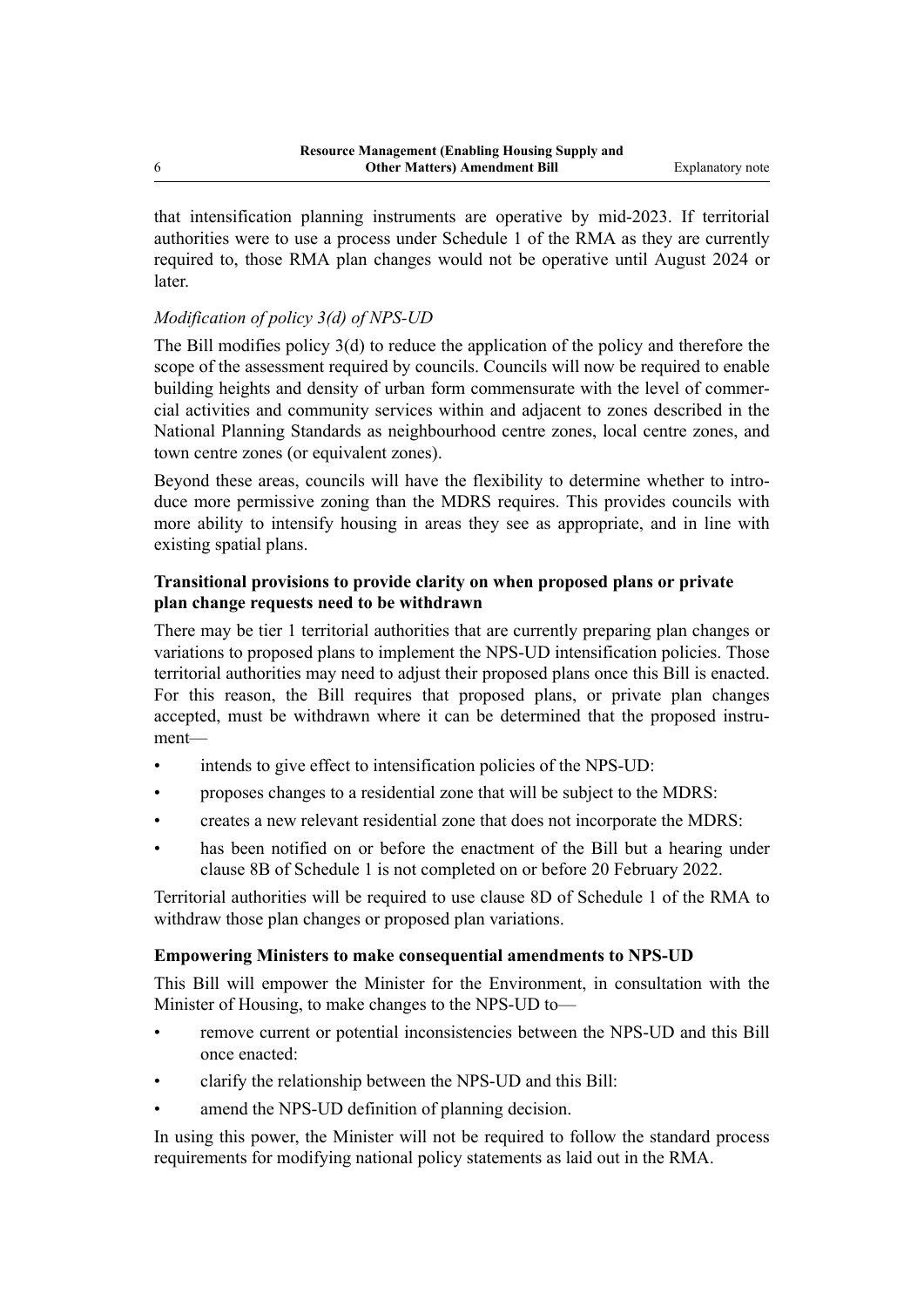#### *Enabling amendment or inclusion of financial contributions provisions*

This Bill clarifies that a local authority may amend its plan to require that financial contributions are charged for permitted activities. Relevant territorial authorities may amend or include new financial contributions policies in their district plans through the ISPP. This will support relevant territorial authorities with the cost of development infrastructure that may be required to incorporate the MDRS.

#### **Minor and technical amendment to section 224 of RMA**

This Bill makes a minor and technical change to section 224 of the RMA, which relates to restrictions on the deposit of a survey plan. Section 224 currently cross-references section  $11(1)(a)(i)$  or (iii) of the RMA, which restricts subdivision of land unless the subdivision is expressly allowed and is shown on a survey plan. When section 11(1A) was repealed, that cross-reference was not updated. This Bill will amend the RMA so that section 224 correctly refers to section  $11(a)(i)$  or (iii) of the RMA. This change is minor and technical in nature and is not a policy change or addition.

#### **Departmental disclosure statement**

The Ministry for the Environment is required to prepare a disclosure statement to assist with the scrutiny of this Bill. The disclosure statement provides access to infor‐ mation about the policy development of the Bill and identifies any significant or unusual legislative features of the Bill.

A copy of the statement can be found at [http://legislation.govt.nz/disclosure.aspx?](http://legislation.govt.nz/disclosure.aspx?type=bill&subtype=government&year=2021&no=83) [type=bill&subtype=government&year=2021&no=83](http://legislation.govt.nz/disclosure.aspx?type=bill&subtype=government&year=2021&no=83)

#### **Regulatory impact statement**

The Ministry for the Environment and the Ministry of Housing and Urban Develop‐ ment produced a regulatory impact statement on 20 May 2021 to help inform the main policy decisions taken by the Government relating to the contents of this Bill.

A copy of this regulatory impact statement can be found at—

- [https://environment.govt.nz/what-government-is-doing/cabinet-papers/regula‐](https://environment.govt.nz/what-government-is-doing/cabinet-papers/regulatory-impact-statement-upzoning-land-housing/) [tory-impact-statement-upzoning-land-housing/](https://environment.govt.nz/what-government-is-doing/cabinet-papers/regulatory-impact-statement-upzoning-land-housing/)
- [https://treasury.govt.nz/publications/informationreleases/ris](http://www.treasury.govt.nz/publications/informationreleases/ria)

#### **Clause by clause analysis**

*Clause 1* is the Title clause.

*Clause 2* is the commencement clause. It provides that the Bill comes into force on the day after the date on which it receives the Royal assent.

*Clause 3* provides that the Bill amends the Resource Management Act 1991 (the **Act**).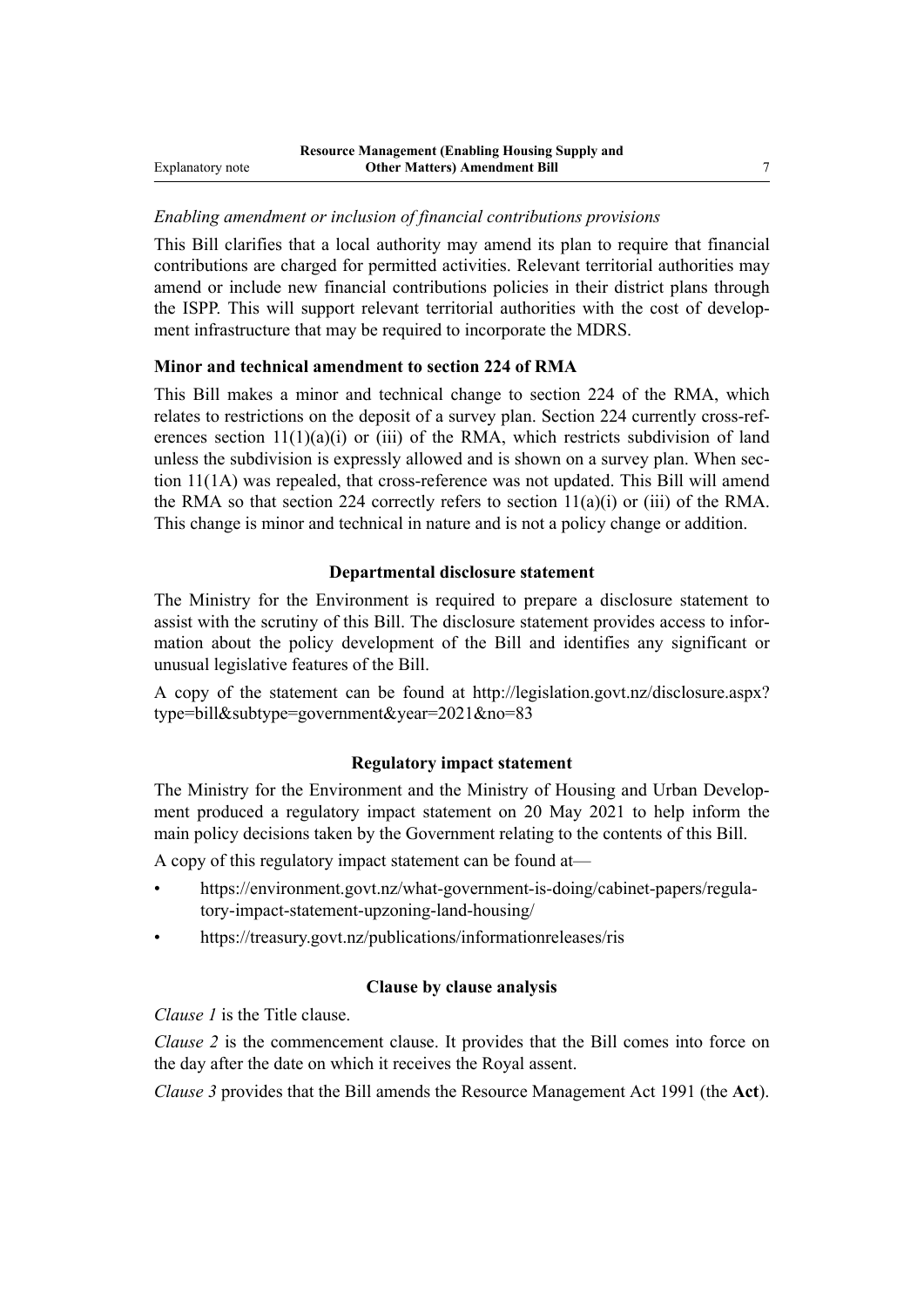#### **Part 1**

### **Urban densification policies and other matters**

Subpart 1—Interpretation and definitions

*Clause 4* amends section 2 of the Act to insert definitions relevant to the general policy being implemented by the Bill.

Key new definitions include intensification planning instrument, intensification streamlined planning process, medium density residential standards, National Policy Statement on Urban Development (NPS-UD), new residential zone, policy 3, policy 4, policy 5, relevant residential zone, residential unit, and residential zone.

*Clauses 5 and 6* amend sections 43AA and 43AAC of the Act respectively to update the definitions of district plan and proposed plan to be consistent with other changes made by this Bill.

### Subpart 2—Relevant territorial authority must incorporate medium density residential standards and other intensification policies into district plan

*Clause 7* inserts cross-headings and *new sections 77E to 77P* into the Act.

#### *Medium density residential standards*

*New section 77E* contains further definitions that are relevant to the introduction of medium density residential standards (**MDRS**) and the interpretation of *new sections 77F to 77P* and *new Schedule 3A*.

*New section 77F* requires a relevant territorial authority to incorporate the MDRS into its district plan for the relevant residential zones, using the intensification streamlined planning process (**ISPP**) described in *new section 80F* and *new clause 95(1)* of Schedule 1 of the Act or, if the ISPP is inapplicable, other plan-making processes in the Act. New plan changes notified after the relevant intensification planning instrument is operative must also incorporate the MDRS for relevant residential zones, but using plan-making processes other than the ISPP (unless the ISPP process is applied by Order in Council under *new section 80E*).

The MDRS are described in detail in *new Schedule 3A* of the Act. They permit a considerable intensification of residential units in relevant residential zones in compari‐ son with what is permitted under current district plans for districts of relevant territorial authorities. (In general, 3 residential units per site and a building of 3 storeys and up to 11 metres high, with an additional 1 metre in certain circumstances for the roof, will be a permitted activity.)

Relevant residential zones are all the different residential zones described in the national planning standards, except for large lot residential zones and, to avoid doubt, settlement zones.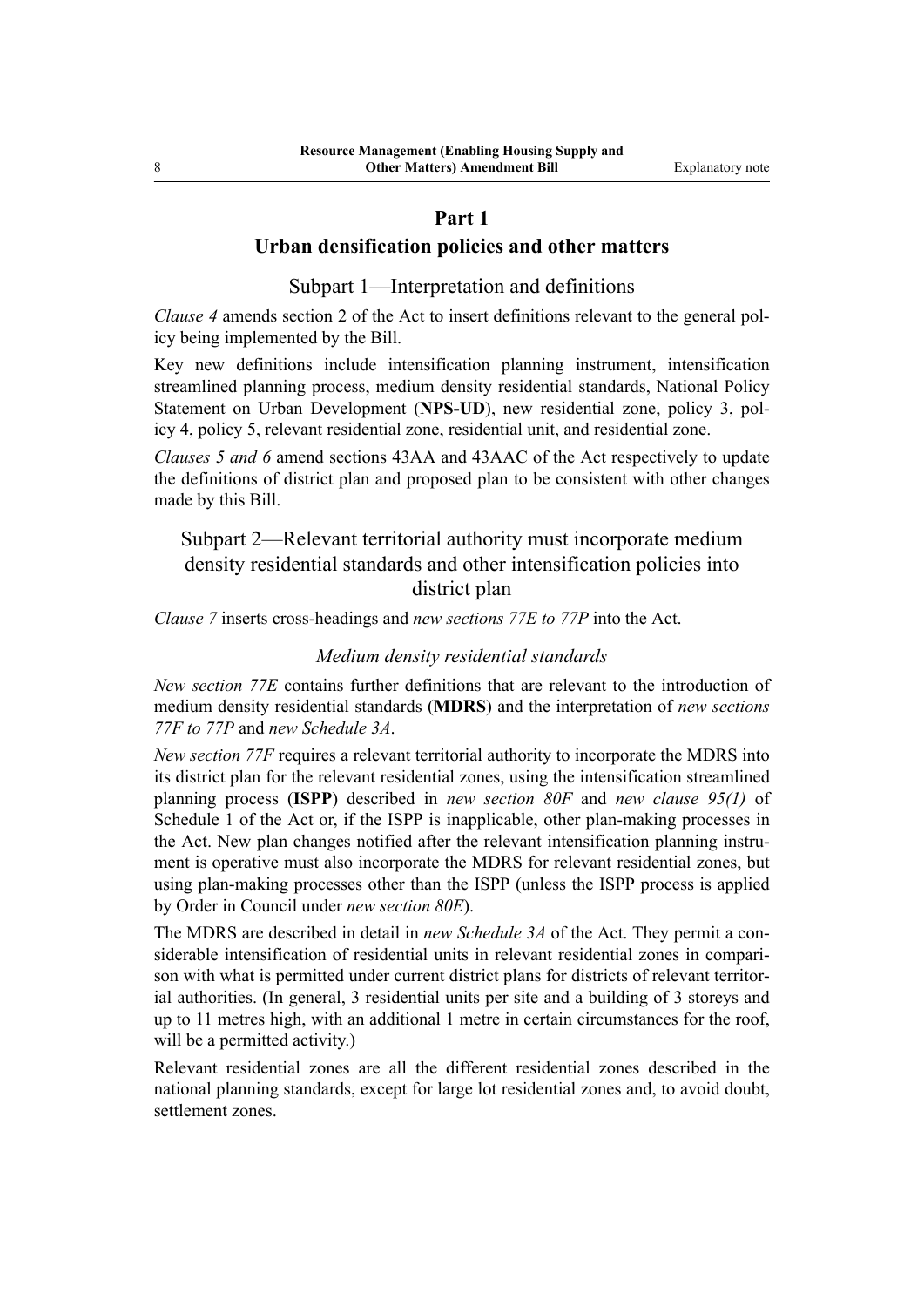Relevant territorial authorities are tier 1 authorities and those tier 2 territorial authorities that are specified by Order in Council as a territorial authority to which these provisions apply.

*New section 77G* provides that in certain areas within the area of a relevant residential zone, intensification may be more limited than would be allowed under the MDRS, but only if 1 or more of the following qualifying matters apply:

- a matter of national importance that decision makers are required to recognise and provide for under section 6 of the Act:
- a matter required in order to give effect to a national policy statement (other than the NPS-UD):
- a matter required for the purpose of ensuring the safe or efficient operation of nationally significant infrastructure:
- open space provided for public use, but only in relation to land that is open space:
- the need to give effect to a designation or heritage order, but only in relation to land that is subject to the designation or heritage order:
- a matter necessary to implement, or to ensure consistency with, iwi participation legislation:
- the requirement in the NPS-UD to provide sufficient business land suitable for low density use, to meet expected demand:
- any other matter that makes higher density, as provided for in the MDRS, inappropriate in the area, but only if *new section 77I* is satisfied.

*New section 77H* inserts further requirements that apply if a relevant territorial authority is amending its district plan and is proposing a change to make allowance for a qualifying matter provided for in *new section 77G*. The evaluation report referred to in section 32 of the Act must demonstrate why the territorial authority considers that the relevant area is subject to a qualifying matter, justify why that view is the correct one, make certain assessments, and assess the costs and broader impacts of imposing limits on development capacity, building height, or density, as relevant.

The evaluation report must also describe how the changes are consistent with the development outcomes set out in *new Schedule 3A* and why the changes proposed are limited only to those necessary to accommodate the qualifying matters.

*New section 77I* sets out a further requirement to be satisfied where the qualifying matter is the final one listed in *new section 77G*, namely, "any other matter that makes higher density as provided for by the MDRS inappropriate in an area".

*New section 77J* describes the way in which new applications for resource consents lodged on or after the date of notification of a district plan incorporating the MDRS must be considered by a consent authority.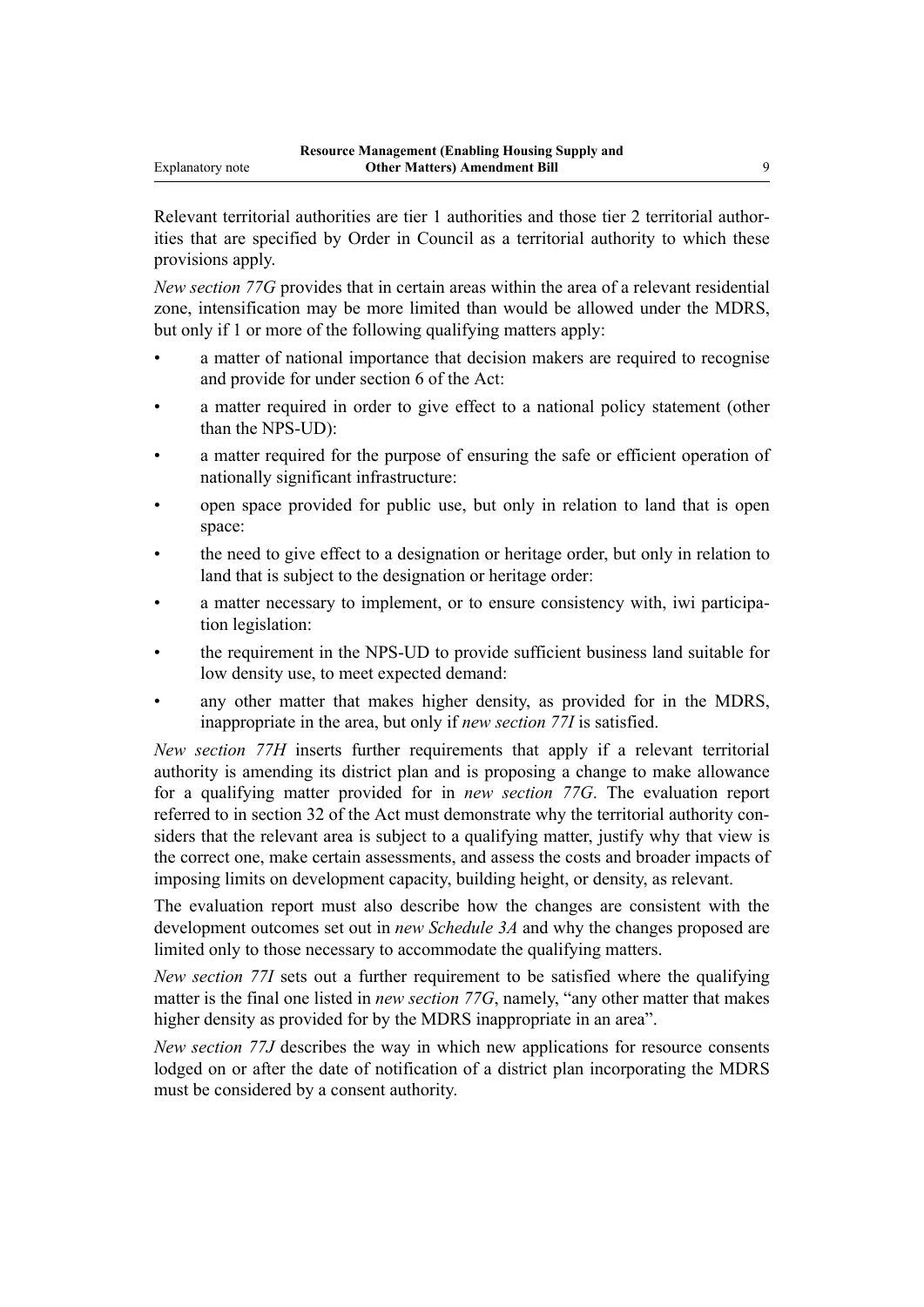#### *Urban non-residential zones*

*New sections 77K to 77N* require a relevant territorial authority to incorporate the other intensification policies for urban non-residential zones into its district plan using the ISPP or, if the ISPP is inapplicable, other plan-making processes in the Act.

The requirements of *new sections 77K to 77N* include a process and set of criteria, relating to qualifying matters, that are very similar to the processes and criteria set out in *new sections 77F to 77J*.

#### *Amendment of NPS-UD*

*New section 77O* amends the NPS-UD by replacing policy 3(d). *New section 77O* also enables the Minister for the Environment, after consulting the Minister of Hous‐ ing, to amend the NPS-UD to—

- remove an inconsistency or a potential inconsistency between the NPS-UD and the Bill as enacted:
- amend or replace the definition of planning decision in the NPS-UD:
- otherwise clarify the interrelationship between that policy statement and this Bill, as enacted.

In making those amendments, the Minister does not need to follow the process requirements set out in sections 47 to 51 of the Act or the process set out in section 46A(4) of the Act. Also, there is no need to make an Order in Council, although the changes have the status of secondary legislation and are disallowable by Parliament.

#### *Financial contributions*

*New section 77P* enables a relevant territorial authority to include financial contributions provisions in its district plan or amend its financial contribution provisions (as applicable) using an intensification planning instrument.

*New section 77Q* enables a local authority to make a rule about financial contribu‐ tions. It clarifies that a rule may be made providing for the payment of financial contributions for permitted activities.

#### Subpart 3—Relevant territorial authority must notify intensification planning instrument

#### *Clause 8* inserts *new subpart 5A* into Part 5 of the Act.

*New section 80D* states that *new subpart 5A* and *new Part 6* of Schedule 1 provide a process for the preparation of an intensification planning instrument by a relevant ter‐ ritorial authority in order to achieve an expeditious planning process.

*New section 80E* empowers the making of regulations requiring specified tier 2 territorial authorities to incorporate the MDRS into their district plans and, in some cases, to give effect to policy 5 in their district plans. There are 2 powers to make regulations, as follows: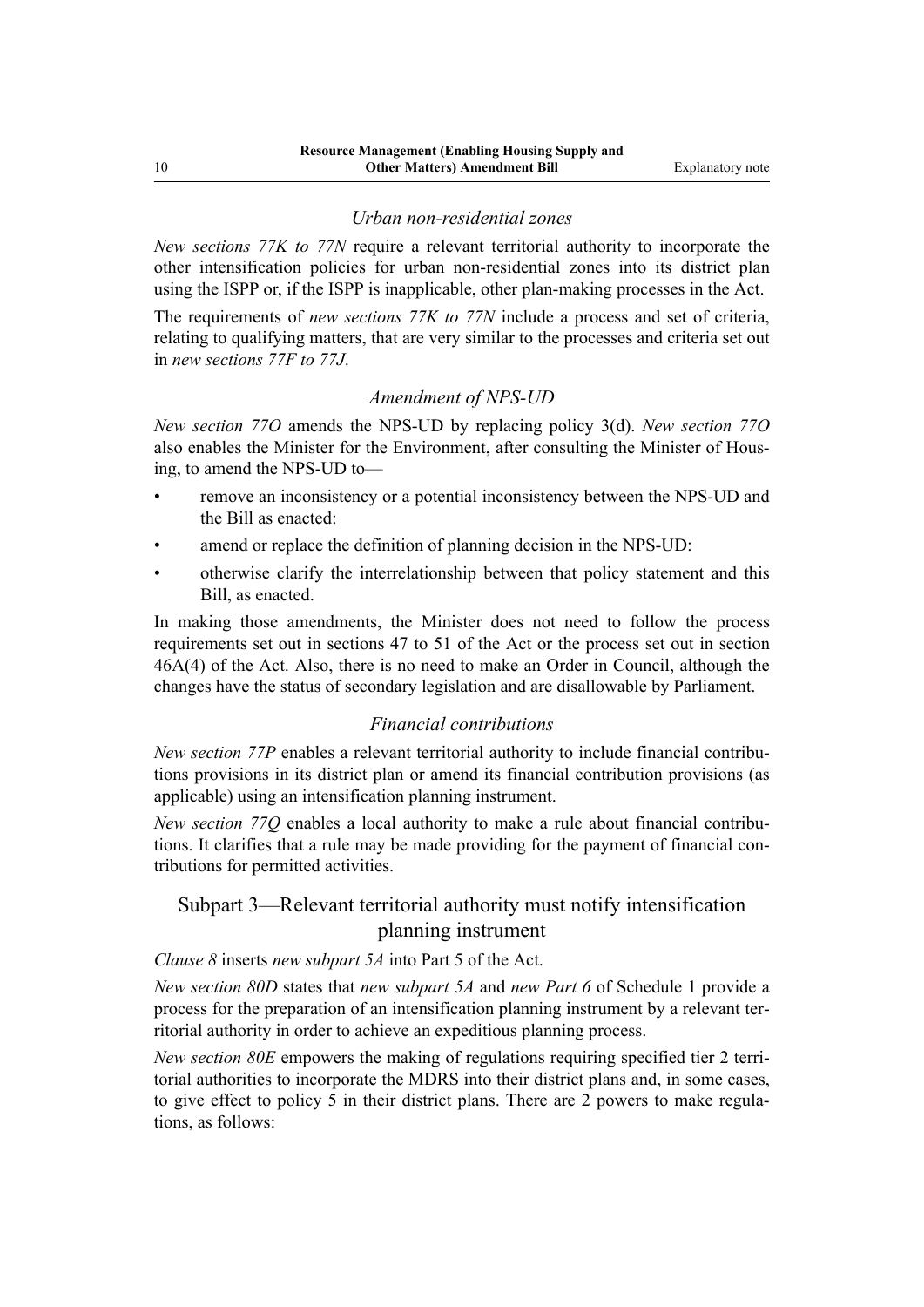- a power to make regulations before 21 March 2022 requiring a tier 2 territorial authority to prepare a change to its district plan or a variation to its proposed district plan for the purpose of incorporating the MDRS and giving effect to policy 5 (*new section 80E(1)*):
- a power to make regulations on or after 21 March 2022 requiring a tier 2 territorial authority to prepare a change to its district plan or a variation to its pro‐ posed district plan for the purpose of incorporating the MDRS (*new section 80E(2)*).

Before making regulations under this new section, the Minister for the Environment, in consultation with the Minister of Housing, must be satisfied that the district of the relevant tier 2 territorial authority is experiencing an acute housing need. For the pur‐ poses of determining whether a district is experiencing an acute housing need, the Minister—

- must have regard to the median multiple in that district (that is, the median house price divided by the median gross annual household income); and
- may have regard to whether any other information indicates that there is an acute housing need in the area.

*New section 80F* requires certain territorial authorities to notify an intensification planning instrument, either by 20 August 2022 or, in the case of certain tier 2 territor‐ ial authorities, by a date specified in an Order in Council made under *new section 80E(2)*. The intensification planning instrument must be prepared in accordance with—

- the ISPP: and
- any requirements specified by the Minister for the Environment under *new sec‐ tion 80I*.

*New section 80G* limits the use of intensification planning instruments by providing that only 1 instrument may be notified, and it cannot be withdrawn. An intensification planning instrument cannot be used for any purpose other than those required under *new sections 77F(2), 77K(1), and 77P*.

*New section 80G* also provides that a local authority may not use the ISPP other than as permitted under *new section 80F(3)*.

*New section 80H* requires a relevant territorial authority to show in its intensification planning instrument—

- which provisions incorporate the MDRS; and
- which provisions in the operative district plan and any proposed plan are replaced by the MDRS.

*New section 80I* empowers the Minister for the Environment to make a direction to 1 or more relevant territorial authorities that specifies—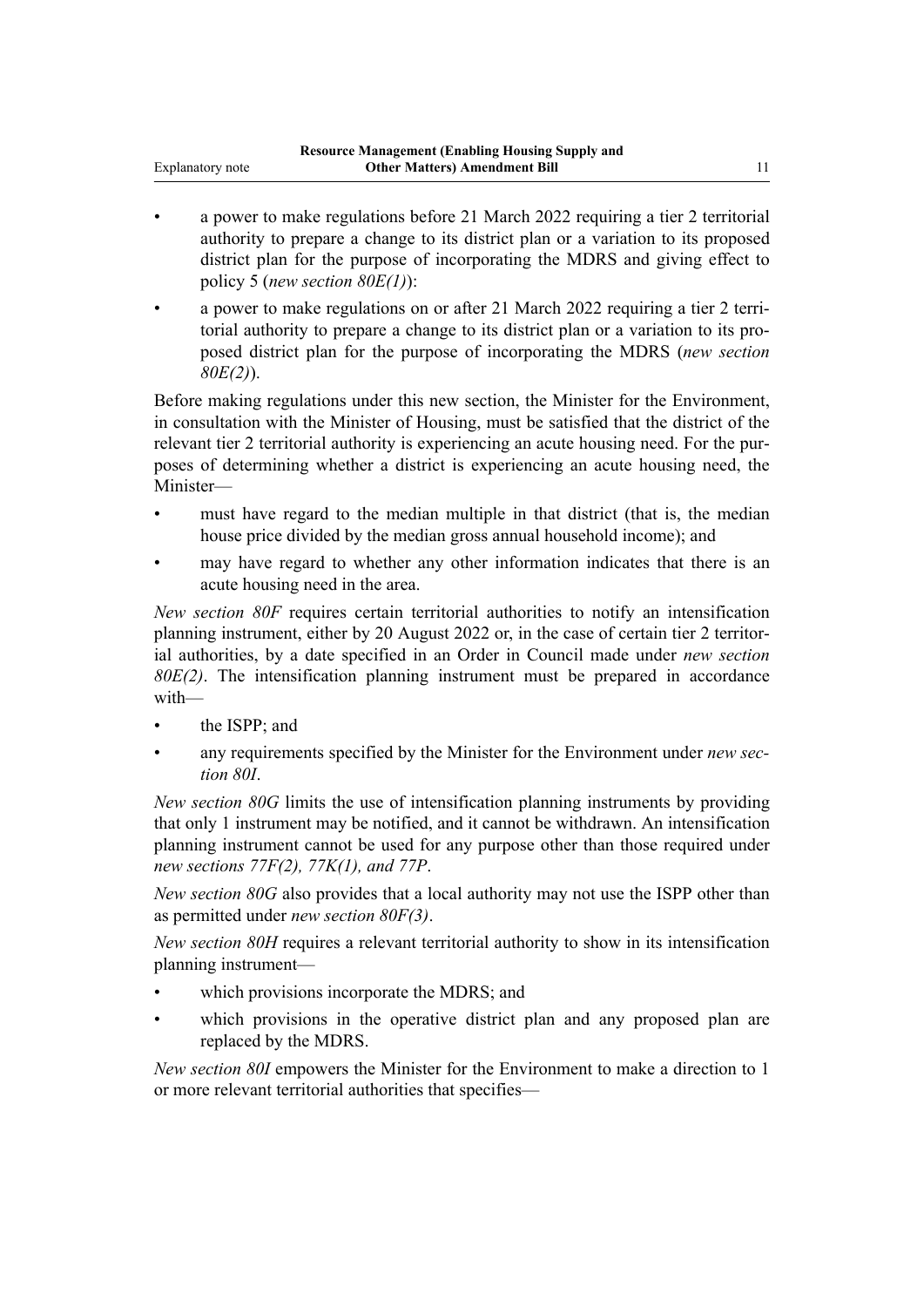- the number of members that the relevant territorial authority must appoint to an independent hearings panel established under *new clause 96* of Schedule 1 of the Act:
- the level of experience and qualifications that a person must meet before the relevant territorial authority may appoint them to an independent hearings panel:
- 1 or more periods of time within which the relevant territorial authority must complete 1 or more stages of the ISPP:
- matters on which the relevant territorial authority must report to the Minister.

A direction under *new section 80I* may also include a statement of the Minister for the Environment's expectations.

*New section 80J* provides for the amendment of a direction and describes the process to be followed to do this.

*New section 80K* requires a relevant territorial authority to comply with a ministerial direction under *new section 80I* and to have regard to a ministerial statement of expectations.

### Subpart 4—When rules incorporating MDRS have legal effect and are operative

*Clause 9* amends section 86B to provide that a rule has immediate legal effect on notification by the relevant territorial authority (as distinct from having effect only once a decision on submissions relating to the rule is made and publicly notified) if it meets the following 3 qualifications:

- the rule must be proposed in an intensification planning instrument prepared using the ISPP:
- the rule must be proposed to apply to a relevant residential zone:
- the rule must not be proposed to apply in relation to a permissive area, a qualifying matter area, or a new residential zone.

*Clause 10* amends section 86F to provide that a rule incorporating the MDRS must be treated as operative beginning at the time when that rule has immediate legal effect in accordance with section 86B (as amended).

#### Subpart 5—Other amendments

*Clause 11* consequentially amends section 104 of the Act.

*Clause 12* amends section 224 of the Act to correct a cross-reference.

12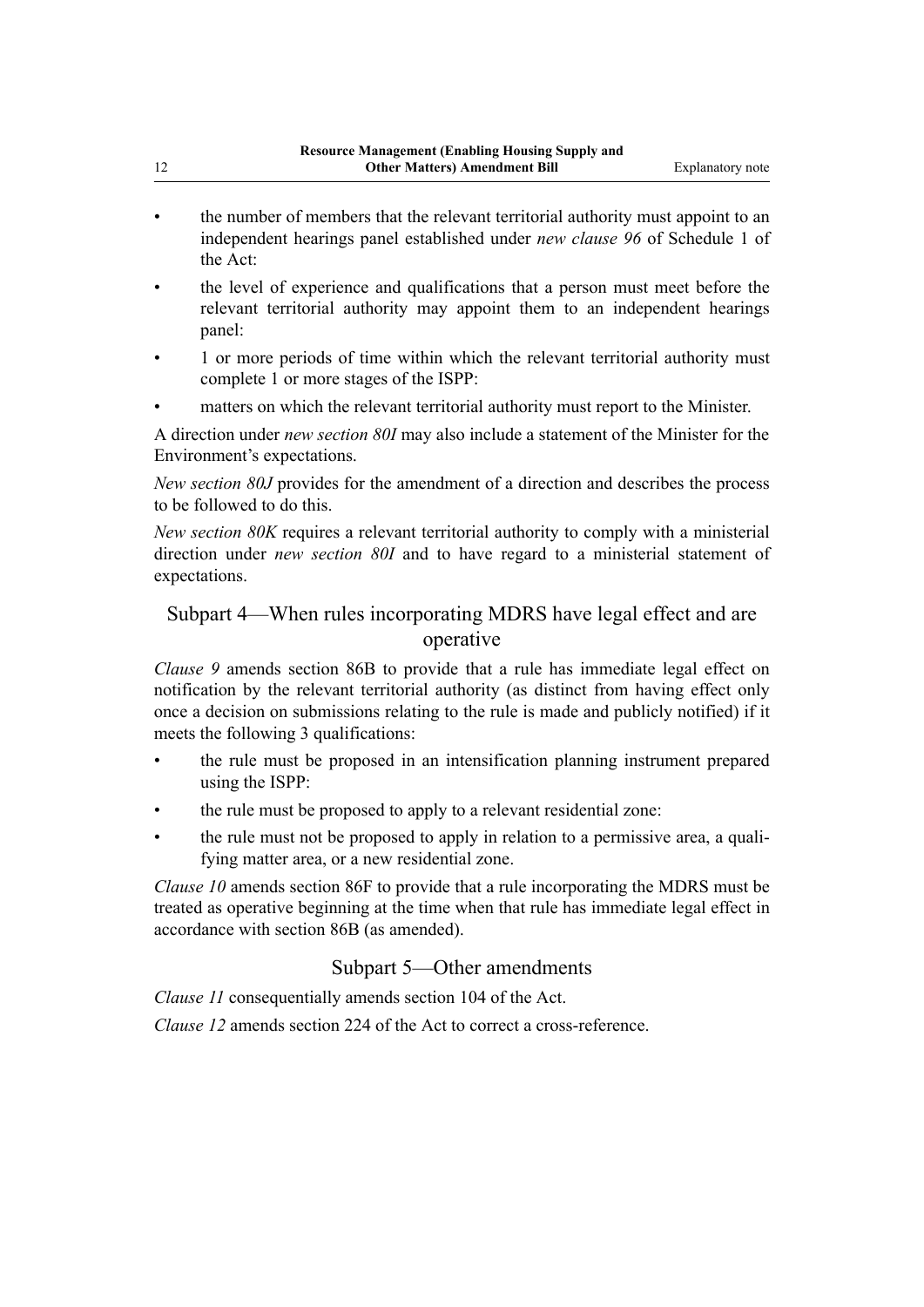#### **Part 2**

#### **Amendments to schedules and new schedules**

Subpart 1—Intensification streamlined planning process

*Clause 13* amends clause 25 of Schedule 1 of the Act to require private plan changes to incorporate the MDRS, where relevant.

*Clause 14* inserts *new Part 6*, comprising *new clauses 95 to 107*, into Schedule 1. *New Part 6* describes the ISPP.

#### *How territorial authority notifies intensification planning instrument*

*New clause 95(1)* requires a relevant territorial authority to prepare, notify, and progress an intensification planning instrument by following the relevant processes described in those clauses listed in *new clause 95(2)*. *New clause 95(2)* lists all of the clauses in Part 1 of Schedule 1 (the normal process for preparation, change, and review of policy statements and plans) that apply for the purposes of the ISPP.

#### *What territorial authority must do in respect of independent hearings panel*

*New clause 96* requires a relevant territorial authority to—

- establish an independent hearings panel to conduct a hearing of submissions on the intensification planning instrument and make recommendations to the rele‐ vant territorial authority; and
- delegate to the panel the authority's functions that are necessary to enable the independent hearings panel to carry out its role.

*New clause 97* lists the documents and information that the territorial authority must submit to the independent hearings panel for the purposes of its hearing.

#### *Powers of independent hearings panel and process for recommendations*

*New clause 98* sets out the powers of the independent hearings panel, mainly by applying various provisions of sections 39 to 42 of the Act. *New clause 98(4)* empow‐ ers the independent hearings panel to—

- permit a party to question another party or a witness:
- prohibit cross-examination:
- permit cross-examination at the request of a party, but only if the panel is satisfied that it is in the interests of justice:
- regulate the conduct of any cross-examination.

*New clause 99* requires an independent hearings panel to make written recommendations on the intensification planning instrument to the relevant territorial authority.

*New clause 100* specifies how the independent hearings panel must provide its recommendations made under *new clause 99*.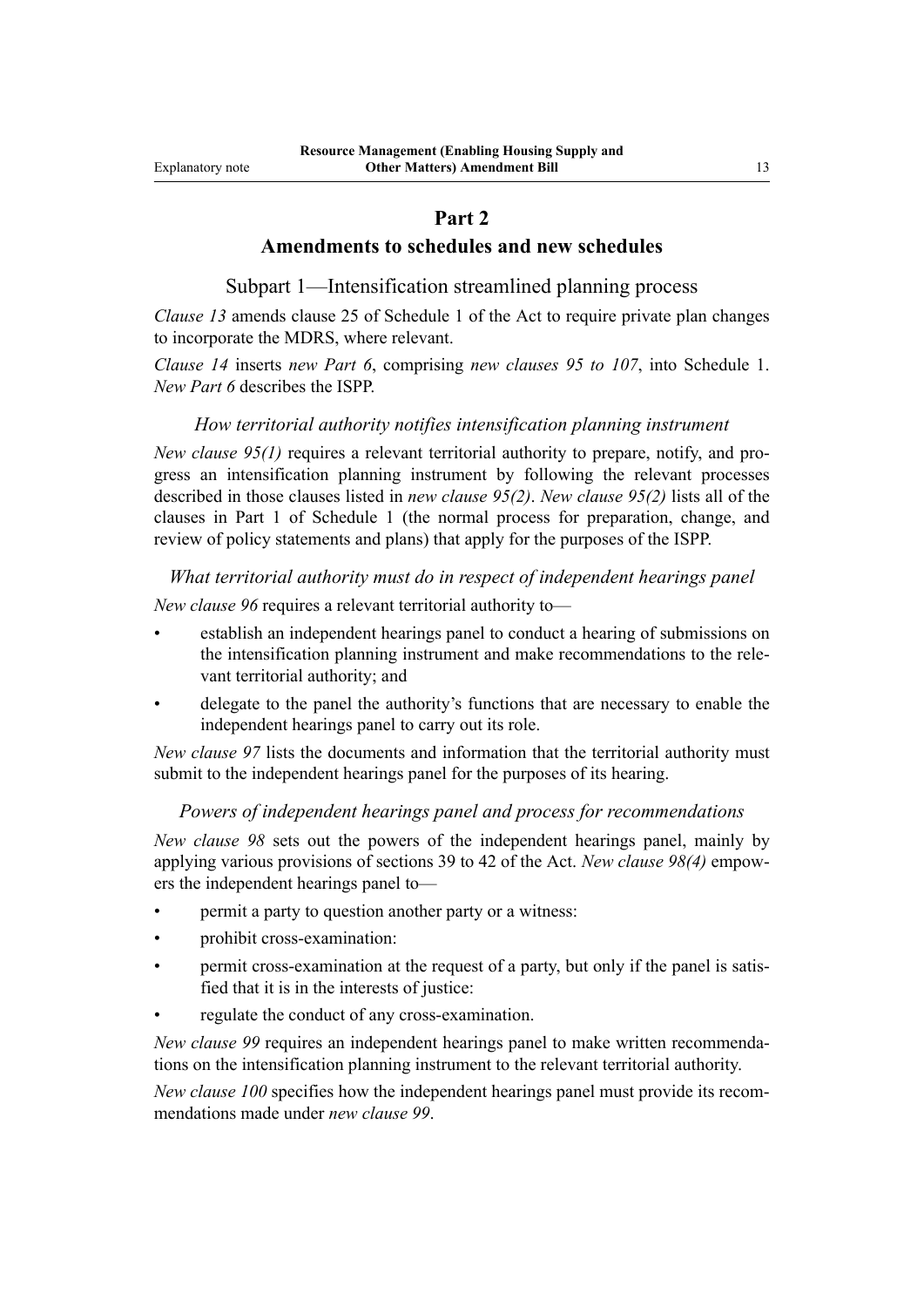#### *Decisions on independent panel's recommendations*

*New clause 101* provides that the relevant territorial authority may decide to accept or reject a recommendation of an independent hearings panel. If a territorial authority rejects a recommendation, it must refer the recommendation to the Minister for the Environment. The territorial authority may provide an alternative recommendation to the Minister for any recommendation that it rejects.

*New clause 102* requires the relevant territorial authority to publicly notify its decisions. The territorial authority must do so in a way that sets out the following information:

- each recommendation that it accepts; and
- each recommendation that it rejects and the reasons for doing so; and
- any alternative recommendation that it has provided for a rejected recommendation.

*New clause 103* applies if the relevant territorial authority decides to accept all the recommendations of the independent hearings panel. In this case, the recommendations are, on notification under *new clause 102(1)*, incorporated into the district plan, and the plan, as altered, comes into force in accordance with clause 20 of Schedule 1.

*New clause 104* applies if the relevant territorial authority decides to accept some, or none, of the recommendations of the independent hearings panel. The rejected recommendations must be referred to the Minister for the Environment. The Minister must decide—

- to accept or reject those recommendations; and
- whether to adopt an alternative recommendation put forward by a relevant territorial authority for any recommendation that the Minister rejects.

The Minister must notify the relevant territorial authority of their decisions. On notification, the relevant district plan (as altered by the Minister's decisions) becomes operative in accordance with clause 20 of Schedule 1.

*New clause 105* requires the relevant territorial authority to publicly notify the Minister's decisions. The territorial authority must do so in a way that sets out the follow‐ ing information:

- each recommendation referred to the Minister that the Minister accepts; and
- each recommendation referred to the Minister that the Minister rejects and the reasons for doing so; and
- any alternative recommendation referred to the Minister that the Minister has adopted for a rejected recommendation.

*New clause 106* provides that there is no right of appeal against decisions made under *new Part 6* of Schedule 1.

*New clause 107* preserves rights of judicial review in respect of decisions made under *new Part 6* of Schedule 1.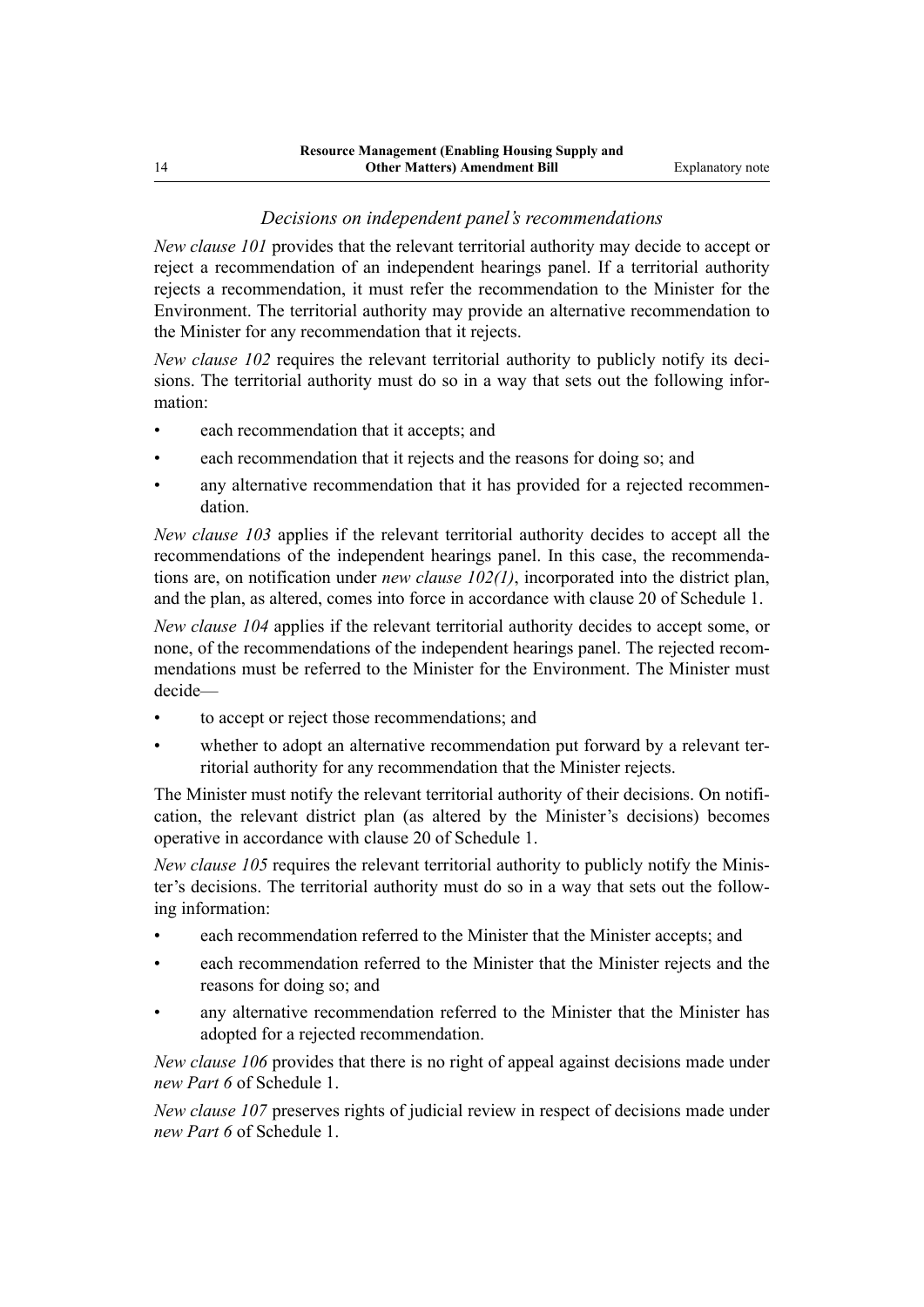#### Subpart 2—Other amendments

*Clause 15* inserts *new Schedules 3A and 3B* into the Act.

*Clause 16* inserts *new Part 4* into Schedule 12 of the Act (which deals with transitional and savings provisions for the Bill). *New Part 4* is set out in *Schedule 3* of the Bill.

*New Schedule 3A* of the Act sets out the MDRS.

*Part 1* of *new Schedule 3A* deals with general matters.

*Clause 1* defines the terms construction and subdivision and sets out 2 rules about the interpretation of the schedule.

*Clause 2* provides that the construction and use of up to 3 residential units on 1 site is a permitted activity within each relevant residential zone. However, each residential unit must comply with the building standards set out in *Part 2 of new Schedule 3A*.

*Clause 3* provides that the construction of more than 3 units on a site within a relevant residential zone or up to 3 residential units that do not comply with the building standards of *Part 2 of new Schedule 3A* in such a zone is a restricted discretionary activity and an application to carry out an activity of this kind must be treated accord‐ ingly.

*Clause 4* excludes certain notification requirements in respect of the construction and use of certain dwellings within a relevant residential zone.

*Clause 5* requires subdivision provisions (including rules and standards) to be consistent with the level of development permitted by the other clauses of *new Schedule 3A*.

*Clause 6* sets out additional restrictions on subdivision requirements.

*Clause 7* sets out a rule about common walls.

*Clause 8* sets out a list of information that a relevant territorial authority must include in the district plan in relation to the MDRS incorporated in the relevant residential zones of that district plan.

*Part 2 of new Schedule 3A* relates to building standards.

*Clause 9* sets out a key rule about building height. Buildings within a relevant residential zone must not exceed 11 metres in height, but, in certain circumstances, an additional metre to accommodate a roof is permitted.

*Clause 10* sets out rules about the height of buildings in relation to boundaries.

*Clause 11* deals with setbacks from boundaries.

*Clause 12* deals with building coverage.

*Clause 13* deals with impervious areas.

*Clause 14* deals with outdoor living space (per unit).

*Clause 15* deals with outlook space (per unit).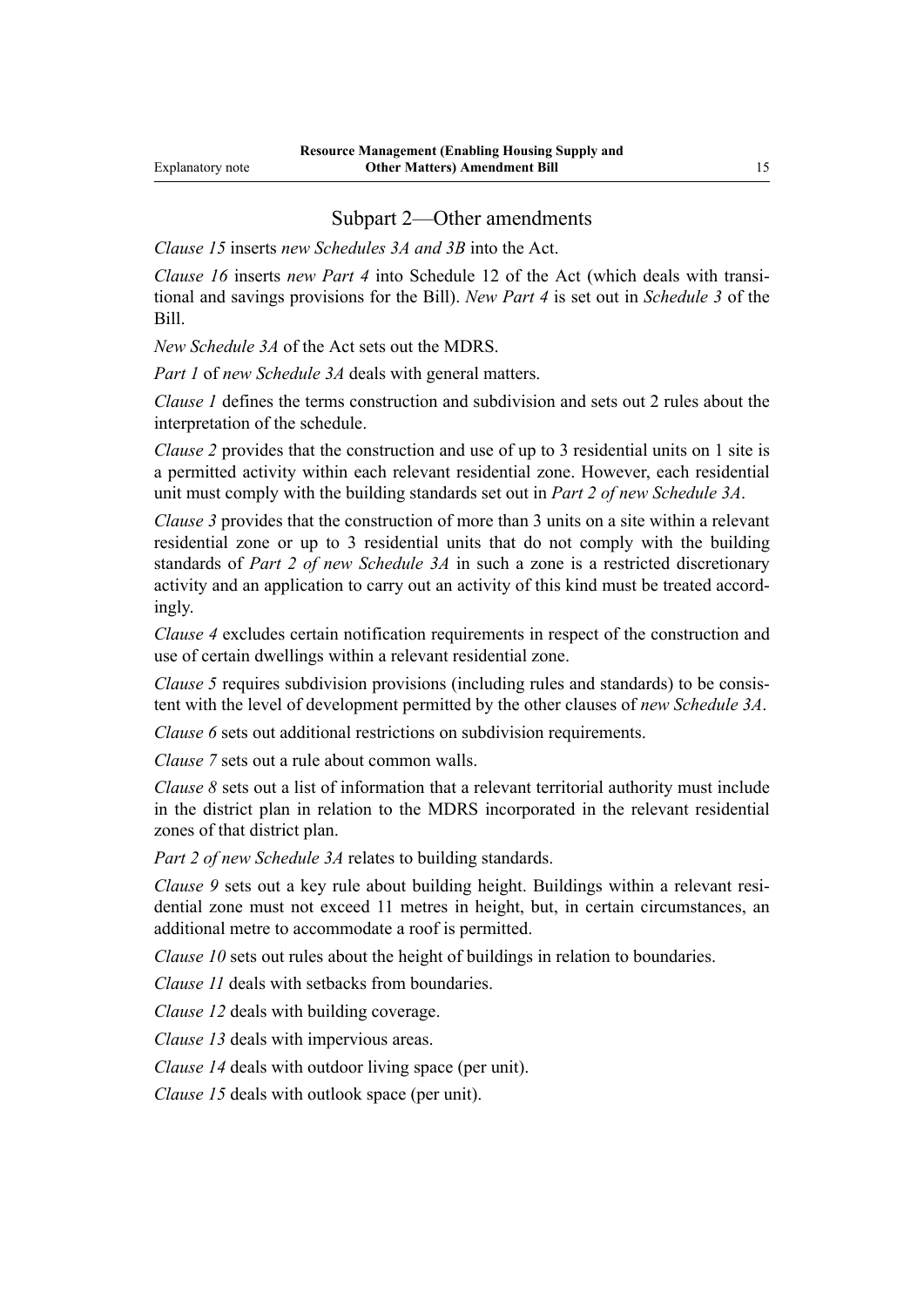*Schedule 2* sets out *new Schedule 3B* of the Act. *New Schedule 3B* sets out the text of policies 3, 4, and 5 of the NPS-UD, as published in 2020 (and as amended by *new section 77O(1)*).

*Schedule 3* sets out *new Part 4* of Schedule 12 of the Act. *New Part 4* contains a tran‐ sitional provision dealing with the status of proposed district plan changes and private plan changes in tier 1 urban environments that are underway but not completed at the time this Bill is enacted.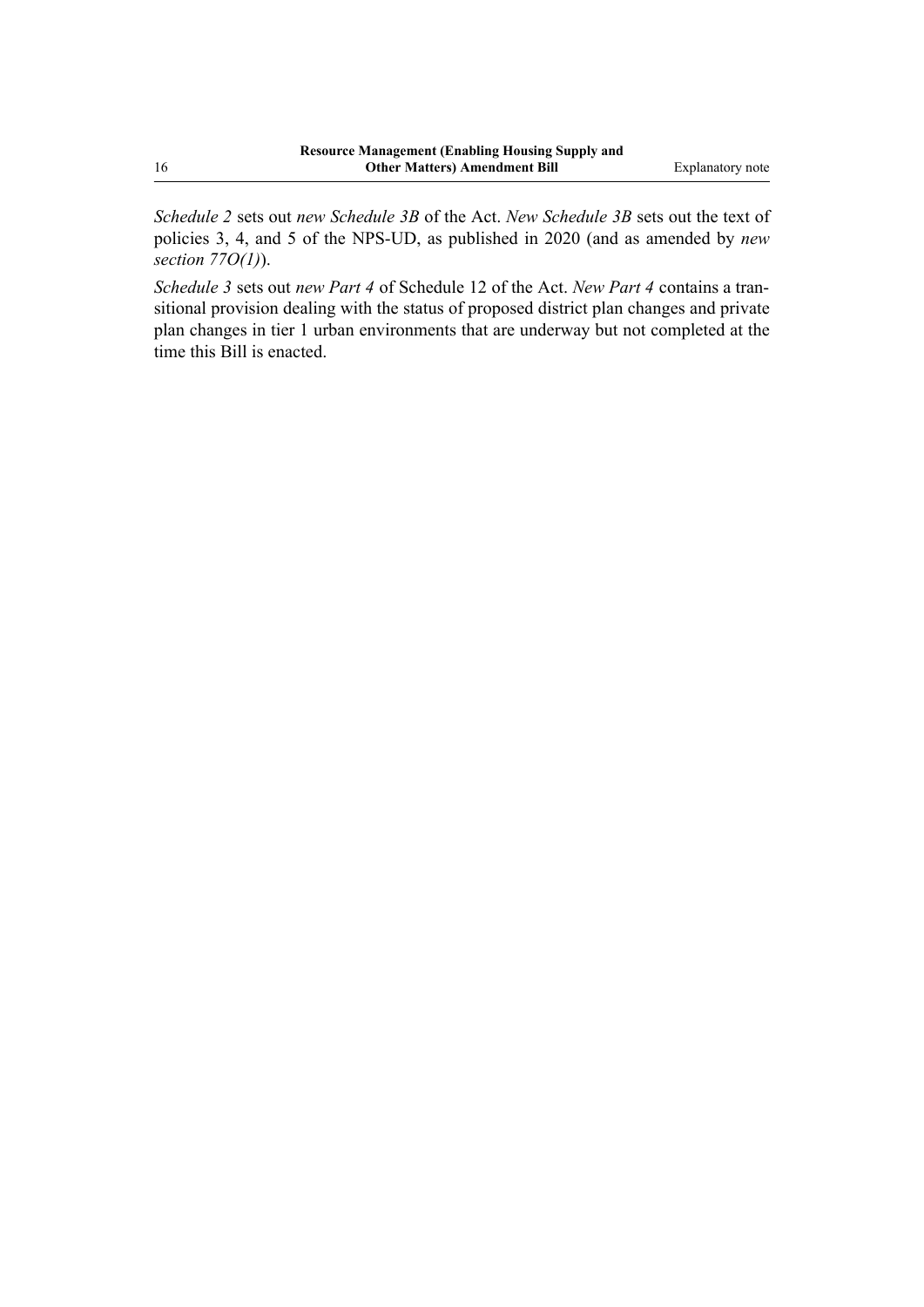#### *Hon David Parker*

## **Resource Management (Enabling Housing Supply and Other Matters) Amendment Bill**

Government Bill

#### **Contents**

|                |            |                                                                                                                                                            | Page                    |
|----------------|------------|------------------------------------------------------------------------------------------------------------------------------------------------------------|-------------------------|
| $\mathbf{1}$   | Title      |                                                                                                                                                            | 3                       |
| $\overline{c}$ |            | Commencement                                                                                                                                               | $\overline{\mathbf{3}}$ |
| 3              |            | Principal Act                                                                                                                                              | $\overline{3}$          |
|                |            | Part 1                                                                                                                                                     |                         |
|                |            | Urban densification policies and other matters                                                                                                             |                         |
|                |            | Subpart 1—Interpretation and definitions                                                                                                                   |                         |
| 4              |            | Section 2 amended (Interpretation)                                                                                                                         | 3                       |
| 5              |            | Section 43AA amended (Interpretation)                                                                                                                      | 6                       |
| 6              |            | Section 43AAC amended (Meaning of proposed plan)                                                                                                           | 6                       |
|                |            | Subpart 2—Relevant territorial authority must incorporate medium<br>density residential standards and other intensification policies into<br>district plan |                         |
| 7              |            | New sections 77E to 77P and cross-headings inserted                                                                                                        | 7                       |
|                |            | Interpretation of sections 77E to 77P and Schedule<br>3A                                                                                                   |                         |
|                | 77E        | Interpretation                                                                                                                                             | $\overline{7}$          |
|                |            | Medium density residential standards                                                                                                                       |                         |
|                | <b>77F</b> | Medium density residential standards must be                                                                                                               | $\overline{7}$          |
|                |            | incorporated into plans                                                                                                                                    |                         |
|                | 77G        | Qualifying matters in applying medium density<br>residential standards to relevant residential zones                                                       | 8                       |
|                | 77H        | Requirements in relation to evaluation report                                                                                                              | 9                       |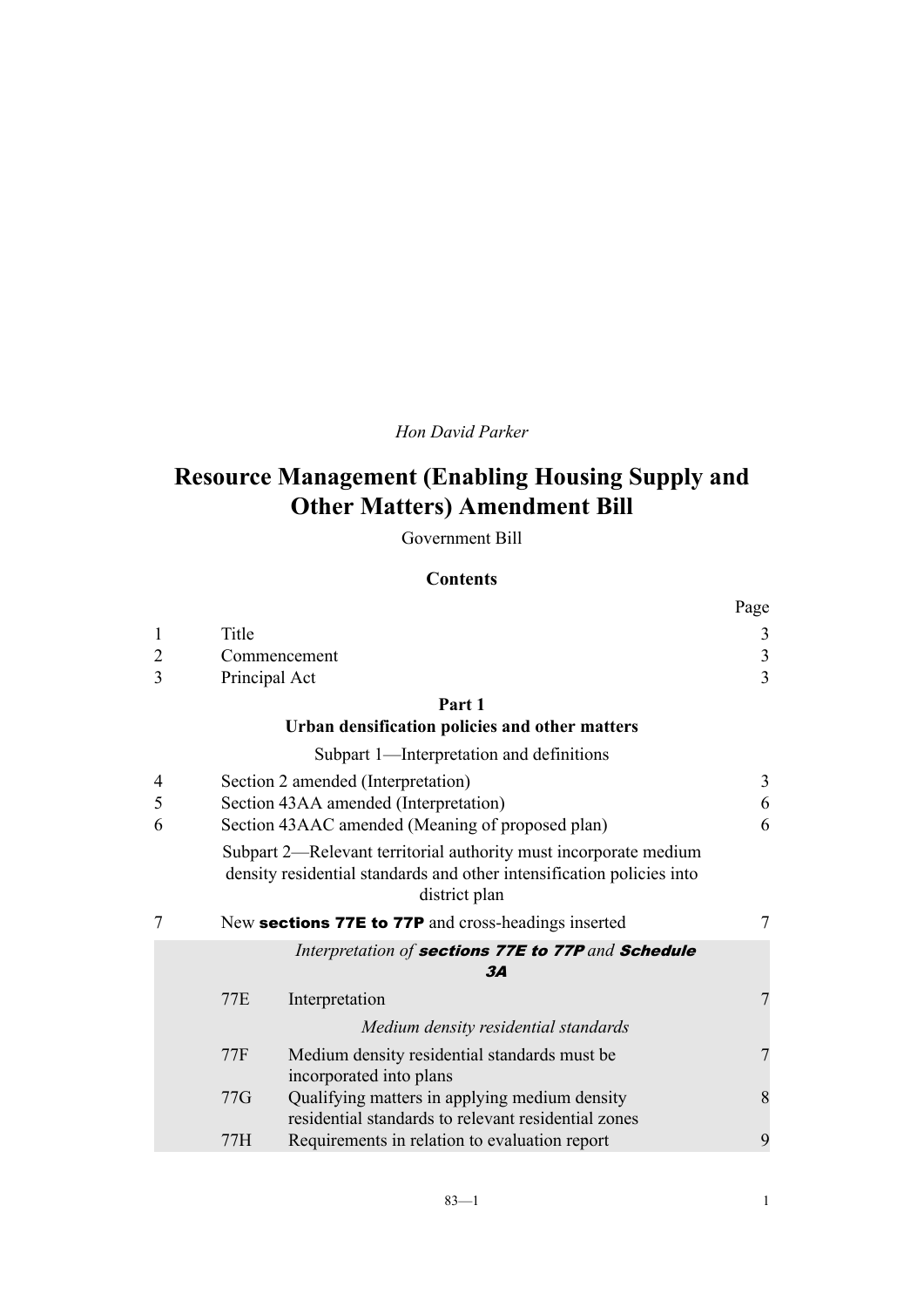|    |                               | <b>Other Matters) Amendment Bill</b>                                                                                                  |          |
|----|-------------------------------|---------------------------------------------------------------------------------------------------------------------------------------|----------|
|    |                               |                                                                                                                                       |          |
|    | 77I                           | Further requirement about application of section<br>77G(h)                                                                            | 9        |
|    | 77J                           | Effect of incorporation of MDRS in district plan on new                                                                               | 10       |
|    |                               | applications for resource consents                                                                                                    |          |
|    |                               | Urban non-residential zones                                                                                                           |          |
|    | 77K                           | Duty of relevant territorial authorities to incorporate other<br>intensification policies into plans                                  | 10       |
|    | 77L                           | Qualifying matters in application of other intensification<br>policies to urban non-residential areas                                 | 11       |
|    | 77M                           | Requirements governing application of section 77L                                                                                     | 12       |
|    | 77N                           | Further requirements about application of section<br>77L(h)                                                                           | 12       |
|    |                               | Amendment of NPS-UD                                                                                                                   |          |
|    | 77 <sub>O</sub>               | Amendment of NPS-UD                                                                                                                   | 12       |
|    |                               | <b>Financial contributions</b>                                                                                                        |          |
|    | 77P                           | Review of financial contributions provisions                                                                                          | 13       |
|    | 77Q                           | Local authority may make rule about financial<br>contributions                                                                        | 13       |
|    |                               | Subpart 3—Relevant territorial authority must notify<br>intensification planning instrument                                           |          |
| 8  |                               | New subpart 5A of Part 5 inserted                                                                                                     | 14       |
|    |                               | Subpart 5A—Intensification planning instruments and<br>intensification streamlined planning process                                   |          |
|    | 80 <sub>D</sub><br><b>80E</b> | What this subpart and <b>Part 6</b> of Schedule 1 do<br>Regulations requiring tier 2 territorial authority to change<br>district plan | 14<br>14 |
|    | <b>80F</b>                    | Relevant territorial authority must notify intensification<br>planning instrument                                                     | 15       |
|    | 80G                           | Limitations on intensification planning instruments and<br><b>ISPP</b>                                                                | 15       |
|    | 80H                           | Intensification planning instrument must show MDRS<br>incorporation                                                                   | 16       |
|    | <b>80I</b>                    | Minister may make direction                                                                                                           | 16       |
|    | 80J<br><b>80K</b>             | Amendment of direction                                                                                                                | 16<br>17 |
|    |                               | Relevant territorial authority must comply with direction                                                                             |          |
|    |                               | Subpart 4—When rules incorporating MDRS have legal effect and<br>are operative                                                        |          |
| 9  | effect)                       | Section 86B amended (When rules in proposed plans have legal                                                                          | 17       |
| 10 |                               | Section 86F amended (When rules in proposed plans must be<br>treated as operative)                                                    | 18       |

# **Resource Management (Enabling Housing Supply and**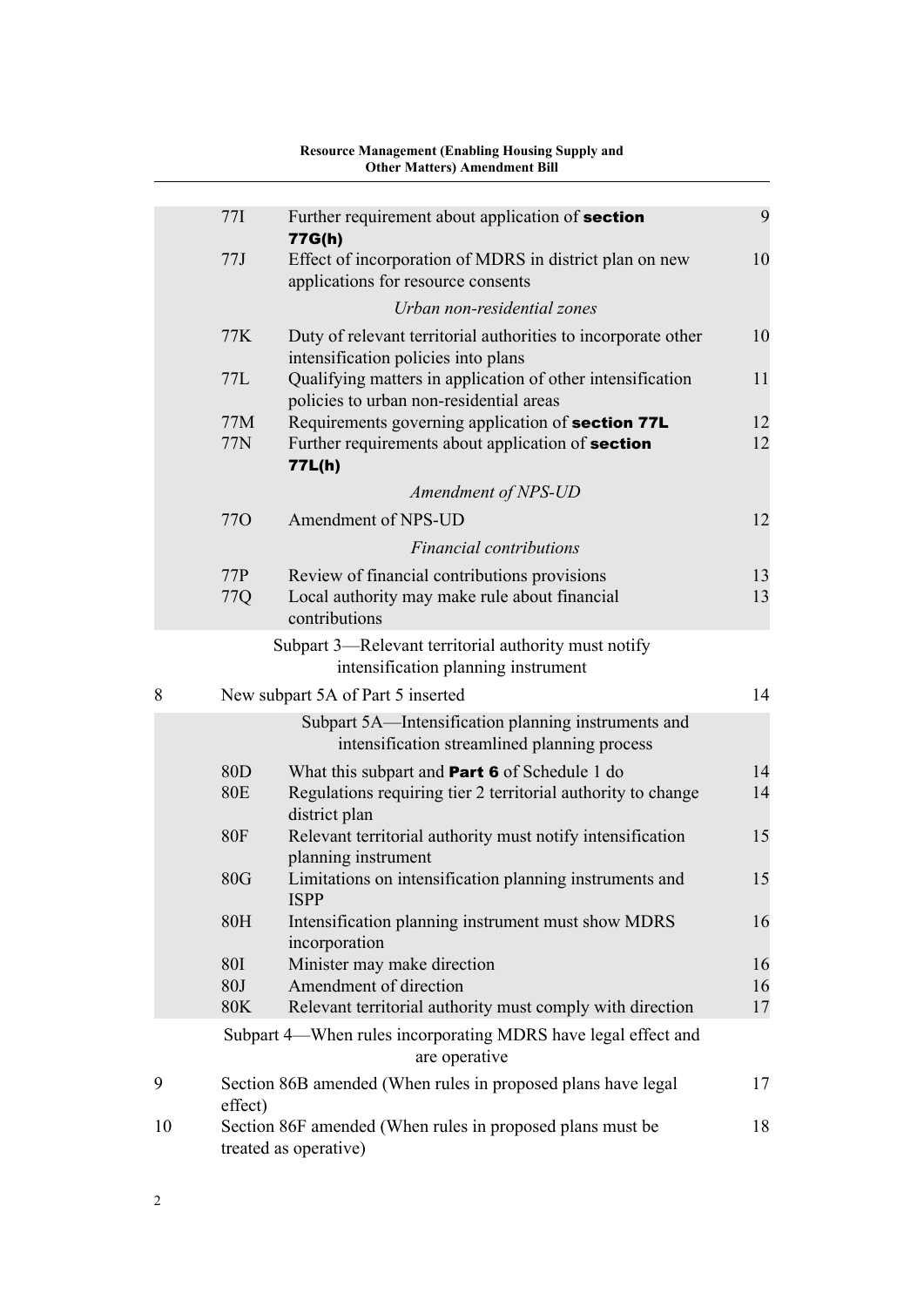<span id="page-18-0"></span>

|    | <b>Resource Management (Enabling Housing Supply and</b><br><b>Other Matters) Amendment Bill</b> | Part 1 cl 4 |
|----|-------------------------------------------------------------------------------------------------|-------------|
|    | Subpart 5—Other amendments                                                                      |             |
| 11 | Section 104 amended (Consideration of applications)                                             | 18          |
| 12 | Section 224 amended (Restrictions upon deposit of survey plan)                                  | 18          |
|    | Part 2                                                                                          |             |
|    | Amendments to schedules and new schedules                                                       |             |
|    | Subpart 1—Intensification streamlined planning process                                          |             |
| 13 | Part 2 of Schedule 1 amended                                                                    | 18          |
| 14 | New Part 6 inserted into Schedule 1                                                             | 18          |
|    | Subpart 2—Other amendments                                                                      |             |
| 15 | New Schedules 3A and 3B inserted                                                                | 26          |
| 16 | Schedule 12 amended                                                                             | 27          |
|    | <b>Schedule 1</b>                                                                               | 28          |
|    | <b>New Schedule 3A inserted</b>                                                                 |             |
|    | <b>Schedule 2</b>                                                                               | 34          |
|    | <b>New Schedule 3B inserted</b>                                                                 |             |
|    | <b>Schedule 3</b>                                                                               | 35          |
|    | New Part 4 inserted into Schedule 12                                                            |             |

#### **The Parliament of New Zealand enacts as follows:**

#### **1 Title**

This Act is the Resource Management (Enabling Housing Supply and Other Matters) Amendment Act 2021.

| Commencement |  |
|--------------|--|
|              |  |

This Act comes into force on the day after the date on which it receives the Royal assent.

#### **3 Principal Act**

This Act amends the Resource Management Act 1991.

## **Part 1** 10 **Urban densification policies and other matters**

#### Subpart 1—Interpretation and definitions

#### **4 Section 2 amended (Interpretation)**

In section  $2(1)$ , insert in their appropriate alphabetical order:

**equivalent zone**, in relation to a zone in the district of a territorial authority 15 that has not yet implemented the zone framework in the national planning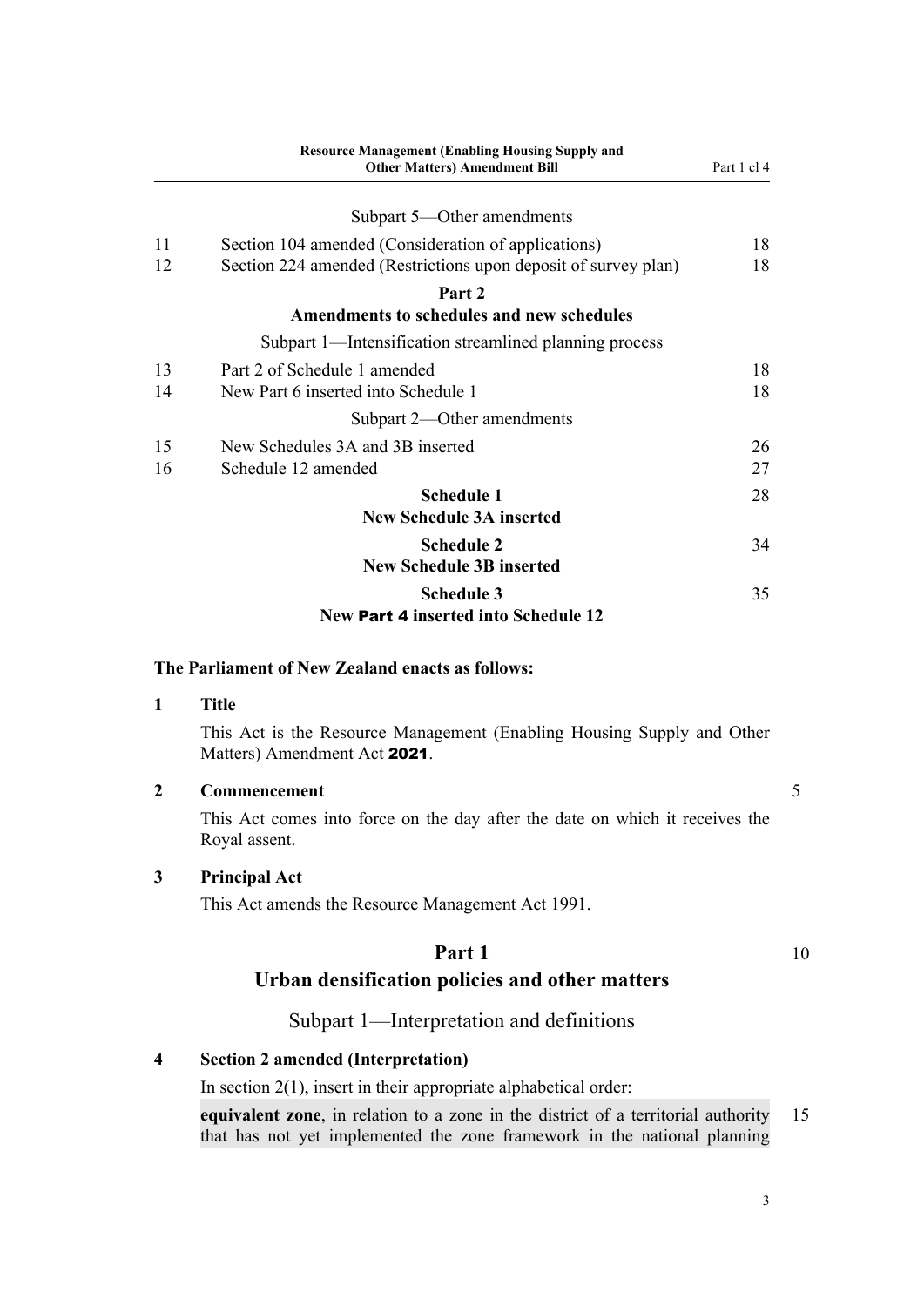standards, means the zone in that zone framework that is the nearest equivalent zone to the zone in question

**intensification planning instrument** means a change to a district plan or a variation to a proposed district plan—

- (a) for the purpose of incorporating the MDRS; and  $5$
- (b) that may also give effect to,—
	- (i) in the case of a tier 1 territorial authority, policies 3 and 4 of the NPS-UD; or
	- $(ii)$  in the case of a tier 2 territorial authority that is required by regulations made under **section 80E(1)** to prepare a change to its dis-  $10$ trict plan or a variation to its proposed district plan, policy 5 of the NPS-UD; and
- (c) that may also amend or include provisions relating to financial contribu‐ tions, if the relevant territorial authority chooses to amend its district plan under section  $77P(1)$  15

**intensification streamlined planning process** or **ISPP** means the planning process set out in **subpart 5A** of Part 5 and Part 6 of Schedule 1

**large lot residential zone** means a zone listed as a large lot residential zone and described in standard 8 (zone framework standard) of the national planning standards (within the meaning of **section 77E**), or an equivalent zone 20

**medium density residential standards** or **MDRS** means the standards set out in Schedule 3A that apply to all relevant residential zones

**National Policy Statement on Urban Development** or **NPS-UD** means the National Policy Statement on Urban Development 2020—

- (a) that was approved by the Governor-General under section 52(2) on 25 20 July 2020 and that came into effect on 20 August 2020; and
- (b) as amended by section 77O(1)

**new residential zone** means an area in an urban environment (within the meaning of **section 77E**) proposed to become a relevant residential zone that is not shown in a district plan as a residential zone 30

**policy 3** means policy 3 in clause 2.2 of the NPS-UD, the text of which is set out in Schedule 3B

**policy 4** means policy 4 in clause 2.2 of the NPS-UD, the text of which is set out in Schedule 3B

**policy 5** means policy 5 in clause 2.2 of the NPS-UD, the text of which is set 35 out in Schedule 3B

**qualifying matter** means a matter referred to in section 77G or 77L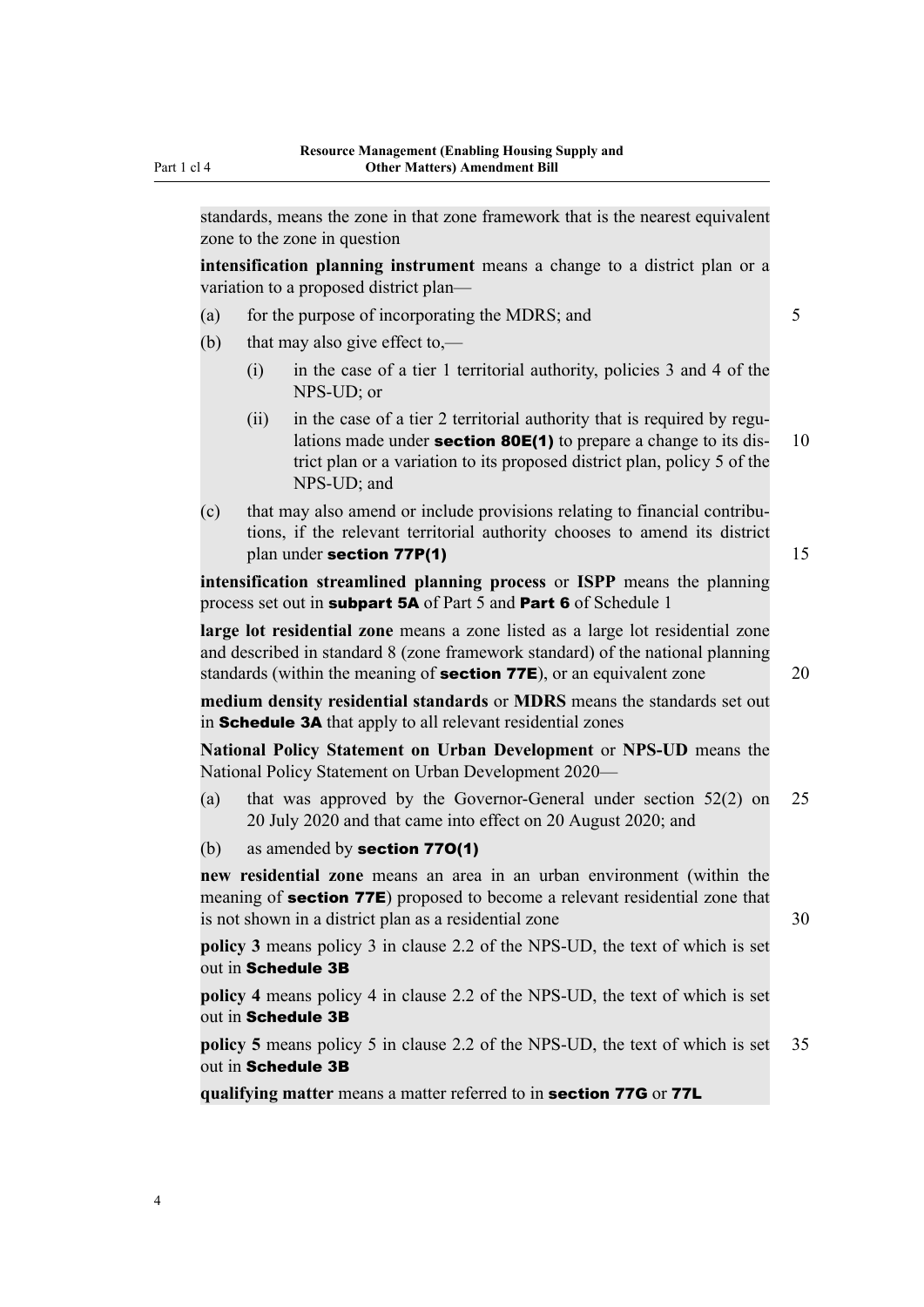|     |                   | relevant residential zone-                                                                      |  |
|-----|-------------------|-------------------------------------------------------------------------------------------------|--|
| (a) |                   | means all residential zones in an urban environment (within the meaning<br>of section 77E); but |  |
| (b) |                   | does not include—                                                                               |  |
|     | $\left( 1\right)$ | a large lot residential zone:                                                                   |  |
|     | (11)              | to avoid doubt, a settlement zone                                                               |  |
|     |                   | <b>relevant territorial authority</b> means both of the following:                              |  |
| (a) |                   | every tier 1 territorial authority:                                                             |  |
|     |                   |                                                                                                 |  |

(b) a tier 2 territorial authority that is required by regulations made under section 80 $E(1)$  or (2) to prepare a change to its district plan or a vari- 10 ation to its proposed district plan

#### **residential unit**—

- (a) means a building or part of a building that is used for a residential activ‐ ity exclusively by 1 household; and
- (b) includes sleeping, cooking, bathing, and toilet facilities 15

**residential zone** means all residential zones listed and described in standard 8 (zone framework standard) of the national planning standard or an equivalent zone

**settlement zone** means a zone listed as a settlement zone and described in standard 8 (zone framework standard) of the national planning standards 20 (within the meaning of section 77E), or an equivalent zone

**tier 1 territorial authority** means any of the following:

- (a) Auckland Council:
- (b) Christchurch City Council:
- (c) Hamilton City Council: 25
- (d) Hutt City Council:
- (e) Kapiti Coast District Council:
- (f) Porirua City Council:
- (g) Selwyn District Council:
- (h) Tauranga City Council: 30
- (i) Upper Hutt City Council:
- (j) Waikato District Council:
- (k) Waimakariri District Council:
- (l) Waipa District Council:
- (m) Wellington City Council: 35
- (n) Western Bay of Plenty District Council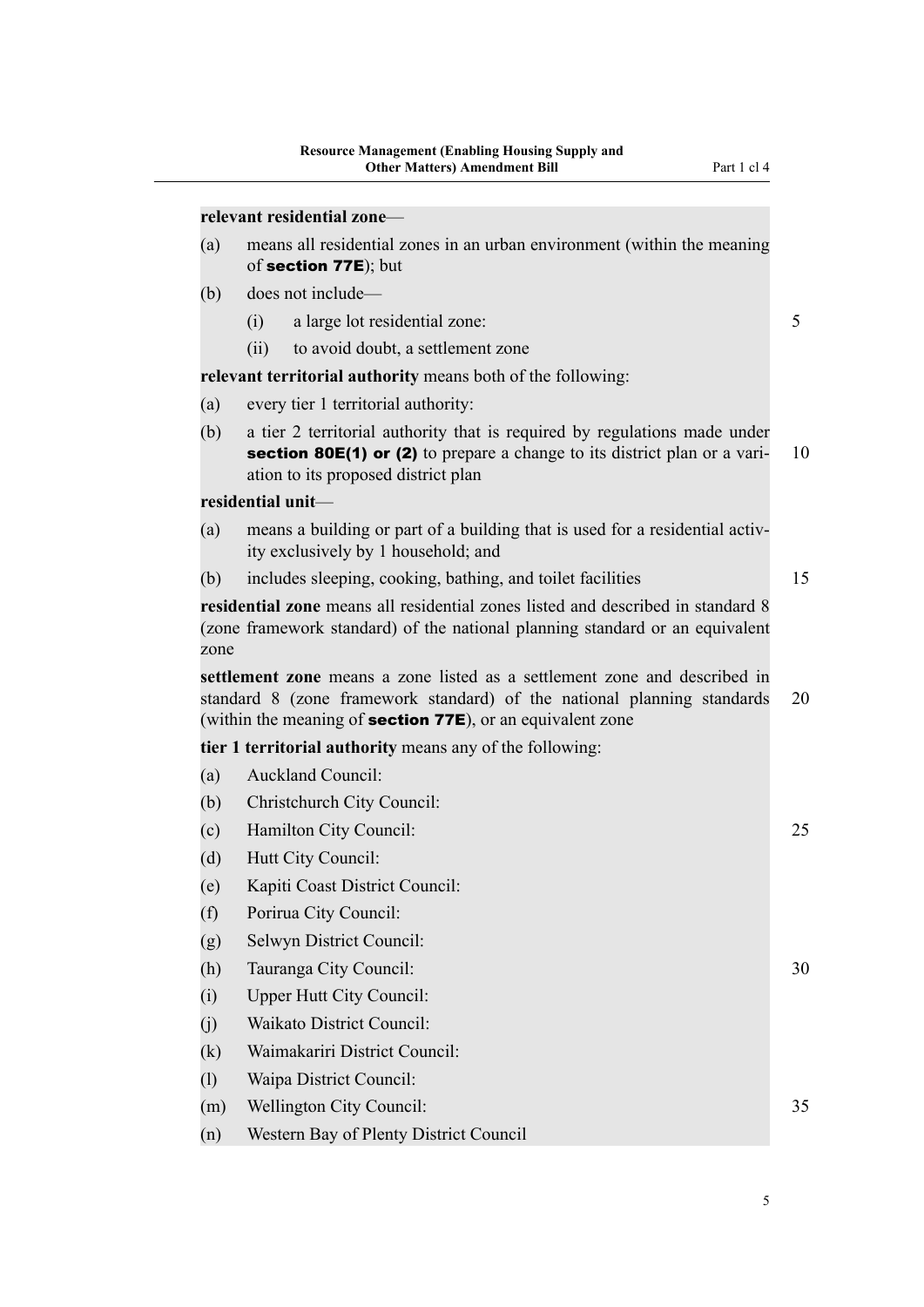## <span id="page-21-0"></span>**tier 2 territorial authority** means any of the following: (a) Dunedin City Council: (b) Hastings District Council: (c) Napier City Council: (d) Nelson City Council: 5 (e) New Plymouth District Council: (f) Palmerston North City Council: (g) Queenstown–Lakes District Council: (h) Rotorua District Council: (i) Tasman District Council: 10 (j) Whangarei District Council **5 Section 43AA amended (Interpretation)** (1) In section 43AA, replace the definition of **change** with: **change** means— (a) a change proposed by a local authority to a policy statement or plan 15 under clause 2 of Schedule 1, including an intensification planning instrument notified under section 80F(1) or (2); and (b) a change proposed by any person to a policy statement or plan by a request under clause 21 of Schedule 1 (2) In section 43AA, replace the definition of **district plan** with: 20 **district plan**— (a) means an operative plan approved by a territorial authority under Sched‐ ule 1, or a plan referred to in **clause 103(2)(b) or 104(5)(b)** of Schedule 1; and (b) includes all operative changes to the plan (whether arising from a review 25 or otherwise) **6 Section 43AAC amended (Meaning of proposed plan)** Replace section 43AAC(1)(b) with: (b) includes— (i) a proposed plan or a change to a plan proposed by a person under 30 Part 2 of Schedule 1 that has been adopted by the local authority under clause 25(2)(a) of Schedule 1:

(ii) an intensification planning instrument notified under **section** 80F(1) or (2).

6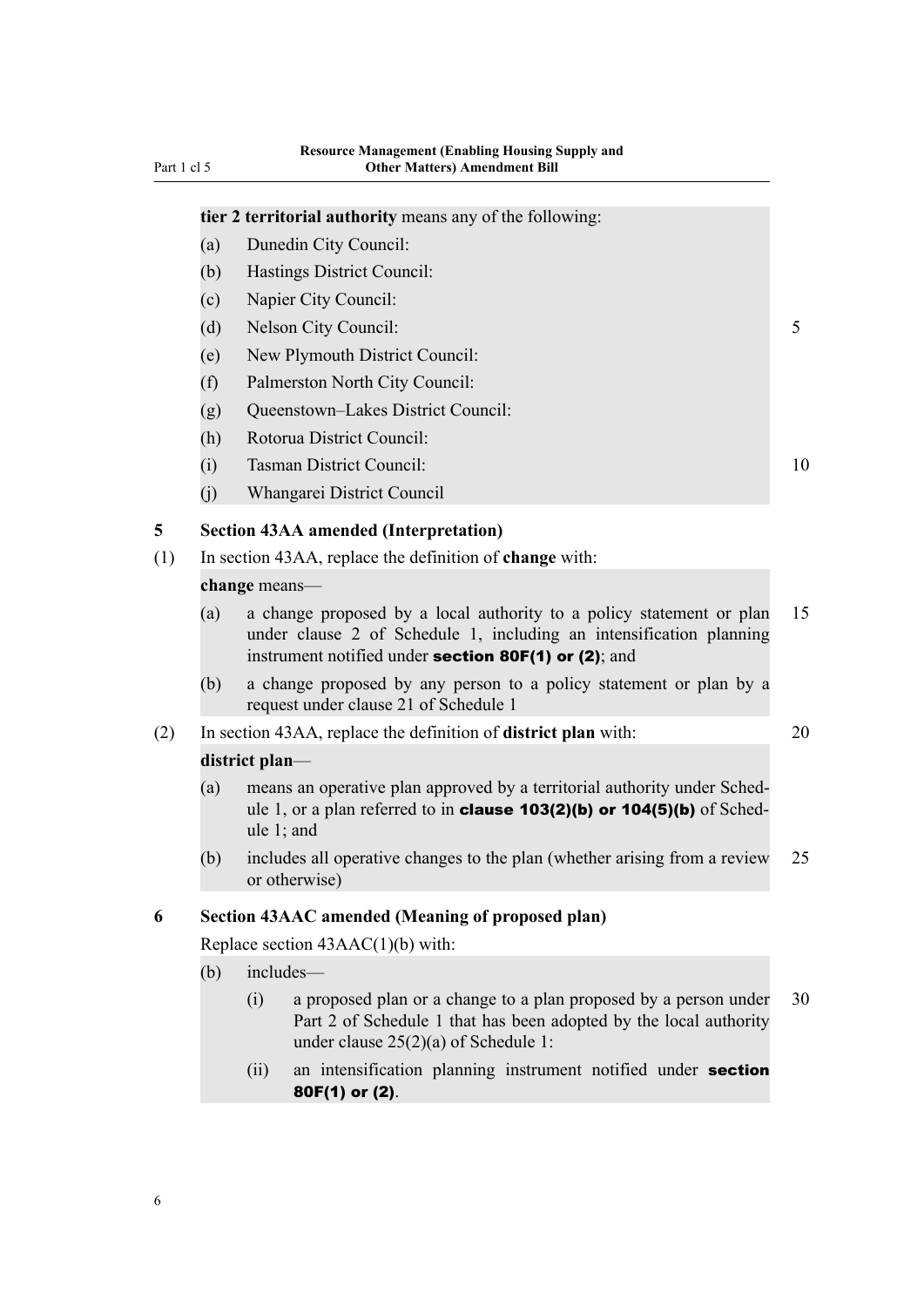<span id="page-22-0"></span>Subpart 2—Relevant territorial authority must incorporate medium density residential standards and other intensification policies into district plan

#### **7 New** sections 77E to 77P **and cross-headings inserted**

After section 77D, insert: 5

#### *Interpretation of* sections 77E to 77P *and* Schedule 3A

#### **77E Interpretation**

#### In this section, sections 77F to 77P, and Schedule 3A,—

**national planning standards** means the national planning standards published by the Ministry for the Environment in November 2019 and available on an 10 Internet site maintained by that ministry

**other intensification policies** means—

- (a) policy  $3(a)$  and (b):
- (b) policy  $3(c)$  as it applies in relation to urban non-residential zones:
- (c) policy 3(d) as it applies in relation to urban non-residential zones: 15
- (d) in relation to a relevant tier 2 territorial authority referred to in **section** 80E(1), policy 5 as it applies in relation to urban non-residential zones

urban environment means any area of land (regardless of size, and irrespective of territorial authority or statistical boundaries) that—

- (a) is, or is intended by the relevant territorial authority to be, predominantly 20 urban in character; and
- (b) is, or is intended by the relevant territorial authority to be, part of a housing and labour market of at least 10,000 people

**urban non-residential zone** means any zone in an urban environment that is not a residential zone. 25

#### *Medium density residential standards*

#### **77F Medium density residential standards must be incorporated into plans**

- (1) Every relevant residential zone in an urban environment of a relevant territorial authority must have the MDRS incorporated into that zone.
- (2) In order to give effect to **subsection (1)**, a relevant territorial authority must 30 incorporate the MDRS into its district plan—
	- (a) using the ISPP:
	- (b) if the ISPP is inapplicable, using another plan-making process in this Act.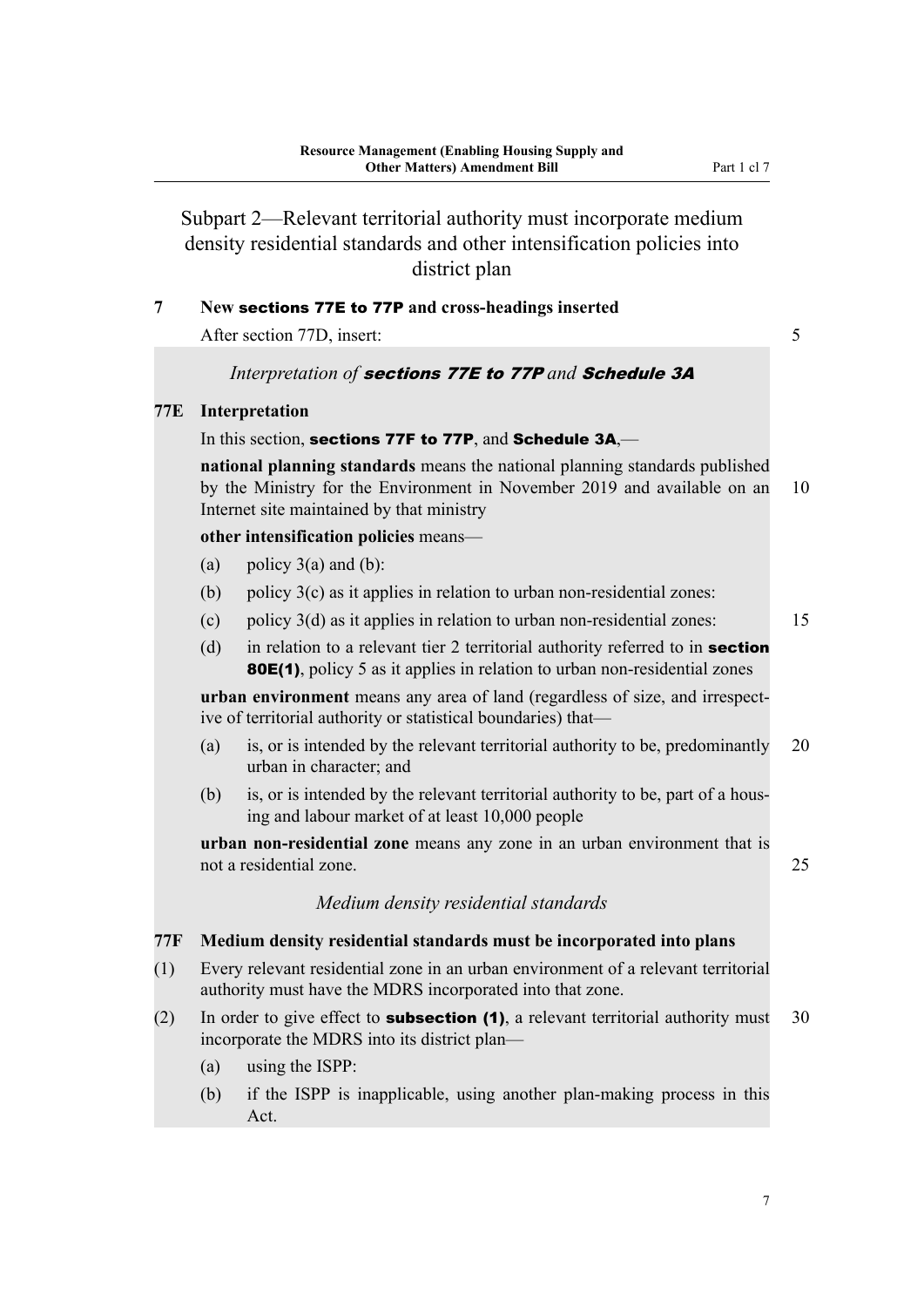<span id="page-23-0"></span>

| (3) | In carrying out its functions under this section, the territorial authority must   |
|-----|------------------------------------------------------------------------------------|
|     | ensure that the provisions in its district plan for each relevant residential zone |
|     | within the authority's urban environment give effect to the MDRS.                  |

- (4) In carrying out its functions under this section, each territorial authority—
	- (a) may create new residential zones or amend existing residential zones; 5 and
	- (b) may make the MDRS more permissive in their requirements in relation to any area within a relevant residential zone than the requirements set out in Schedule 3A—
		- (i) to give effect to policy  $3(c)$ ; or 10
		- (ii) to give effect to policy 3(d) or policy 5, as applicable; or
		- (iii) for any other reason; but
	- (c) may not make any requirement less permissive than those set out in **Schedule 3A** unless authorised to do so under **section 77G** and, if so, only to the extent necessary to accommodate the qualifying matter. 15

#### **77G Qualifying matters in applying medium density residential standards to relevant residential zones**

A relevant territorial authority may make the MDRS less permissive in relation to an area within a relevant residential zone if that change is required to accommodate 1 or more of the following qualifying matters that are present: 20

- (a) a matter of national importance that decision makers are required to recognise and provide for under section 6:
- (b) a matter required in order to give effect to a national policy statement (other than the NPS-UD):
- (c) a matter required for the purpose of ensuring the safe or efficient oper‐ 25 ation of nationally significant infrastructure:
- (d) open space provided for public use, but only in relation to land that is open space:
- (e) the need to give effect to a designation or heritage order, but only in rela‐ tion to land that is subject to the designation or heritage order: 30
- (f) a matter necessary to implement, or to ensure consistency with, iwi par‐ ticipation legislation:
- (g) the requirement in the NPS-UD to provide sufficient business land suitable for low density uses to meet expected demand:
- (h) any other matter that makes higher density as provided for by the MDRS 35 inappropriate in an area, but only if section 77I is satisfied.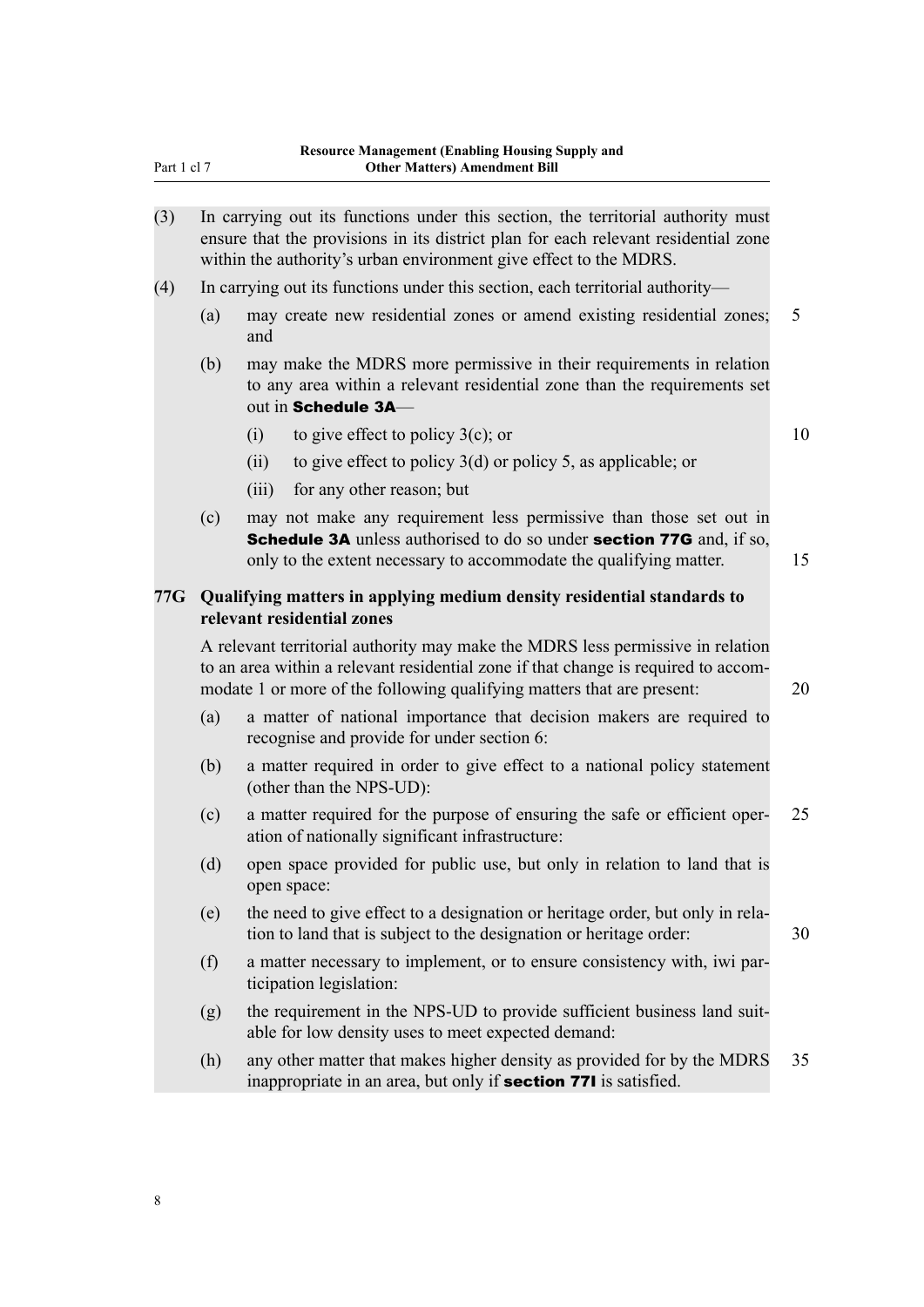<span id="page-24-0"></span>

| (1)<br>This section applies if a territorial authority is amending its district plan (as<br>required by section 77F).<br>The evaluation report from the relevant territorial authority referred to in sec-<br>(2)<br>tion 32 must, in relation to the proposed change,—<br>(a)<br>in relation to an area for which the territorial authority is proposing to<br>make an allowance for a qualifying matter, demonstrate why-<br>the territorial authority considers that the area is subject to a quali-<br>(i)<br>fying matter; and<br>the qualifying matter is incompatible with the level of develop-<br>(ii)<br>ment permitted by the MDRS (as specified in <b>Schedule 3A</b> ) for<br>that area; and | 5  |
|-----------------------------------------------------------------------------------------------------------------------------------------------------------------------------------------------------------------------------------------------------------------------------------------------------------------------------------------------------------------------------------------------------------------------------------------------------------------------------------------------------------------------------------------------------------------------------------------------------------------------------------------------------------------------------------------------------------|----|
|                                                                                                                                                                                                                                                                                                                                                                                                                                                                                                                                                                                                                                                                                                           |    |
|                                                                                                                                                                                                                                                                                                                                                                                                                                                                                                                                                                                                                                                                                                           | 10 |
|                                                                                                                                                                                                                                                                                                                                                                                                                                                                                                                                                                                                                                                                                                           |    |
|                                                                                                                                                                                                                                                                                                                                                                                                                                                                                                                                                                                                                                                                                                           |    |
|                                                                                                                                                                                                                                                                                                                                                                                                                                                                                                                                                                                                                                                                                                           |    |
| (b)<br>assess the impact that limiting development capacity, building height, or<br>density (as relevant) will have on the provision of development capacity;<br>and                                                                                                                                                                                                                                                                                                                                                                                                                                                                                                                                      | 15 |
| (c)<br>assess the costs and broader impacts of imposing those limits; and                                                                                                                                                                                                                                                                                                                                                                                                                                                                                                                                                                                                                                 |    |
| (d)<br>include-                                                                                                                                                                                                                                                                                                                                                                                                                                                                                                                                                                                                                                                                                           |    |
| a description of how the provisions of the district plan are consis-<br>(i)<br>tent with the development outcomes provided for in Schedule<br><b>3A:</b>                                                                                                                                                                                                                                                                                                                                                                                                                                                                                                                                                  | 20 |
| a description of how modifications to the MDRS as applied to the<br>(ii)<br>relevant residential zones are limited to only those modifications<br>necessary to accommodate qualifying matters, and in particular<br>how they apply to any spatial layers relating to overlays, pre-<br>cincts, specific controls, and development areas, including-                                                                                                                                                                                                                                                                                                                                                       | 25 |
| (A)<br>any operative district plan spatial layers; and                                                                                                                                                                                                                                                                                                                                                                                                                                                                                                                                                                                                                                                    |    |
| (B)<br>any new spatial layers proposed for the district plan.                                                                                                                                                                                                                                                                                                                                                                                                                                                                                                                                                                                                                                             |    |
| 77I<br>Further requirement about application of section 77G(h)                                                                                                                                                                                                                                                                                                                                                                                                                                                                                                                                                                                                                                            |    |
| A matter is not a qualifying matter under <b>section 77G(h)</b> in relation to an area<br>unless the evaluation report referred to in section 32 also-                                                                                                                                                                                                                                                                                                                                                                                                                                                                                                                                                    | 30 |
| identifies the specific characteristic that makes the level of development<br>(a)<br>provided by the MDRS (as specified in <b>Schedule 3A</b> ) inappropriate in<br>the area; and                                                                                                                                                                                                                                                                                                                                                                                                                                                                                                                         |    |
| justifies why that characteristic makes that level of development<br>(b)<br>inappropriate in light of the national significance of urban development<br>and the objectives of the NPS-UD; and                                                                                                                                                                                                                                                                                                                                                                                                                                                                                                             | 35 |
|                                                                                                                                                                                                                                                                                                                                                                                                                                                                                                                                                                                                                                                                                                           |    |

(i) identifies the site to which the matter relates; and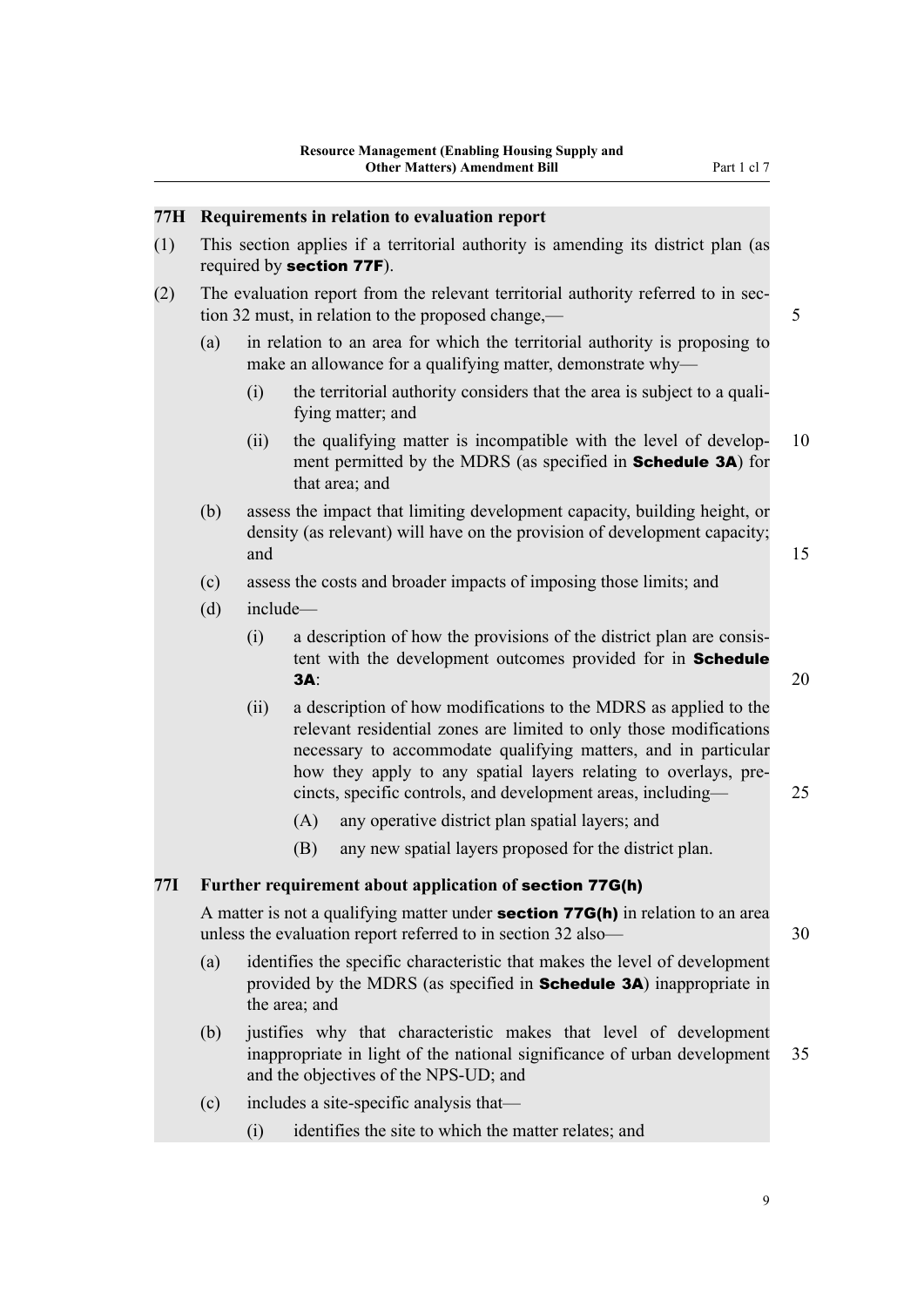- <span id="page-25-0"></span>(ii) evaluates the specific characteristic on a site-specific basis to determine the geographic area where intensification needs to be compatible with the specific matter; and
- (iii) evaluates an appropriate range of options to achieve the greatest heights and densities permitted by the MDRS (as specified in 5 **Schedule 3A**) while managing the specific characteristics.

#### **77J Effect of incorporation of MDRS in district plan on new applications for resource consents**

- (1) This section applies in relation to the consideration by a consent authority of an application for a resource consent (a **new application**)— 10
	- (a) for an activity to which the MDRS is proposed to apply in an area in a relevant residential zone; and
	- (b) that is lodged on or after the date on which a relevant territorial authority notifies its intensification planning instrument incorporating the MDRS in its district plan under **section 80F(1) or (2)**, as applicable.  $15$
- (2) If this section applies, the consent authority considering the new application must consider the plan or proposed plan and apply section  $104(1)(b)(vi)$  in the following way:
	- (a) the provisions of the district plan or any proposed district plan (other than the intensification planning instrument), to the extent that these are 20 inconsistent with the requirements of the MDRS, cease to have effect in relation to the consideration of the new application; and
	- (b) the provisions of the intensification planning instrument that incorporate the MDRS (as set out in **Schedule 3A**) apply in determining that new application. 25
- (3) This section does not apply in relation to any area or site that is a permissive area or a qualifying matter area (within the meaning of section 86B(6)) or is in a new residential zone.
- (4) This section does not affect the operation of subpart 7 of Part 5.
- (5) To avoid doubt, the MDRS are irrelevant to the consideration of a new applica- $30$ tion unless and until the MDRS are incorporated into the relevant proposed dis‐ trict plan.

#### *Urban non-residential zones*

#### **77K Duty of relevant territorial authorities to incorporate other intensification policies into plans** 35

- (1) A relevant territorial authority (other than a tier 2 territorial authority referred to in **section 80E(2)**) must give effect to the other intensification policies—
	- (a) using the ISPP: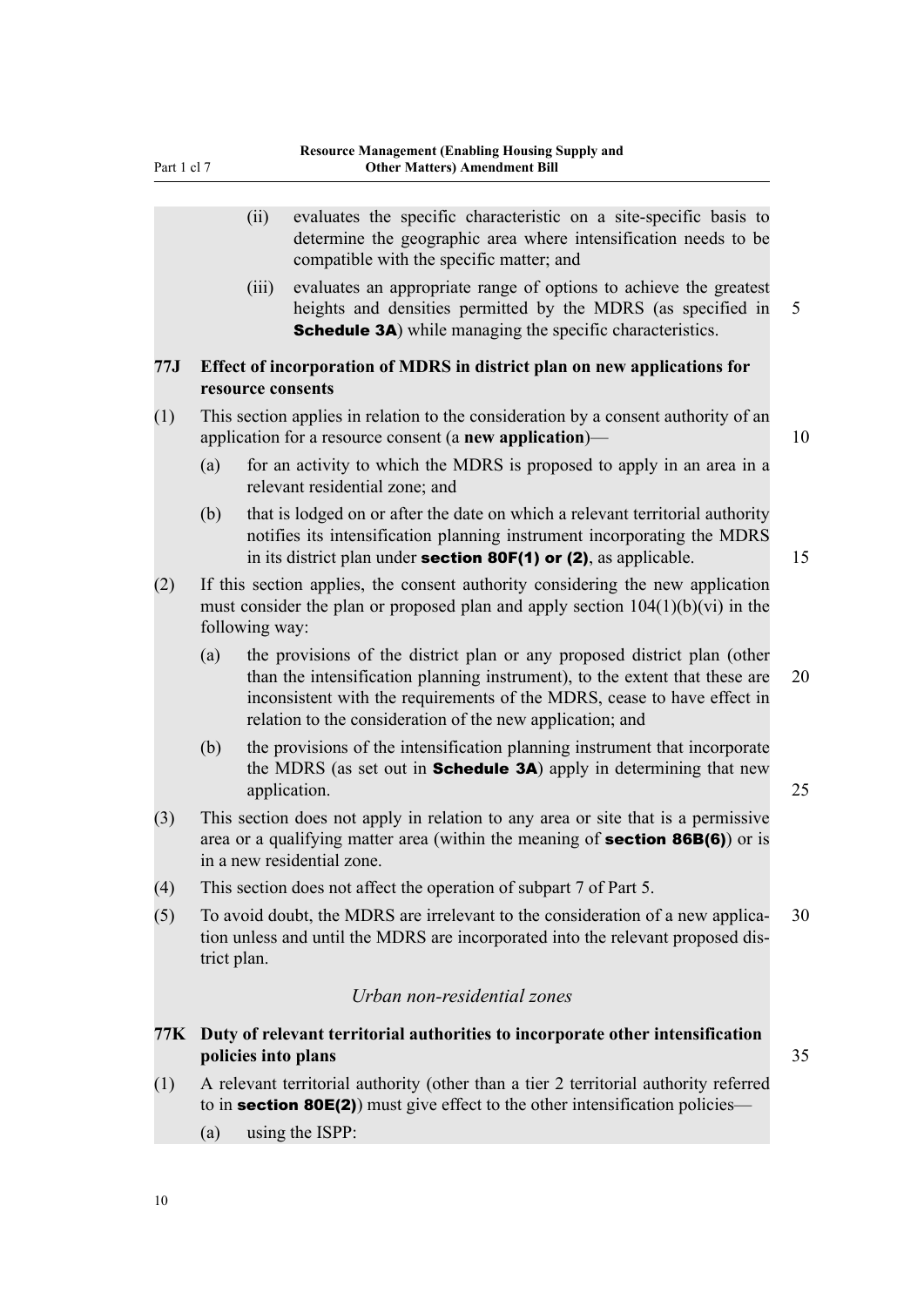<span id="page-26-0"></span>(2) In carrying out its functions under **subsection (1)**, the territorial authority must ensure that the provisions in its district plan for each urban non-residential zone within the authority's urban environment give effect to the changes 5 required by policy 3 or policy 5, as the case requires.

- (3) In carrying out its functions under subsection (1), a relevant territorial authority—
	- (a) may create new urban non-residential zones or amend existing urban non-residential zones: 10

- (b) may modify the requirements set out in policy  $3(a)$ , (b), or (c) to be more permissive than provided in those policies:
- (c) may not modify the requirements set out in policy  $3(a)$ , (b), or (c) to be less permissive than provided in those policies unless authorised to do so under section 77L. 15

#### **77L Qualifying matters in application of other intensification policies to urban non-residential areas**

A relevant territorial authority may modify the requirements of policy 3(a), (b), or (c) in an urban non-residential zone to be less permissive than provided in those policies only to the extent necessary to accommodate 1 or more of the 20 following qualifying matters that are present:

- (a) a matter of national importance that decision makers are required to recognise and provide for under section 6:
- (b) a matter required in order to give effect to a national policy statement (other than the NPS-UD): 25
- (c) a matter required for the purpose of ensuring the safe or efficient oper‐ ation of nationally significant infrastructure:
- (d) open space provided for public use, but only in relation to land that is open space:
- (e) the need to give effect to a designation or heritage order, but only in rela‐ 30 tion to land that is subject to the designation or heritage order:
- (f) a matter necessary to implement, or to ensure consistency with, iwi par‐ ticipation legislation:
- (g) the requirement in the NPS-UD to provide sufficient business land suitable for low density uses to meet expected demand: 35
- (h) any other matter that makes higher density development as provided for by policy 3(a), (b), or (c), as the case requires, inappropriate in an area, but only if **section 77N** is satisfied.

11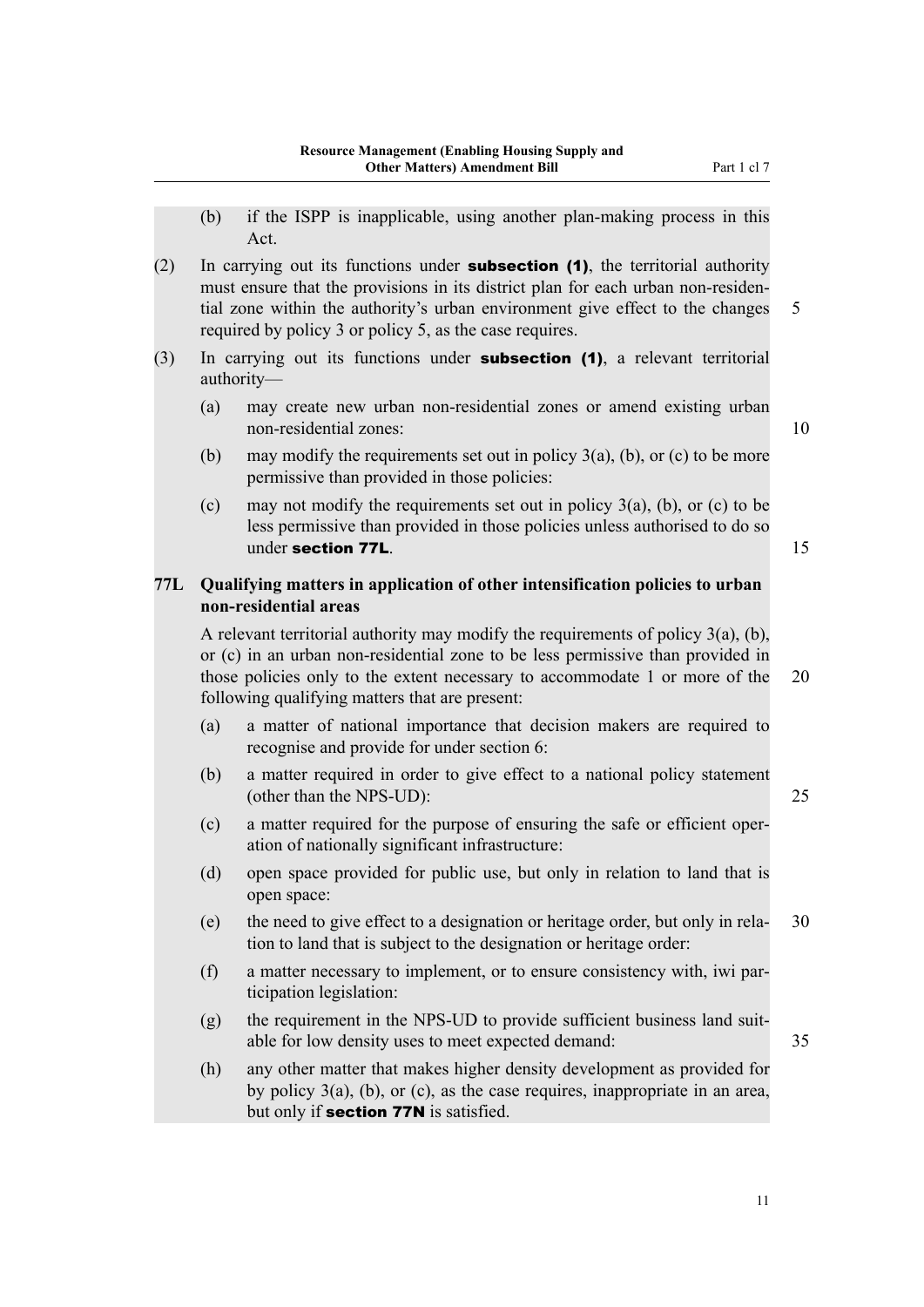#### <span id="page-27-0"></span>**77M Requirements governing application of** section 77L

- (1) This section applies if a relevant territorial authority is amending its district plan (as required by **section 77K)** and proposes to make a change to accommodate a qualifying matter.
- (2) The evaluation report referred to in section 32 must, in relation to the proposed 5 change,—
	- (a) demonstrate why—
		- $(i)$  the territorial authority considers that the area is subject to a qualifying matter; and
		- (ii) the qualifying matter is incompatible with the level of develop- 10 ment provided for in the other intensification policies; and
	- (b) assess the impact that limiting development capacity, building height, or density (as relevant) will have on the provision of development capacity; and
	- (c) assess the costs and broader impacts of imposing those limits. 15

#### **77N Further requirements about application of** section 77L(h)

A matter is not a qualifying matter under **section 77L(h)** in relation to an area unless the evaluation report referred to in section 32 also—

- (a) identifies the specific characteristic that makes the level of urban devel‐ opment required within the relevant paragraph of policy 3 inappropriate; 20 and
- (b) justifies why that characteristic makes that level of urban development inappropriate in light of the national significance of urban development and the objectives of the NPS-UD; and
- (c) includes a site-specific analysis that— 25
	- (i) identifies the site to which the matter relates; and
	- (ii) evaluates the specific characteristic on a site-specific basis to determine the geographic area where intensification needs to be compatible with the specific matter; and
	- (iii) evaluates an appropriate range of options to achieve the greatest 30 heights and densities provided by the other intensification policies while managing the specific characteristics.

#### *Amendment of NPS-UD*

#### **77O Amendment of NPS-UD**

- (1) Policy 3 in the NPS-UD is amended by replacing paragraph (d) with: 35
	- "(d) within and adjacent to neighbourhood centre zones, local centre zones, and town centre zones (or equivalent), building heights and density of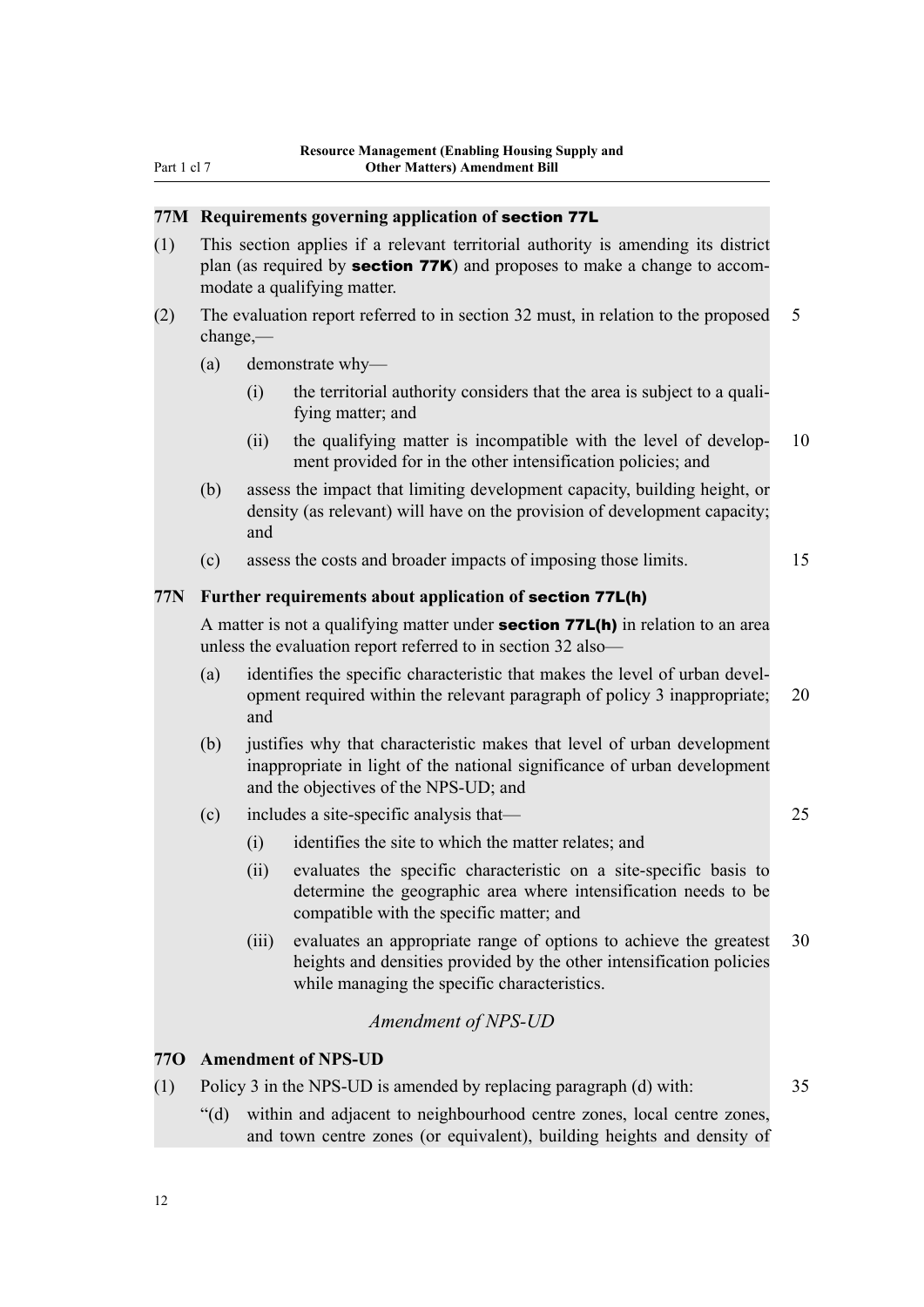urban form commensurate with the level of commercial activity and community services."

- <span id="page-28-0"></span>(2) The Minister for the Environment, after consulting the Minister of Housing, may amend the NPS-UD to make any changes that the Minister for the Envir‐ onment is satisfied are required as a result of the enactment of the Resource 5 Management (Enabling Housing Supply and Other Matters) Amendment Act 2021 to—
	- (a) remove an inconsistency or a potential inconsistency between the NPS-UD and that Act; or
	- (b) amend or replace the definition of planning decision in the NPS-UD; or 10
	- (c) otherwise clarify the interrelationship between the NPS-UD and that Act.
- (3) In making the changes referred to in **subsection (2)**,—
	- (a) the Minister is not, despite section 46A(3), required to follow the requirements of sections 47 to 51 or the process set out in section 15 46A(4); and
	- (b) no Order in Council is required.

#### *Financial contributions*

#### **77P Review of financial contributions provisions**

- (1) Each relevant territorial authority may, if it considers it appropriate to do so, 20 include financial contributions provisions, or change its financial contributions provisions, (as applicable), in the district plan, and, if it does so, may notify them in the intensification planning instrument required under **section 80F(1)** or (2).
- (2) In this section and section 77Q, **financial contribution** has the same mean‐ 25 ing as in section 108(9).

#### **77Q Local authority may make rule about financial contributions**

- (1) A local authority may make a rule requiring a financial contribution for any class of activity, other than a prohibited activity.
- (2) A rule requiring a financial contribution must specify in the relevant plan or 30 proposed plan—
	- (a) the purpose for which the financial contribution is required (which may include the purpose of ensuring positive effects on the environment to offset any adverse effect); and
	- (b) the manner in which the level of the financial contribution will be deter- 35 mined; and
	- (c) when the financial contribution will be required.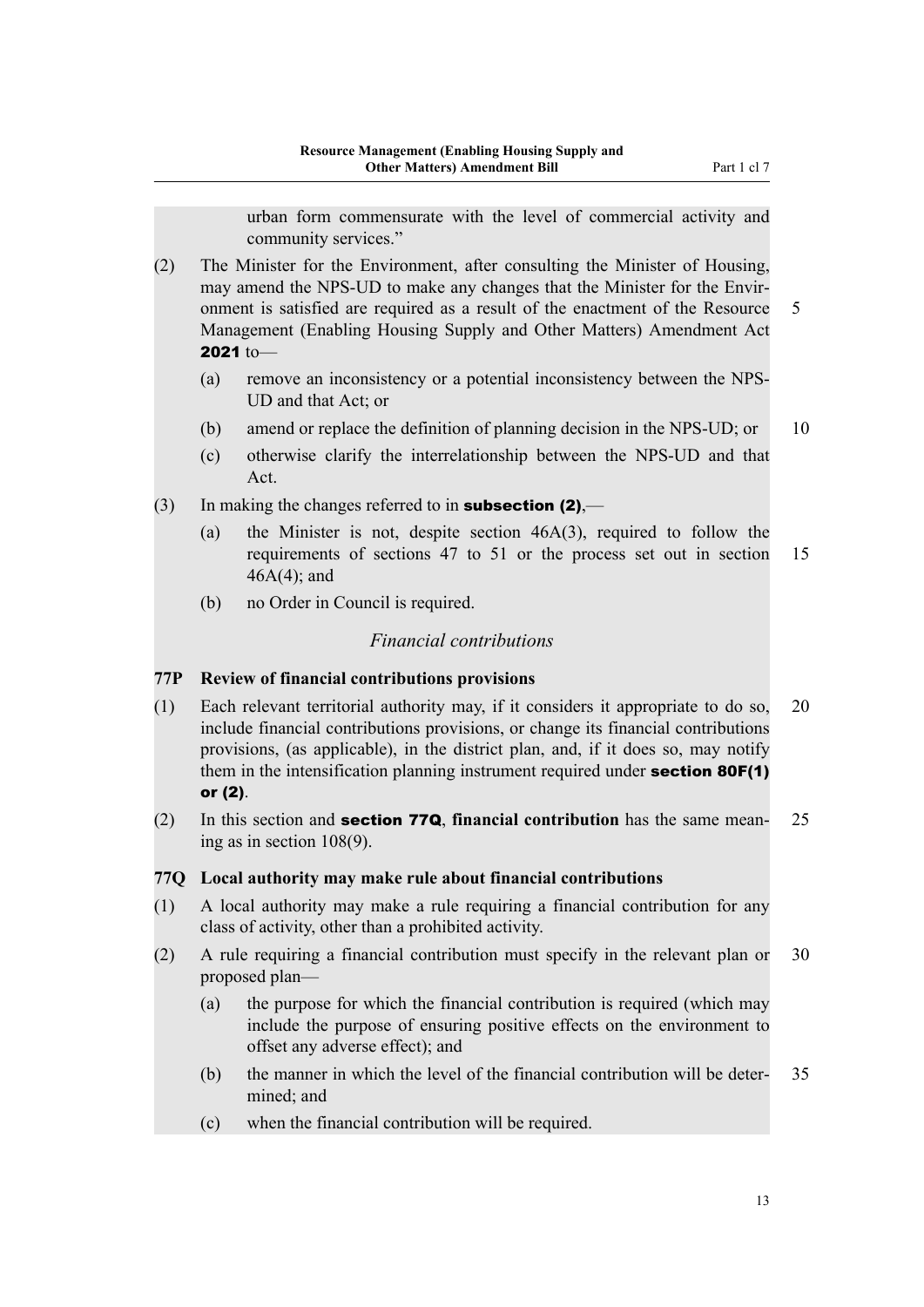### <span id="page-29-0"></span>Subpart 3—Relevant territorial authority must notify intensification planning instrument

#### **8 New subpart 5A of Part 5 inserted**

After section 80C, insert:

Subpart 5A—Intensification planning instruments and intensification 5 streamlined planning process

#### **80D What this subpart and** Part 6 **of Schedule 1 do**

This subpart and Part 6 of Schedule 1 provide a process for the preparation of an intensification planning instrument by a relevant territorial authority in order to achieve an expeditious planning process. 10

#### **80E Regulations requiring tier 2 territorial authority to change district plan**

(1) The Governor-General may, by Order in Council made on the recommendation of the Minister, make regulations before 21 March 2022 requiring a tier 2 terri‐ torial authority to prepare a change to its district plan or a variation to its pro‐ posed district plan for the purpose of— 15

- (a) incorporating the MDRS; and
- (b) giving effect to policy 5.
- (2) The Governor-General may, by Order in Council made on the recommendation of the Minister, make regulations on or after 21 March 2022 requiring a tier 2 territorial authority to prepare a change to its district plan or a variation to its 20 proposed district plan for the purpose of incorporating the MDRS.
- (3) An Order in Council made under **subsection (2)** must specify the date by which the tier 2 territorial authority must notify a change to its district plan or a variation to its proposed district plan.
- (4) Before recommending the making of regulations under **subsection (1) or (2)**,  $25$ the Minister must—
	- (a) consult the Minister of Housing; and
	- (b) be satisfied that the district of the relevant tier 2 territorial authority is experiencing an acute housing need.
- (5) The Minister, in determining whether a district is experiencing an acute hous‐ 30 ing need,—
	- (a) must have regard to the median multiple in that district (that is, the median house price divided by the median gross annual household income), calculated according to publicly available data; and
	- (b) may have regard to whether any other information indicates that there is 35 an acute housing need in the district.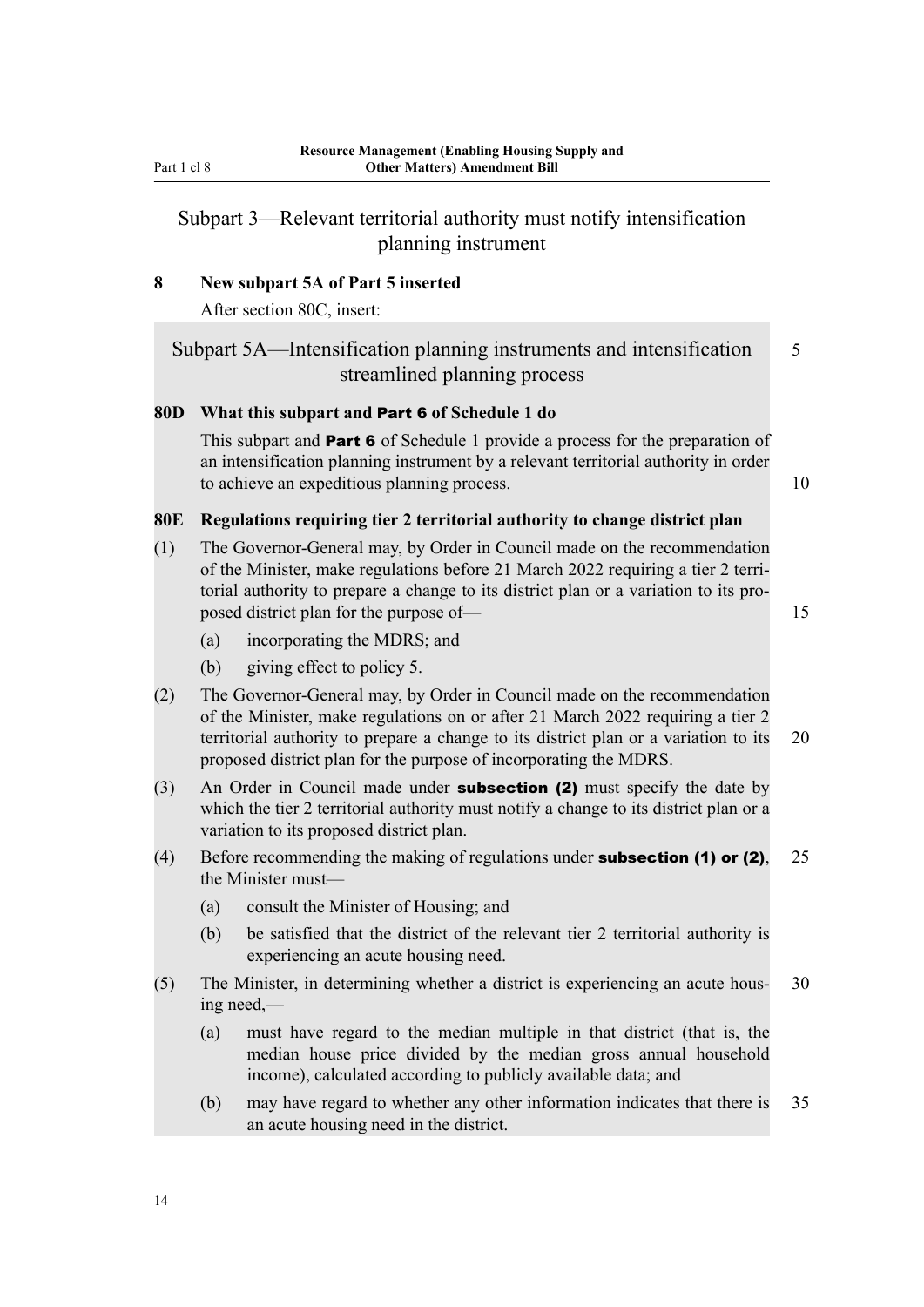<span id="page-30-0"></span>

| (6)        |                                            |            | Regulations made under this section are secondary legislation (see Part 3 of the<br>Legislation Act 2019 for publication requirements).                                                                                                                                                            |    |  |
|------------|--------------------------------------------|------------|----------------------------------------------------------------------------------------------------------------------------------------------------------------------------------------------------------------------------------------------------------------------------------------------------|----|--|
| <b>80F</b> |                                            | instrument | Relevant territorial authority must notify intensification planning                                                                                                                                                                                                                                |    |  |
| (1)        |                                            |            | The following territorial authorities must notify an intensification planning<br>instrument on or before 20 August 2022:                                                                                                                                                                           | 5  |  |
|            | (a)                                        |            | every tier 1 territorial authority:                                                                                                                                                                                                                                                                |    |  |
|            | (b)                                        |            | a tier 2 territorial authority that is required by regulations made under<br><b>section 80E(1)</b> to prepare a change to its district plan or a variation to<br>its proposed district plan.                                                                                                       | 10 |  |
| (2)        |                                            |            | A tier 2 territorial authority that is required by regulations made under section<br>80E(2) to prepare a change to its district plan or a variation to its proposed dis-<br>trict plan must notify an intensification planning instrument on or before the<br>date specified in those regulations. |    |  |
| (3)        |                                            |            | A territorial authority must prepare the intensification planning instrument—                                                                                                                                                                                                                      | 15 |  |
|            | (a)                                        |            | using the ISPP; and                                                                                                                                                                                                                                                                                |    |  |
|            | (b)                                        |            | in accordance with-                                                                                                                                                                                                                                                                                |    |  |
|            |                                            | (i)        | clause 95 of Schedule 1; and                                                                                                                                                                                                                                                                       |    |  |
|            |                                            | (ii)       | any requirements specified by the Minister in a direction made<br>under section 801.                                                                                                                                                                                                               | 20 |  |
|            |                                            |            | 80G Limitations on intensification planning instruments and ISPP                                                                                                                                                                                                                                   |    |  |
|            |                                            |            | Intensification planning instruments                                                                                                                                                                                                                                                               |    |  |
| (1)        | A relevant territorial authority must not- |            |                                                                                                                                                                                                                                                                                                    |    |  |
|            | (a)                                        |            | notify more than 1 intensification planning instrument:                                                                                                                                                                                                                                            |    |  |
|            | (b)                                        |            | use the intensification planning instrument for any purpose other than<br>those required under the following provisions:                                                                                                                                                                           | 25 |  |
|            |                                            |            | (i) <b>section 77F(2)</b> (medium density residential standards must be<br>incorporated into plans):                                                                                                                                                                                               |    |  |
|            |                                            | (ii)       | <b>section 77K(1)</b> (duty of relevant territorial authorities to incorp-<br>orate other intensification policies into plans):                                                                                                                                                                    | 30 |  |
|            |                                            | (iii)      | <b>section 77P</b> (review of financial contributions provisions):                                                                                                                                                                                                                                 |    |  |
|            | (c)<br><b>ISPP</b>                         |            | withdraw the intensification planning instrument.                                                                                                                                                                                                                                                  |    |  |
| (2)        | $80F(3)$ .                                 |            | A local authority must not use the ISPP other than as permitted under section                                                                                                                                                                                                                      | 35 |  |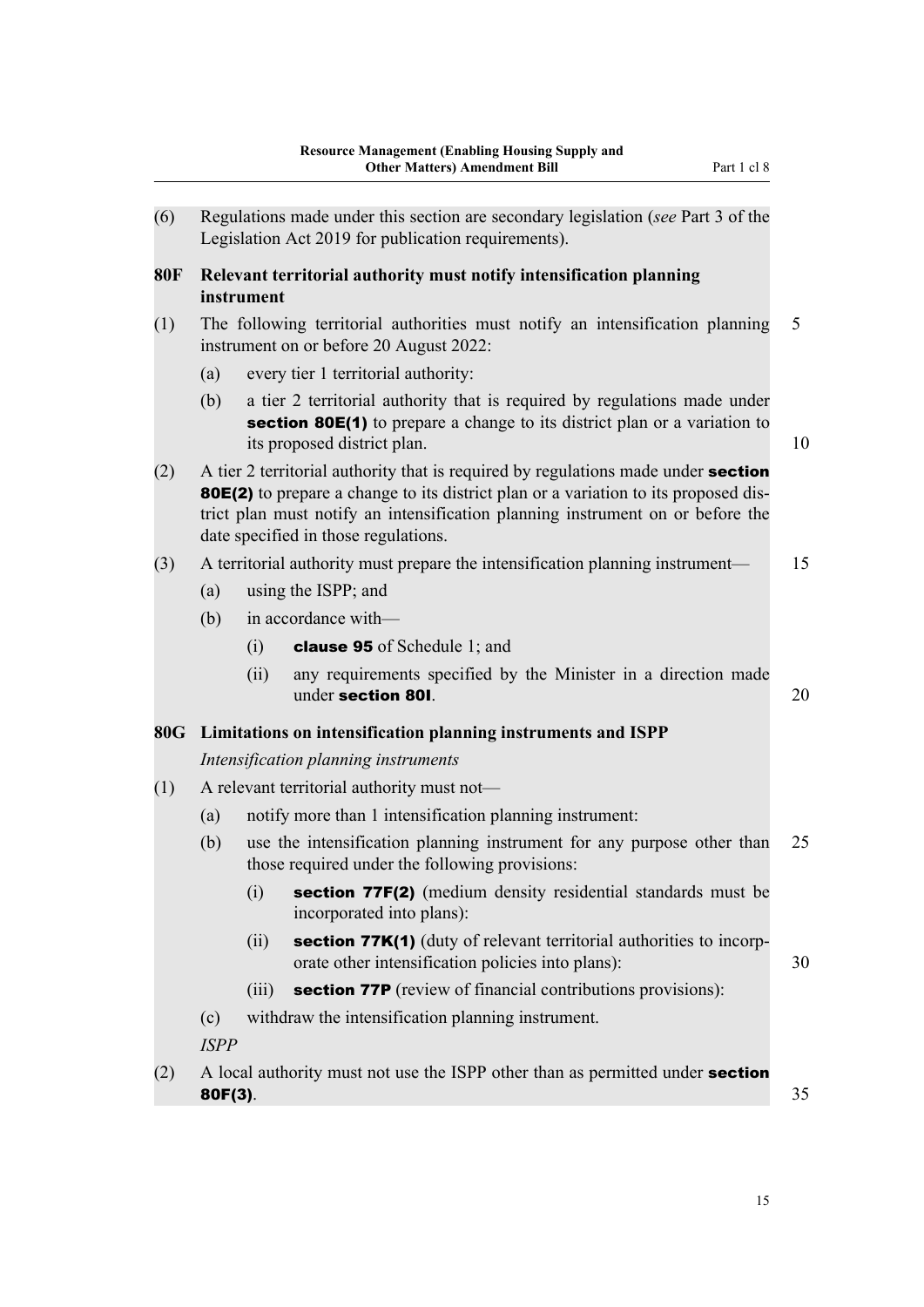## <span id="page-31-0"></span>**80H Intensification planning instrument must show MDRS incorporation** (1) When a relevant territorial authority notifies its intensification planning instru‐ ment in accordance with **section 80F(1) or (2)**, it must show in the instrument— (a) which provisions incorporate the MDRS; and 5 (b) which provisions in the operative district plan and any proposed plan are replaced by the MDRS, and therefore cease to apply to new applications. (2) The identification of a provision in an intensification planning instrument as required in subsection (1)— (a) does not form part of the instrument; and  $10$ (b) may be removed, without any further authority than this subsection, by the relevant territorial authority once the instrument becomes operative. **80I Minister may make direction** (1) The Minister may direct 1 or more relevant territorial authorities in relation to the following requirements: 15 (a) the number of panel members that the relevant territorial authority must appoint to an independent hearings panel established under **clause 96(1)(a)** of Schedule 1: (b) the level of experience and qualifications that a person must meet before the relevant territorial authority may appoint that person to an independ- 20 ent hearings panel: (c) 1 or more periods of time within which the relevant territorial authority must complete 1 or more stages of the ISPP: (d) matters on which the relevant territorial authority must report to the Minister. 25 (2) The direction may also include the Minister's statement of expectations for the relevant territorial authority.  $(3)$  In deciding the content of the direction, the Minister must have regard to **sec**tion 80D. (4) A direction made under this section is secondary legislation (*see* Part 3 of the 30 Legislation Act 2019 for publication requirements). **80J Amendment of direction** (1) The Minister may initiate an amendment of a direction made under section 80I. (2) A relevant territorial authority may request in writing that the Minister amend a 35 direction made under **section 80I** that applies to that territorial authority, setting out the reasons for the request. (3) The Minister may amend the direction as the Minister thinks appropriate.

16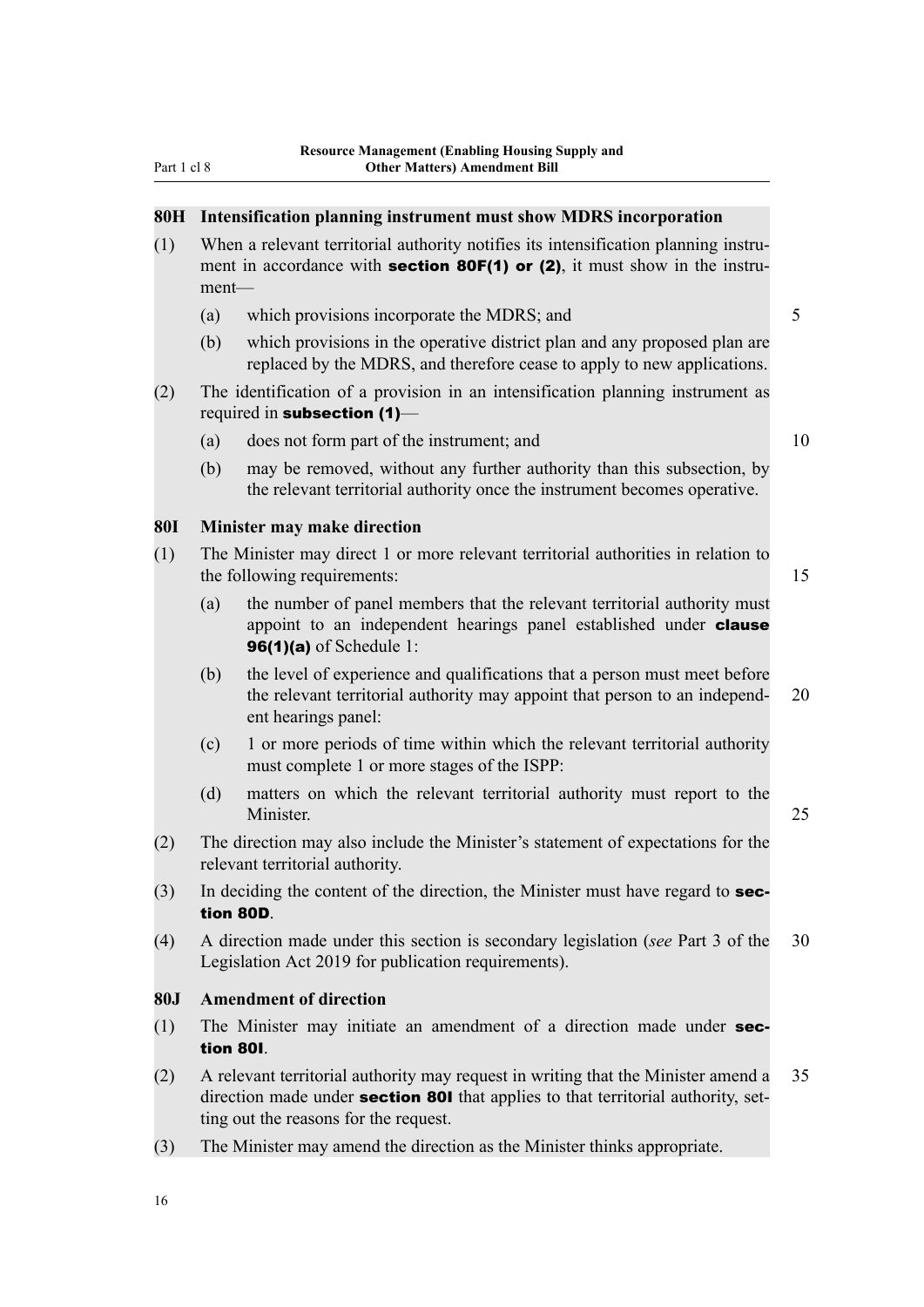<span id="page-32-0"></span>

| (4)  |     | Unless an amendment made under this section has no more than a minor effect<br>or is made to correct a technical error, section 801(1), (2), and (3) applies.                                                  |    |
|------|-----|----------------------------------------------------------------------------------------------------------------------------------------------------------------------------------------------------------------|----|
| (5)  |     | An amendment made under this section is secondary legislation (see Part 3 of<br>the Legislation Act 2019 for publication requirements).                                                                        |    |
|      |     | 80K Relevant territorial authority must comply with direction                                                                                                                                                  | 5  |
| (1)  |     | A relevant territorial authority-                                                                                                                                                                              |    |
|      | (a) | must comply with the terms of a direction given under <b>section 801</b><br>(other than in respect of the Minister's statement of expectations inclu-<br>ded in the direction); but                            |    |
|      | (b) | must have regard to that statement.                                                                                                                                                                            |    |
| (2)  |     | The direction applies as from time to time amended in accordance with sec-<br>tion 80J.                                                                                                                        |    |
|      |     | Subpart 4—When rules incorporating MDRS have legal effect and are<br>operative                                                                                                                                 |    |
| 9    |     | Section 86B amended (When rules in proposed plans have legal effect)                                                                                                                                           |    |
| (1)  |     | In section 86 $B(1)$ , replace "under clause 10(4) of Schedule 1" with "under<br>clause $10(4)$ , <b>102(1), or 105(1)</b> of Schedule 1, as applicable".                                                      |    |
| (2)  |     | In section 86B(1)(a), after "subsection (3)", insert "or (3A)".                                                                                                                                                |    |
| (3)  |     | After section 86B(3), insert:                                                                                                                                                                                  |    |
| (3A) |     | A rule in a proposed plan has immediate legal effect if the rule—                                                                                                                                              |    |
|      | (a) | is proposed in an intensification planning instrument prepared using the<br>ISPP; and                                                                                                                          |    |
|      | (b) | is proposed to apply to a relevant residential zone; and                                                                                                                                                       |    |
|      | (c) | is not proposed to apply to any of the following areas:                                                                                                                                                        |    |
|      |     | (i) a permissive area:                                                                                                                                                                                         |    |
|      |     | (ii)<br>a qualifying matter area:                                                                                                                                                                              |    |
|      |     | (iii)<br>a new residential zone.                                                                                                                                                                               |    |
| (4)  |     | In section 86B(5), replace "subsection (3)" with "subsections (3) and $(3A)$ ".                                                                                                                                |    |
| (5)  |     | After section $86B(5)$ , insert:                                                                                                                                                                               | 30 |
| (6)  |     | For the purposes of <b>subsection <math>(3A)</math></b> ,—                                                                                                                                                     |    |
|      |     | permissive area means an area in a relevant residential zone identified as per-<br>mitting a height limit higher than 11 metres plus 1 metre, as shown in the dia-<br>gram in clause 9 of Schedule 3A          |    |
|      |     | qualifying matter area means an area in respect of which the relevant territor-<br>ial authority has proposed, in accordance with <b>section <math>77F(4)(c)</math></b> , that a quali-<br>fying matter apply. |    |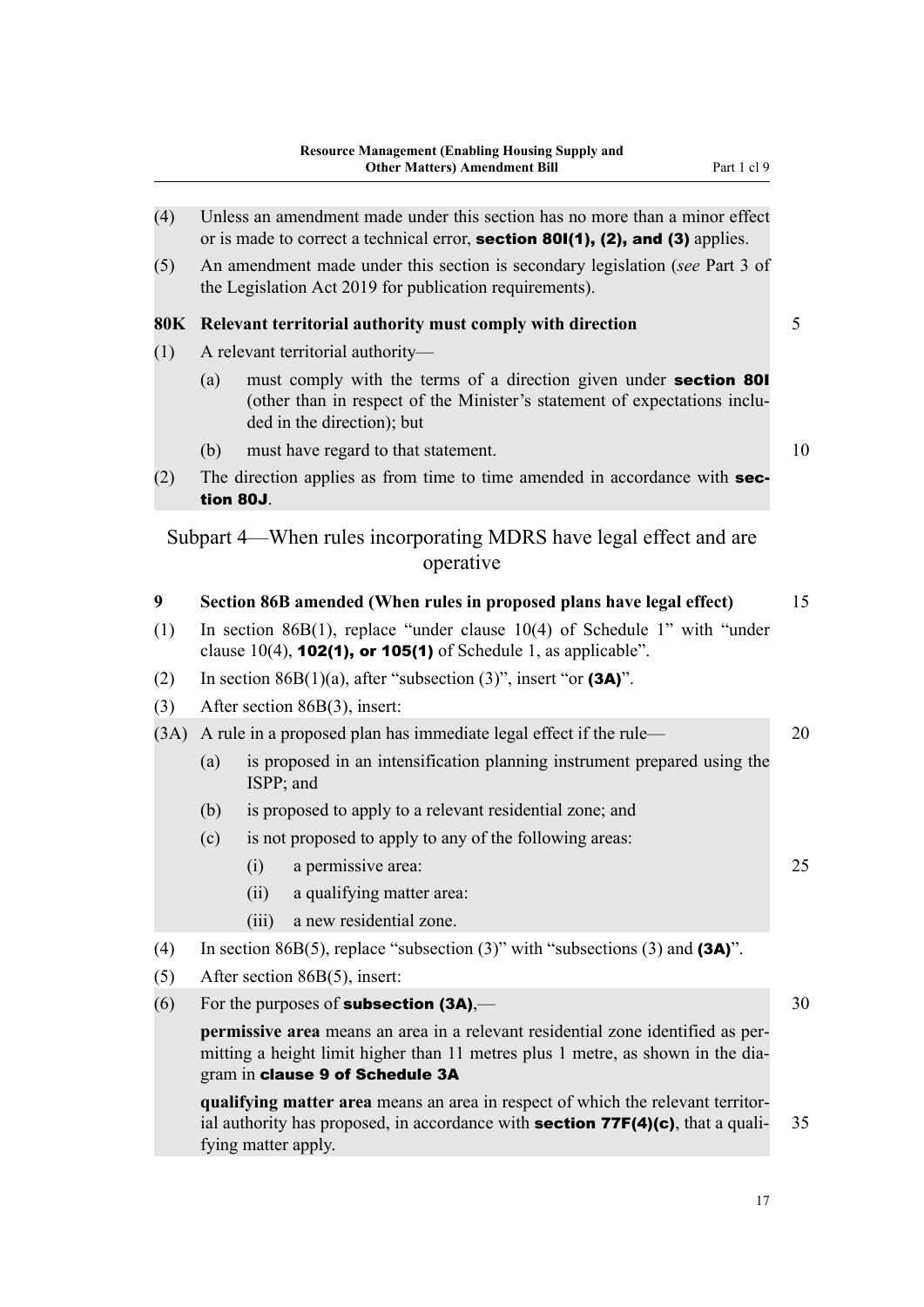#### <span id="page-33-0"></span>**10 Section 86F amended (When rules in proposed plans must be treated as operative)**

- $(1)$  In section 86F(1), replace "A rule in a proposed plan must be treated as operative" with "Subject to **subsection (3)**, a rule in a proposed plan must be treated as operative". 5
- (2) After section 86F(2), insert:
- (3) A rule that has immediate legal effect under **section 86B(3A)** must be treated as operative (and any previous rule as inoperative) beginning at the time at which the rule has immediate legal effect.

Subpart 5—Other amendments 10

## **11 Section 104 amended (Consideration of applications)** In section 104(1), after "Part 2", insert "and **section 77J**".

**12 Section 224 amended (Restrictions upon deposit of survey plan)** In section 224, replace "section  $11(1A)(b)(i)$ " with "section  $11(1)(a)(i)$  or (iii)".

## **Part 2** 15 **Amendments to schedules and new schedules**

Subpart 1—Intensification streamlined planning process

**13 Part 2 of Schedule 1 amended**

After clause 25(4), insert:

(4A) A relevant territorial authority must not accept or adopt a request if it does not 20 incorporate the MDRS as required by section 77F(1) and (2).

#### **14 New Part 6 inserted into Schedule 1**

In Schedule 1, after clause 94, insert: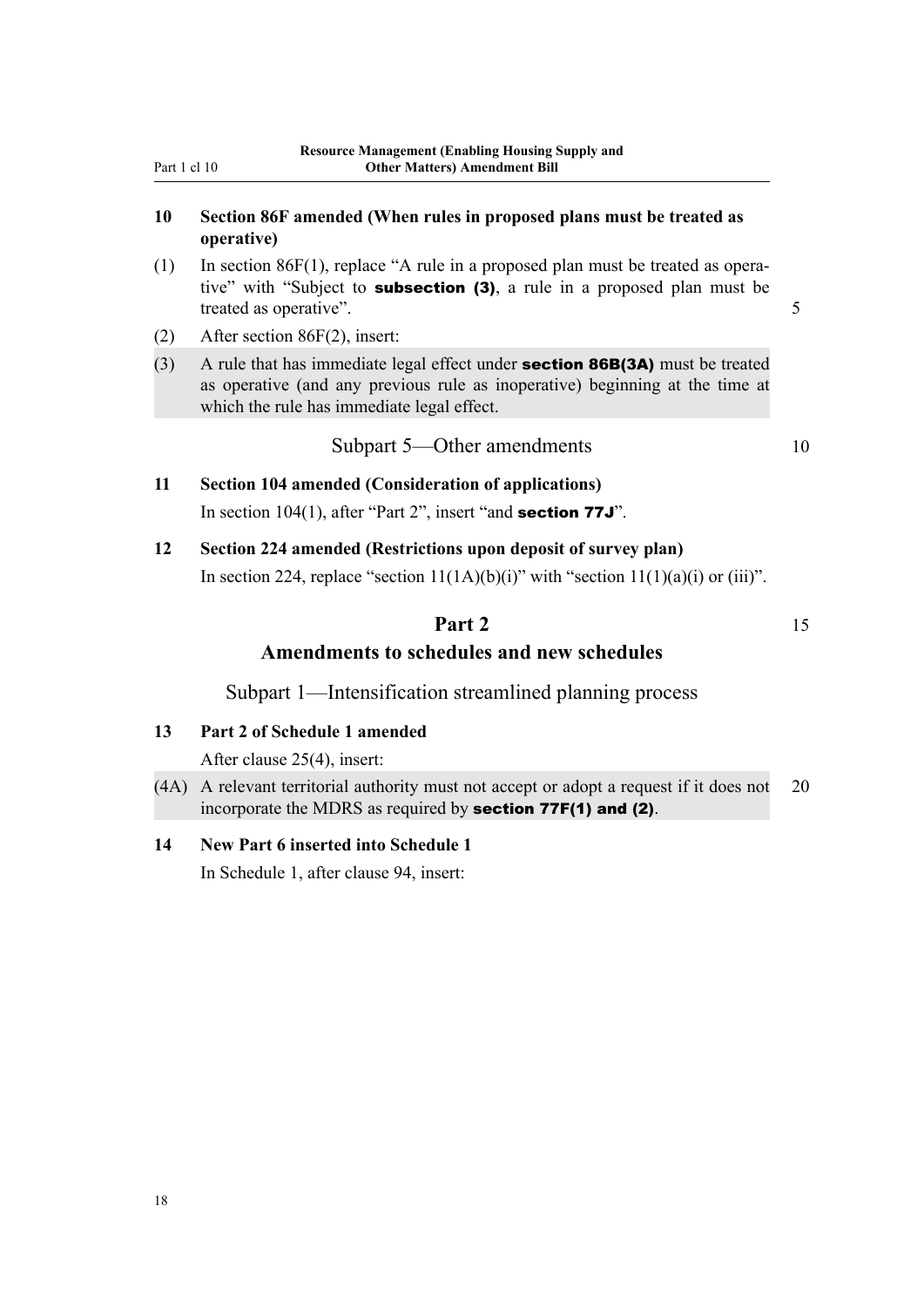|     |     | Part 6                                                                                                                                                                                                            |    |
|-----|-----|-------------------------------------------------------------------------------------------------------------------------------------------------------------------------------------------------------------------|----|
|     |     | <b>Intensification streamlined planning process</b>                                                                                                                                                               |    |
|     |     | How relevant territorial authority notifies intensification planning instrument                                                                                                                                   |    |
| 95  |     | How relevant territorial authority notifies intensification planning<br>instrument                                                                                                                                | 5  |
|     |     | What relevant territorial authority must do to notify intensification planning<br>instrument                                                                                                                      |    |
| (1) |     | A relevant territorial authority must prepare, notify, and progress an intensifica-<br>tion planning instrument by following the relevant processes described in sub-<br>clause (2).                              | 10 |
|     |     | Application of Part 1 of this schedule                                                                                                                                                                            |    |
| (2) |     | The following clauses of Part 1 of this schedule apply to the extent that they<br>are relevant to a relevant territorial authority:                                                                               |    |
|     | (a) | clause 1A (which requires a proposed policy statement or plan to be pre-<br>pared in accordance with any applicable Mana Whakahono a Rohe):                                                                       |    |
|     | (b) | clause 1B (which relates to iwi participation legislation):                                                                                                                                                       |    |
|     | (c) | clause $2(1)$ (which requires a local authority to prepare a proposed pol-<br>icy statement or plan):                                                                                                             |    |
|     | (d) | clause $3(1)$ , (2), and (4) (which relates to consultation requirements):                                                                                                                                        |    |
|     | (e) | clause 3B (which relates to consultation with iwi authorities):                                                                                                                                                   |    |
|     | (f) | clause 3C (which relates to previous consultation under other enact-<br>ments):                                                                                                                                   |    |
|     | (g) | clause 4A (which requires a local authority to fulfil certain pre-notifica-<br>tion requirements concerning iwi authorities):                                                                                     |    |
|     | (h) | clause $5(1)(a)$ and $(b)(i)$ , $(1A)$ , $(1B)$ , $(2)$ , and $(3)$ to $(6)$ (which requires a<br>local authority to publicly notify a proposed policy statement or plan that<br>it has decided to proceed with): | 25 |
|     | (i) | clause 6 (which relates to who may make submissions on a publicly noti-<br>fied proposed policy statement or plan):                                                                                               |    |
|     | (j) | clause $7(1)$ and (2) (which requires a local authority to give public notice<br>of certain matters relating to submissions):                                                                                     |    |
|     | (k) | clause $8(1)$ and (2) (which enables certain persons to make further sub-<br>missions):                                                                                                                           |    |
|     | (1) | clause 8A (which relates to serving copies of further submissions made<br>under clause 8):                                                                                                                        | 35 |
|     | (m) | clause 8AA (which enables a local authority to arrange a meeting with a                                                                                                                                           |    |

(m) clause 8AA (which enables a local authority to arrange a meeting with a person who has made a submission on a proposed policy statement or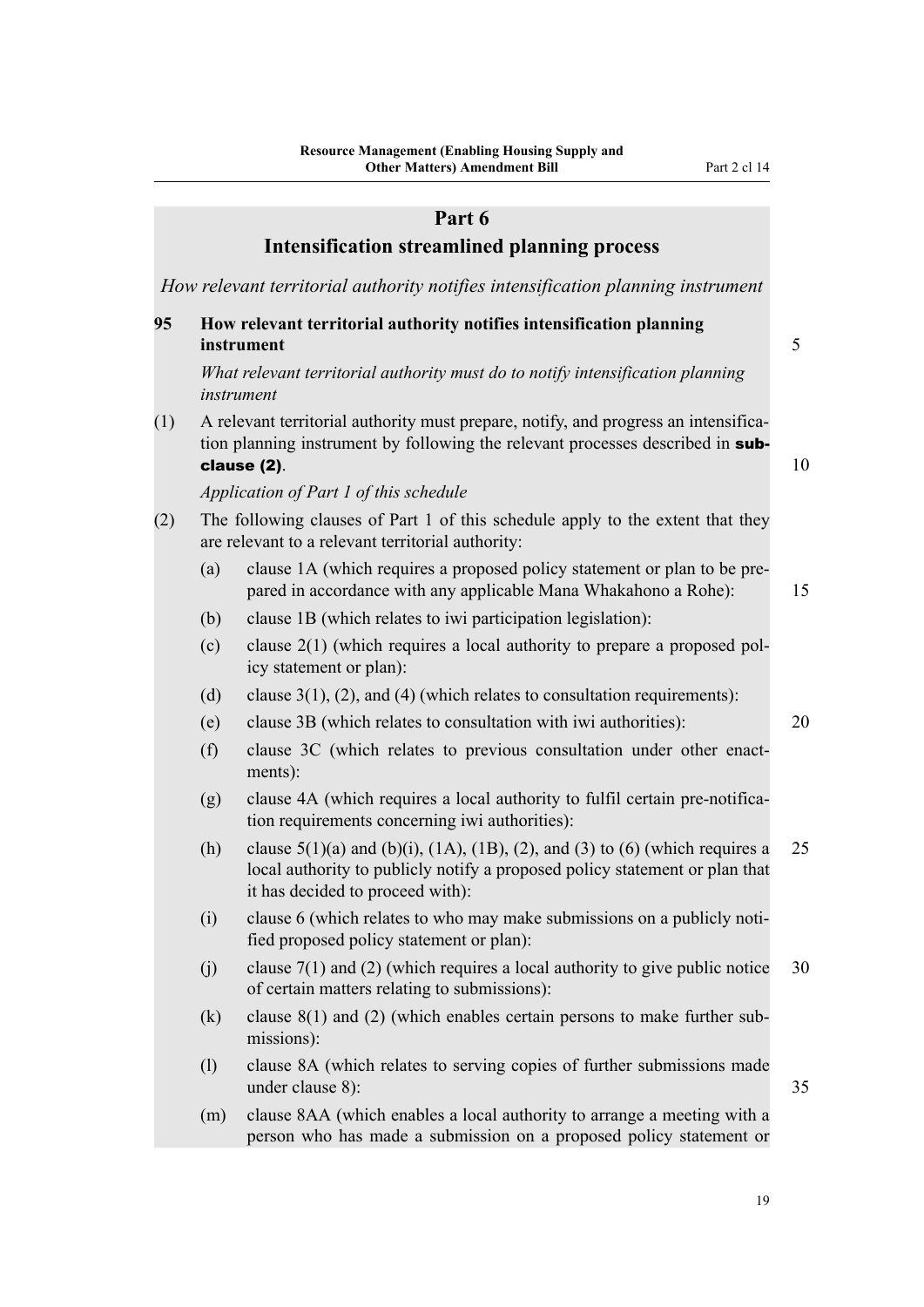plan for the purpose of clarifying or facilitating the resolution of any matter relating to the statement or plan):

- (n) clause 8B (which requires a local authority to hold a hearing into sub‐ missions on its proposed policy statement or plan):
- (o) clause 16A (which enables a local authority to initiate variations to a 5 proposed policy statement or plan).

#### (3) In the clauses referred to in **subclause (2)**,—

- (a) references to a **local authority** are to be read as references to a relevant territorial authority; and
- (b) references to a **proposed policy statement or plan** are to be read as ref‐ 10 erences to an intensification planning instrument.

*What relevant territorial authority must do in respect of independent hearings panel*

#### **96 Relevant territorial authority must establish independent hearings panel and delegate necessary functions** 15

(1) A relevant territorial authority must—

- (a) establish an independent hearings panel to—
	- (i) conduct a hearing of submissions on the intensification planning instrument once it has been notified by the relevant territorial authority; and 20
	- (ii) make recommendations, after the hearing of submissions is concluded, to the relevant territorial authority; and
- (b) appoint 1 member of the panel to be the chairperson of the panel.
- (2) The relevant territorial authority must delegate the necessary functions to the independent hearings panel. 25
- (3) In this clause, **necessary functions**
	- (a) means the functions, powers, or duties that the independent hearings panel requires to carry out its role under **subclause** (1)(a); and
	- (b) includes the functions, powers, or duties that a local authority requires in order to hold a hearing under clause 8B of this schedule; but 30
	- (c) does not include—
		- (i) the approval of a proposed policy statement or plan under clause 17 of this schedule:
		- (ii) this power of delegation.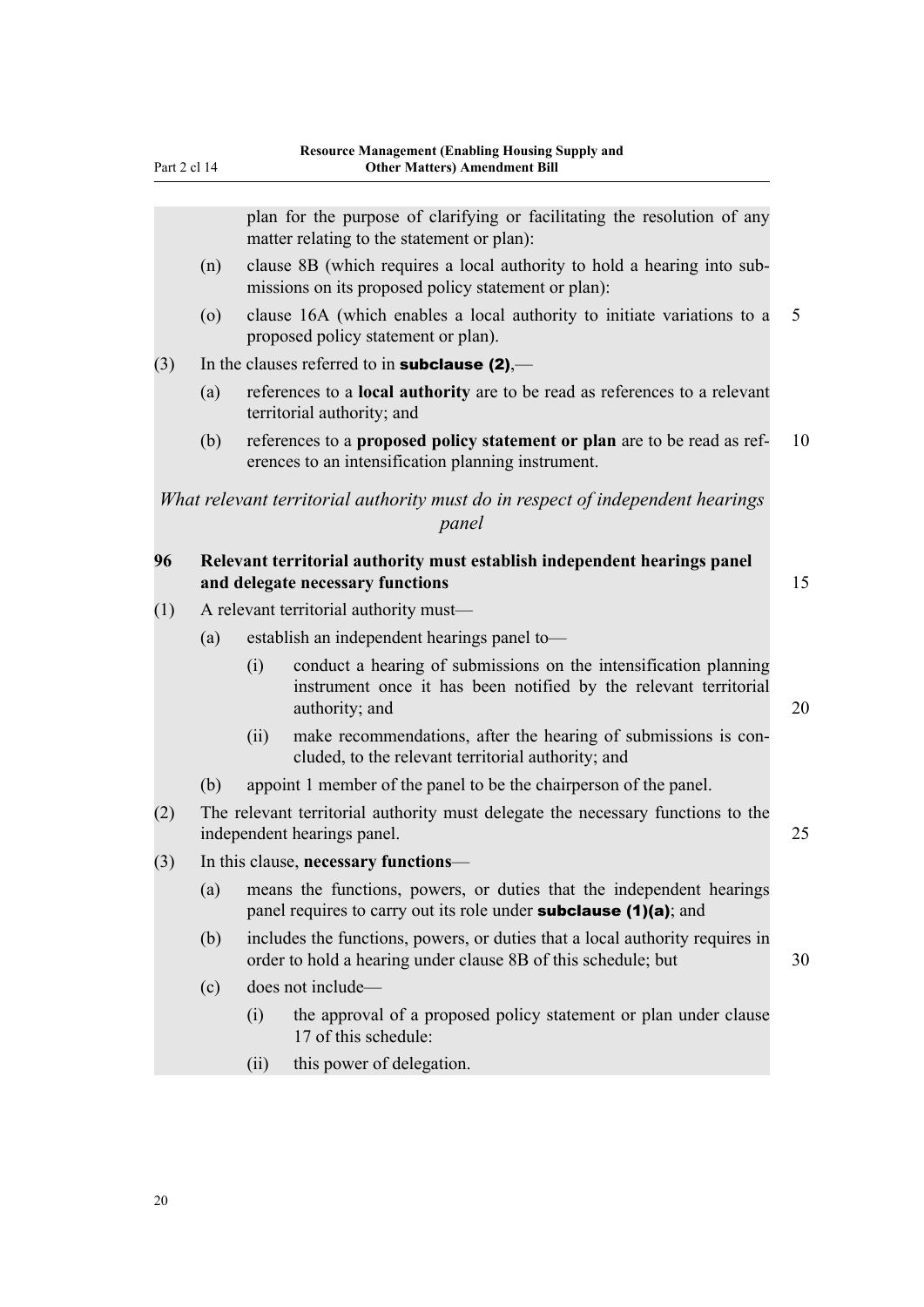#### **97 Relevant territorial authority must submit intensification planning instrument documents to independent hearings panel**

A relevant territorial authority must submit the following documents and infor‐ mation, as relevant, to the independent hearings panel that it has established under clause  $96(1)(a)$ :  $5$ 

- (a) the intensification planning instrument that was publicly notified:
- (b) any variation made to the intensification planning instrument under clause 16A of this schedule:
- (c) the relevant territorial authority's evaluation report prepared under sec‐  $\frac{32}{10}$
- (d) the submissions on the intensification planning instrument received by the closing date for submissions:
- (e) the relevant territorial authority's summary of the decisions requested by submitters:
- (f) further submissions on the intensification planning instrument received 15 by the closing date for further submissions:
- (g) submissions received after the closing date for submissions or further submissions:
- (h) information about when the submissions described in **paragraph** (g) were received: 20

- (i) the planning documents that are recognised by an iwi authority and lodged with the relevant territorial authority:
- (j) documentation relevant to any obligations arising under any relevant iwi participation legislation, joint management agreement, or Mana Whakahono a Rohe: 25
- (k) any other relevant information.

*Powers of independent hearings panel and process for recommendations*

#### **98 Powers of independent hearings panel**

- (1) To the extent applicable, an independent hearings panel has the same duties and powers as a local authority under the following provisions: 30
	- (a) section 39 (which provides for how hearings are to be conducted), except section  $39(2)(c)$  and (d):
	- (b) section 39AA (which enables a hearing to be conducted using remote access facilities):
	- (c) section 40 (which provides for the persons who may be heard at a hear‐ 35 ing):
	- (d) section 41 (which provides for the application of certain provisions of the Commissions of Inquiry Act 1908):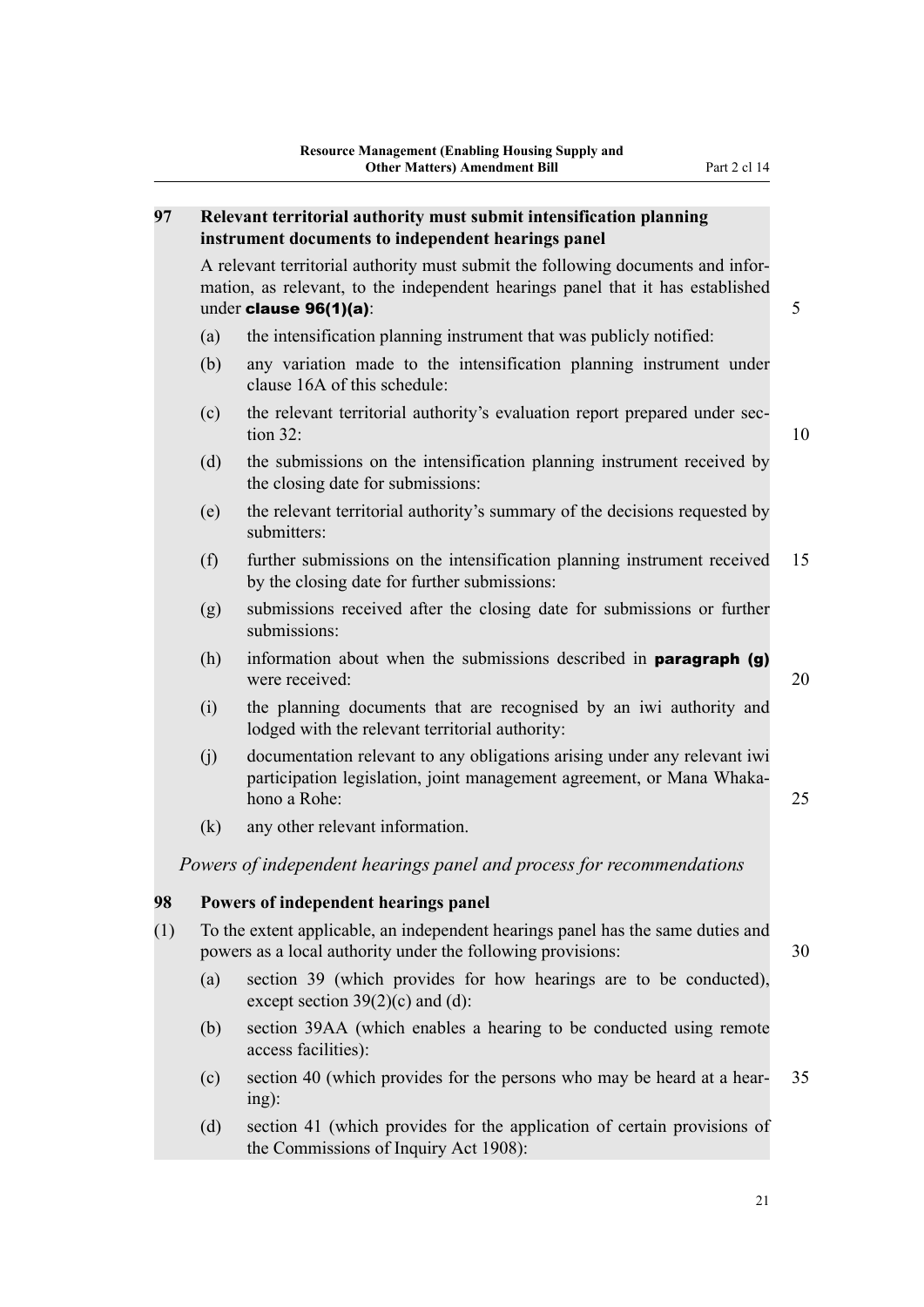| Part 2 ci 14 |       | Uther Matters) Amendment Bill                                                                                                                                                                                                                                                                            |
|--------------|-------|----------------------------------------------------------------------------------------------------------------------------------------------------------------------------------------------------------------------------------------------------------------------------------------------------------|
|              |       |                                                                                                                                                                                                                                                                                                          |
|              | (e)   | section 41A (which relates to the control of hearings):                                                                                                                                                                                                                                                  |
|              | (f)   | section 41B (which provides for the giving of directions as to the time<br>for providing evidence in relation to a hearing):                                                                                                                                                                             |
|              | (g)   | section 41C (which sets out the directions and requests that may be<br>given before or at a hearing), except section $41C(4)$ :                                                                                                                                                                          |
|              | (h)   | section 41D (which provides for submissions to be struck out before or<br>at a hearing):                                                                                                                                                                                                                 |
|              | (i)   | section 42 (which provides for the protection of sensitive information).                                                                                                                                                                                                                                 |
| (2)          |       | If an independent hearings panel exercises a power under section 41D,—                                                                                                                                                                                                                                   |
|              | (a)   | a person whose submission is struck out has a right of objection under<br>section $357(2)$ as if the references in that subsection to an authority were<br>references to an independent hearings panel; and                                                                                              |
|              | (b)   | sections 357C, 357D, and 358 apply to the independent hearings panel<br>as the body to which an objection is made under section 357(2).                                                                                                                                                                  |
| (3)          | sion. | An independent hearings panel may decide to accept or reject any late submis-                                                                                                                                                                                                                            |
| (4)          |       | At a hearing, an independent hearings panel may—                                                                                                                                                                                                                                                         |
|              | (a)   | permit a party to question another party or a witness:                                                                                                                                                                                                                                                   |
|              | (b)   | prohibit cross-examination:                                                                                                                                                                                                                                                                              |
|              | (c)   | permit cross-examination at the request of a party, but only if the panel is<br>satisfied that it is in the interests of justice:                                                                                                                                                                        |
|              | (d)   | regulate the conduct of any cross-examination.                                                                                                                                                                                                                                                           |
| 99           |       | Independent hearings panel must make recommendations to territorial                                                                                                                                                                                                                                      |
|              |       | authority on intensification planning instrument                                                                                                                                                                                                                                                         |
| (1)          |       | An independent hearings panel must make recommendations to the relevant<br>territorial authority on the intensification planning instrument.                                                                                                                                                             |
| (2)          |       | The independent hearings panel—                                                                                                                                                                                                                                                                          |
|              | (a)   | is not limited to making recommendations only within the scope of sub-<br>missions made on the intensification planning instrument:                                                                                                                                                                      |
|              | (b)   | may make recommendations on any other matters relating to the intensi-<br>fication planning instrument identified by the panel or any other person<br>during the hearing.                                                                                                                                |
| (3)          |       | An independent hearings panel, in formulating its recommendations, must be<br>satisfied that, if the relevant territorial authority were to accept the panel's rec-<br>ommendations, sections 85A and 85B(2) (which relate to the protection of pro-<br>tected customary rights) would be complied with. |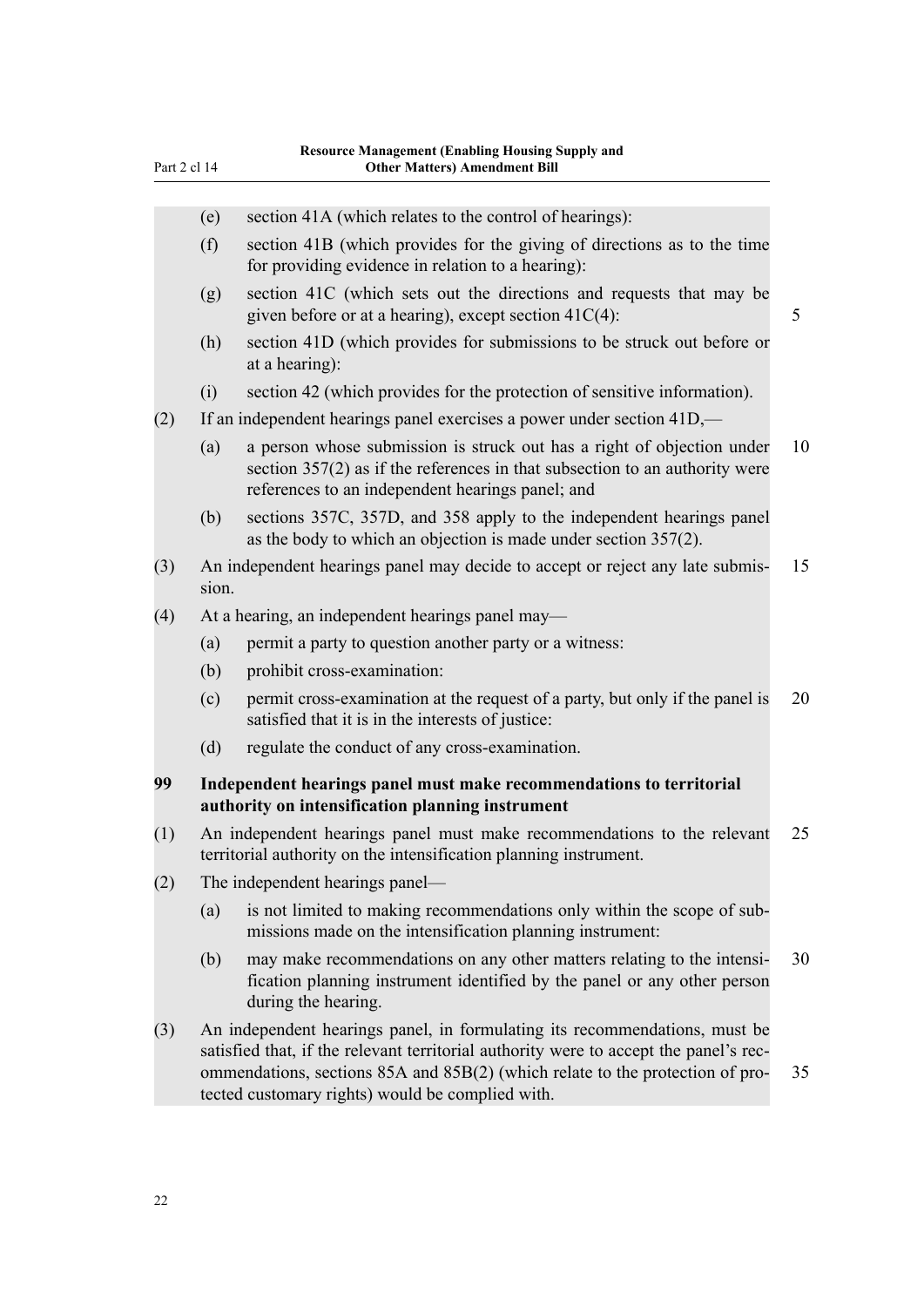| 100 |     | How independent hearings panel must provide recommendations                                                                                                                                       |    |
|-----|-----|---------------------------------------------------------------------------------------------------------------------------------------------------------------------------------------------------|----|
| (1) |     | The independent hearings panel must provide its recommendations to the rele-<br>vant territorial authority in 1 or more written reports.                                                          |    |
| (2) |     | Each report must-                                                                                                                                                                                 |    |
|     | (a) | set out the panel's recommendations on the provisions of the intensifica-<br>tion planning instrument covered by the report; and                                                                  | 5  |
|     | (b) | identify any recommendations that are outside the scope of the submis-<br>sions made in respect of those provisions; and                                                                          |    |
|     | (c) | set out the panel's recommendations on the matters raised in submissions<br>made in respect of the provisions covered by the report; and                                                          | 10 |
|     | (d) | state the panel's reasons for accepting or rejecting submissions; and                                                                                                                             |    |
|     | (e) | include a further evaluation of the intensification planning instrument<br>undertaken in accordance with section 32AA (requirements for under-<br>taking and publishing further evaluations).     |    |
| (3) |     | Each report may also include—                                                                                                                                                                     | 15 |
|     | (a) | matters relating to any alterations necessary to the intensification plan-<br>ning instrument as a consequence of matters raised in submissions; and                                              |    |
|     | (b) | any other matter that the panel considers relevant to the intensification<br>planning instrument that arises from submissions or otherwise.                                                       |    |
| (4) |     | In stating the panel's reasons for accepting or rejecting submissions in accord-<br>ance with <b>subclause (2)(d)</b> , each report may address the submissions by<br>grouping them according to- | 20 |
|     | (a) | the provisions of the intensification planning instrument to which they<br>relate; or                                                                                                             |    |
|     | (b) | the matters to which they relate.                                                                                                                                                                 | 25 |
| (5) |     | To avoid doubt, a panel is not required to make recommendations in a report<br>that address each submission individually.                                                                         |    |
|     |     | Decisions on independent panel's recommendations                                                                                                                                                  |    |
| 101 |     | Relevant territorial authority to consider recommendations                                                                                                                                        |    |
| (1) |     | The relevant territorial authority-                                                                                                                                                               | 30 |
|     | (a) | must decide whether to accept or reject each recommendation of the<br>independent hearings panel; and                                                                                             |    |
|     | (b) | may provide an alternative recommendation for any recommendation<br>that the authority rejects.                                                                                                   |    |
| (2) |     | The relevant territorial authority must refer to the Minister-                                                                                                                                    | 35 |
|     | (a) | each rejected recommendation, together with the authority's reasons for<br>rejecting the recommendation; and                                                                                      |    |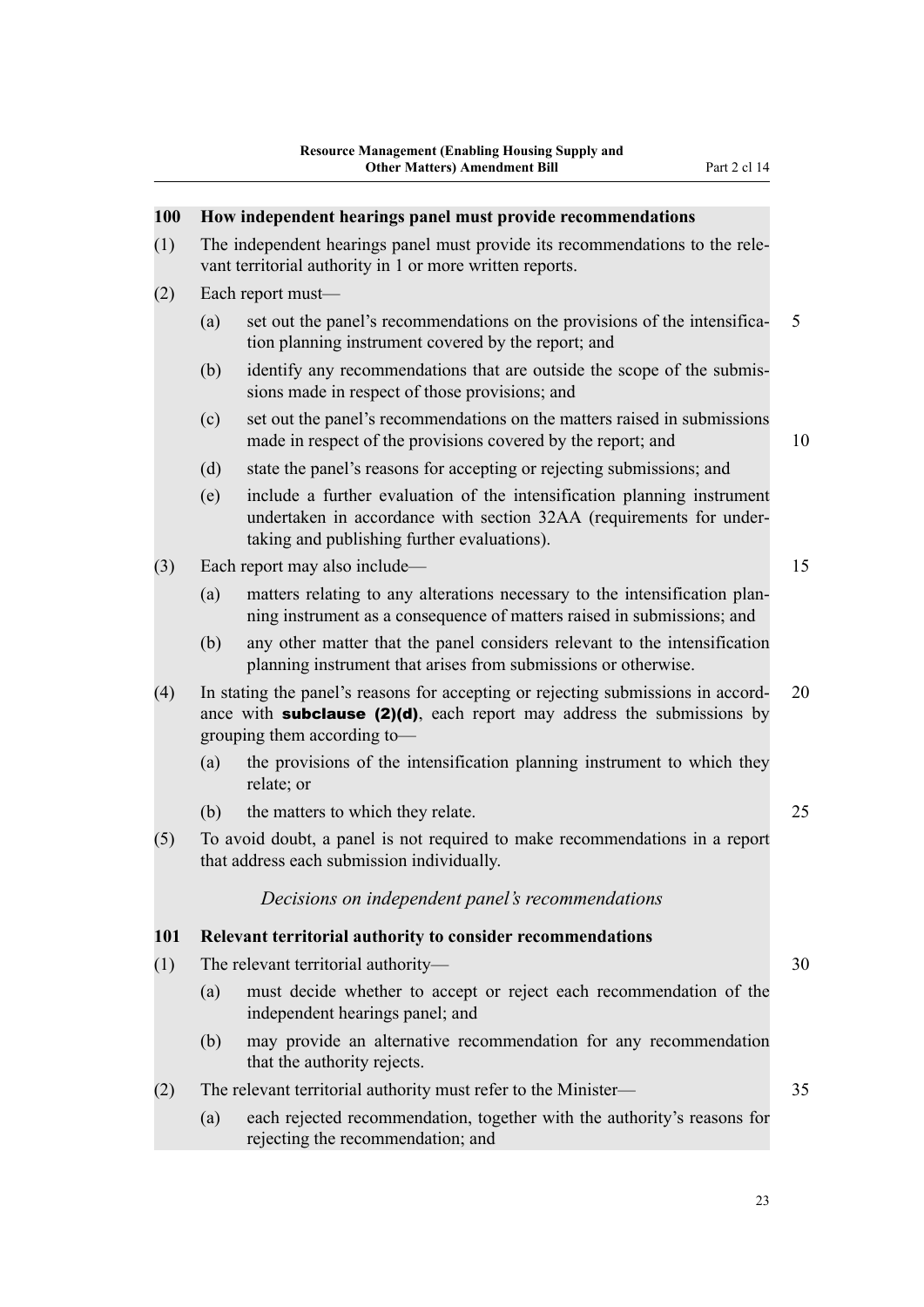- (b) any alternative recommendation that the authority has provided under subclause (1)(b).
- (3) The relevant territorial authority must make decisions under **subclause** (1) in a manner that is consistent with any relevant iwi participation legislation, Mana Whakahono a Rohe, or joint management agreement. 5
- (4) When making decisions under **subclause (1)**, the relevant territorial authority—
	- (a) is not, subject to **subclause (2)**, required to consult any person or consider submissions or other evidence from any person; and
	- (b) must not consider any submission or other evidence unless it was made 10 available to the independent hearings panel before the panel made the recommendation that is the subject of the relevant territorial authority's decision; and
	- (c) may seek clarification from the independent hearings panel on a recom‐ mendation in order to assist the relevant territorial authority to make a 15 decision under **subclause** (1).
- (5) To avoid doubt, the relevant territorial authority may accept recommendations of the independent hearings panel that are beyond the scope of the submissions made on the intensification planning instrument.

#### **102 Notification of relevant territorial authority's decisions** 20

- (1) The relevant territorial authority must publicly notify its decisions made under clause 101(1) in a way that sets out the following information:
	- (a) each recommendation of the independent hearings panel that it accepts; and
	- (b) each recommendation of the independent hearings panel that it rejects 25 and the reasons for doing so; and
	- (c) any alternative recommendation that it has provided for a rejected rec‐ ommendation.
- (2) Not later than 5 working days after the relevant territorial authority's decisions under **subclause (1)** are publicly notified, the authority must serve the public  $30$ notice on every person who made a submission on the intensification planning instrument.
- (3) The relevant territorial authority must also—
	- (a) make a copy of the public notice and the decisions under **clause 101(1)** publicly available (whether physically or by electronic means) at all of 35 its offices, and all public libraries in its district; and
	- (b) include with the notice a statement of the places where a copy of the decision is available; and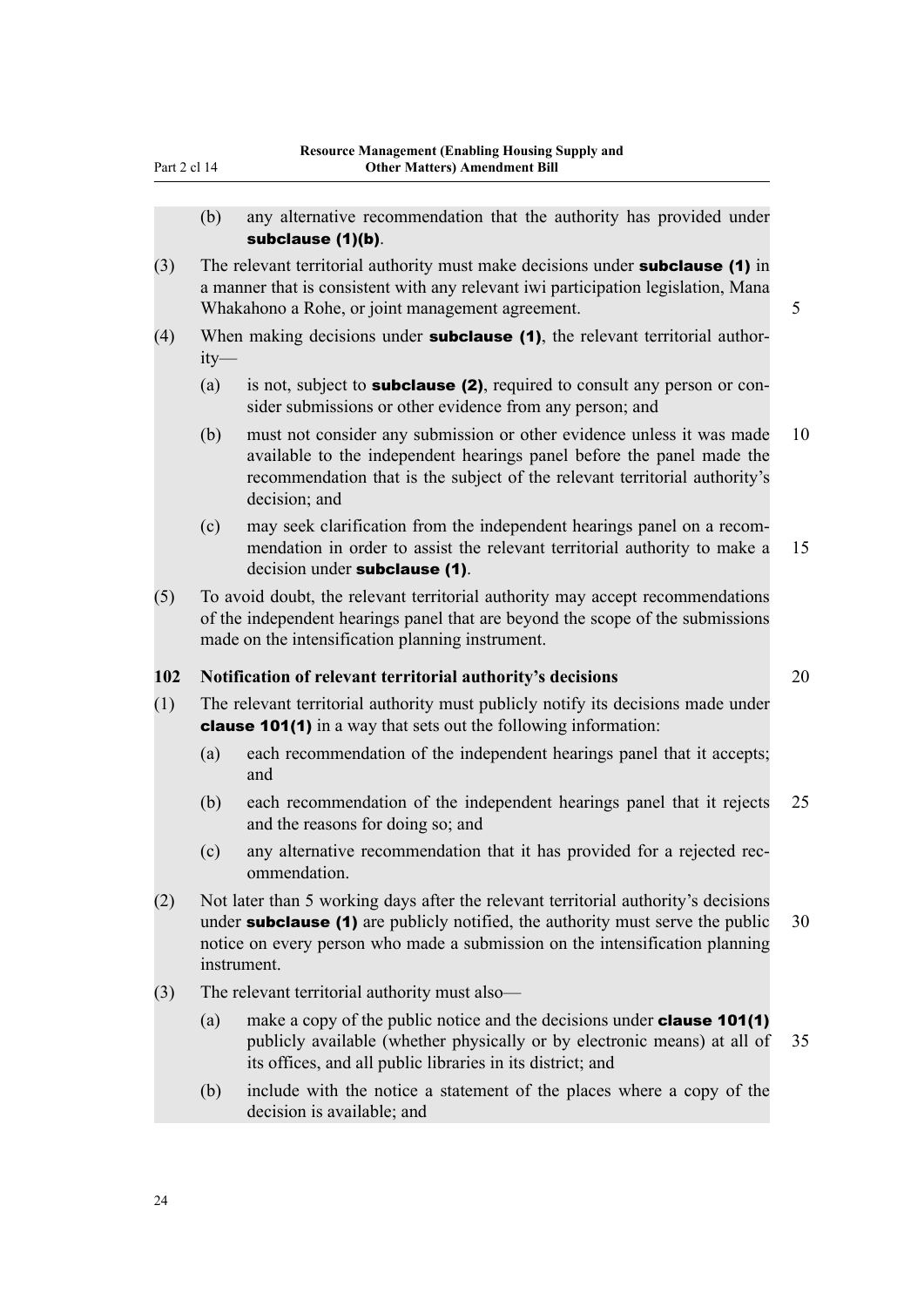|     |                                                                                                                                           | енет втассетву жиненститеть он                                                                                                                                    |    |  |  |  |
|-----|-------------------------------------------------------------------------------------------------------------------------------------------|-------------------------------------------------------------------------------------------------------------------------------------------------------------------|----|--|--|--|
|     |                                                                                                                                           |                                                                                                                                                                   |    |  |  |  |
|     | (c)                                                                                                                                       | send or provide, on request, a copy of the decision within 3 working<br>days after the request is received.                                                       |    |  |  |  |
| 103 | What happens if relevant territorial authority accepts all<br>recommendations of independent hearings panel                               |                                                                                                                                                                   |    |  |  |  |
| (1) | This clause applies if the relevant territorial authority decides to accept all the<br>recommendations of the independent hearings panel. |                                                                                                                                                                   |    |  |  |  |
| (2) | On the notification under <b>clause 102(1)</b> of the relevant territorial authority's<br>$decisions, -$                                  |                                                                                                                                                                   |    |  |  |  |
|     | (a)                                                                                                                                       | all the recommendations of the independent hearings panel are incorpor-<br>ated into the district plan that has been subject to the ISPP; and                     | 10 |  |  |  |
|     | (b)                                                                                                                                       | the plan (as altered by those recommendations) becomes operative in<br>accordance with clause 20.                                                                 |    |  |  |  |
| 104 | What happens if relevant territorial authority accepts some, or none, of<br>recommendations of independent hearings panel                 |                                                                                                                                                                   |    |  |  |  |
| (1) | This clause applies if the relevant territorial authority—                                                                                |                                                                                                                                                                   |    |  |  |  |
|     | (a)                                                                                                                                       | decides to accept some, or none, of the recommendations of the inde-<br>pendent hearings panel; and                                                               |    |  |  |  |
|     | (b)                                                                                                                                       | refers, under <b>clause 101(2)(a)</b> , 1 or more recommendations to the Min-<br>ister.                                                                           |    |  |  |  |
| (2) | The Minister must decide—                                                                                                                 |                                                                                                                                                                   |    |  |  |  |
|     | (a)                                                                                                                                       | to accept or reject any or all of the recommendations referred to the Min-<br>ister under <b>clause 101(2)(a)</b> ; and                                           |    |  |  |  |
|     | (b)                                                                                                                                       | for any recommendation that the Minister rejects, whether to adopt an<br>alternative recommendation referred to the Minister under <b>clause</b><br>$101(2)(b)$ . | 25 |  |  |  |
|     |                                                                                                                                           |                                                                                                                                                                   |    |  |  |  |

- $(3)$  For the purposes of **subclause (2)**, the Minister may take into account only those considerations that the independent hearings panel could have taken into account when making its recommendation.
- (4) Once the Minister has made decisions under subclause (2), the Minister must, as soon as practicable, notify the relevant territorial authority in writing 30 of those decisions and the Minister's reasons for making them.
- (5) On the notification under **clause 105(1)** of the Minister's decisions,—
	- (a) all the recommendations of the independent hearings panel (as accepted by the relevant territorial authority and as accepted or altered by the Minister's decisions) are incorporated into the district plan that has been 35 subject to the ISPP; and
	- (b) the plan (as altered by those recommendations) becomes operative in accordance with clause 20.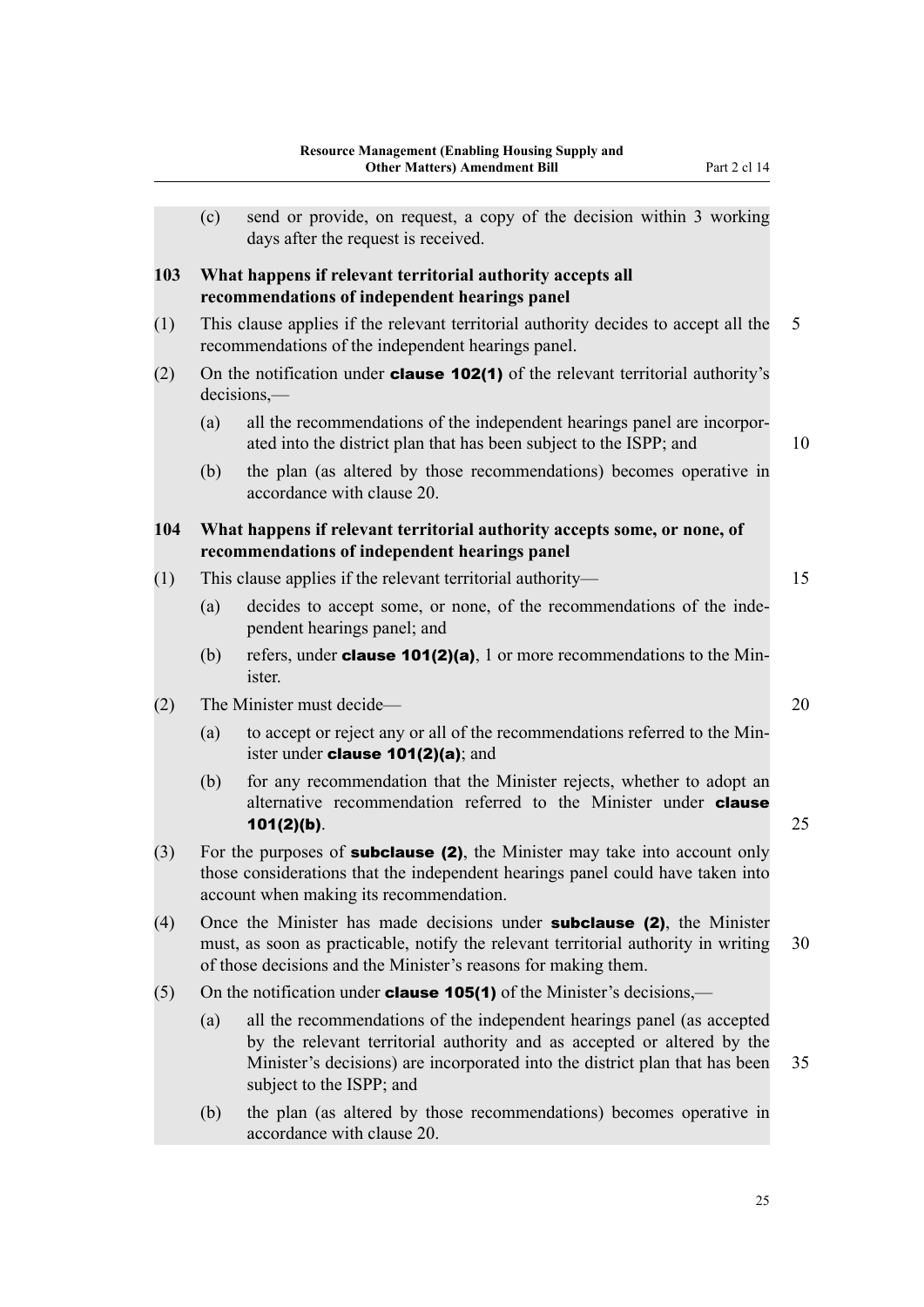#### <span id="page-41-0"></span>**105 Notification of Minister's decisions**

- (1) Once the Minister has notified a relevant territorial authority under **clause** 104(4) of decisions made under **clause 104(2)**, the relevant territorial authority must publicly notify those decisions.
- (2) The relevant territorial authority must publicly notify the Minister's decisions 5 made under **clause 104(2)** in a way that sets out the following information:
	- (a) each recommendation referred to the Minister under clause 101(2)(a) that the Minister accepts; and
	- (b) each recommendation referred to the Minister under **clause 101(2)(a)** that the Minister rejects and the reasons for doing so; and 10
	- (c) any alternative recommendation referred to the Minister under **clause** 101(2)(b) that the Minister has adopted for a rejected recommendation.
- (3) Not later than 5 working days after the Minister's decisions under **clause** 104(2) are publicly notified, the relevant territorial authority must serve the public notice on every person who made a submission on the intensification 15 planning instrument.
- (4) The relevant territorial authority must also—
	- (a) make a copy of the public notice and the decisions under **clause 104(2)** publicly available (whether physically or by electronic means) at all of its offices, and all public libraries in its district; and 20
	- (b) include with the notice a statement of the places where a copy of the decisions are available; and
	- (c) send or provide, on request, a copy of the decisions within 3 working days after the request is received.

#### *Appeals and judicial review* 25

#### **106 Scope of appeal rights**

There is no right of appeal under this Act against any decision or action of the Minister, a relevant territorial authority, or any other person under this Part.

#### **107 Judicial review**

Nothing in this Part limits or affects any right of judicial review a person may 30 have in respect of any matter to which this Part applies.

#### Subpart 2—Other amendments

#### **15 New Schedules 3A and 3B inserted**

After Schedule 3, insert the Schedules 3A and 3B set out in **Schedules 1 and** 2 of this Act. 35

26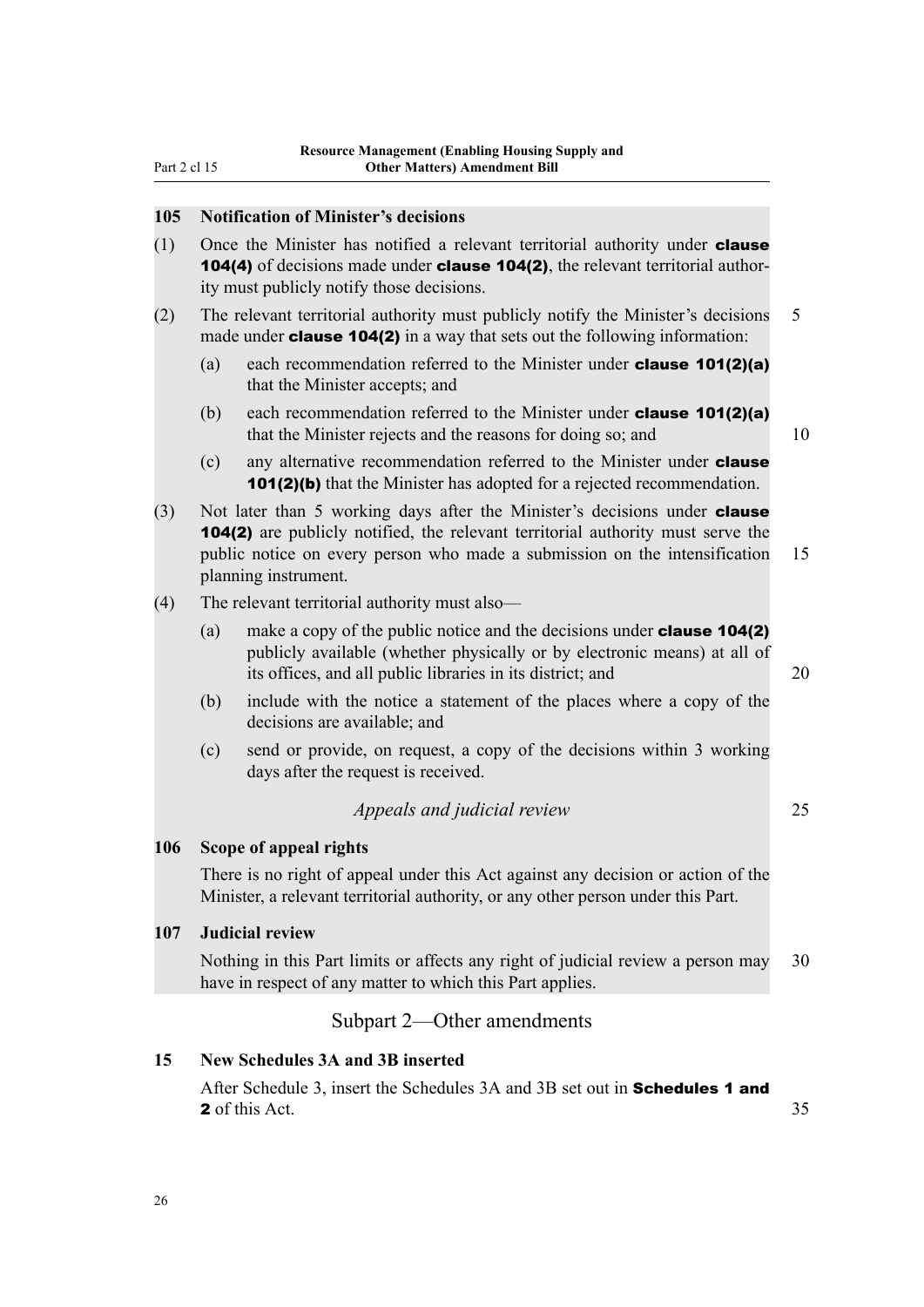#### <span id="page-42-0"></span>**16 Schedule 12 amended**

In Schedule 12,—

- (a) insert the Part set out in Schedule 3 of this Act as the last Part; and
- (b) make all necessary consequential amendments.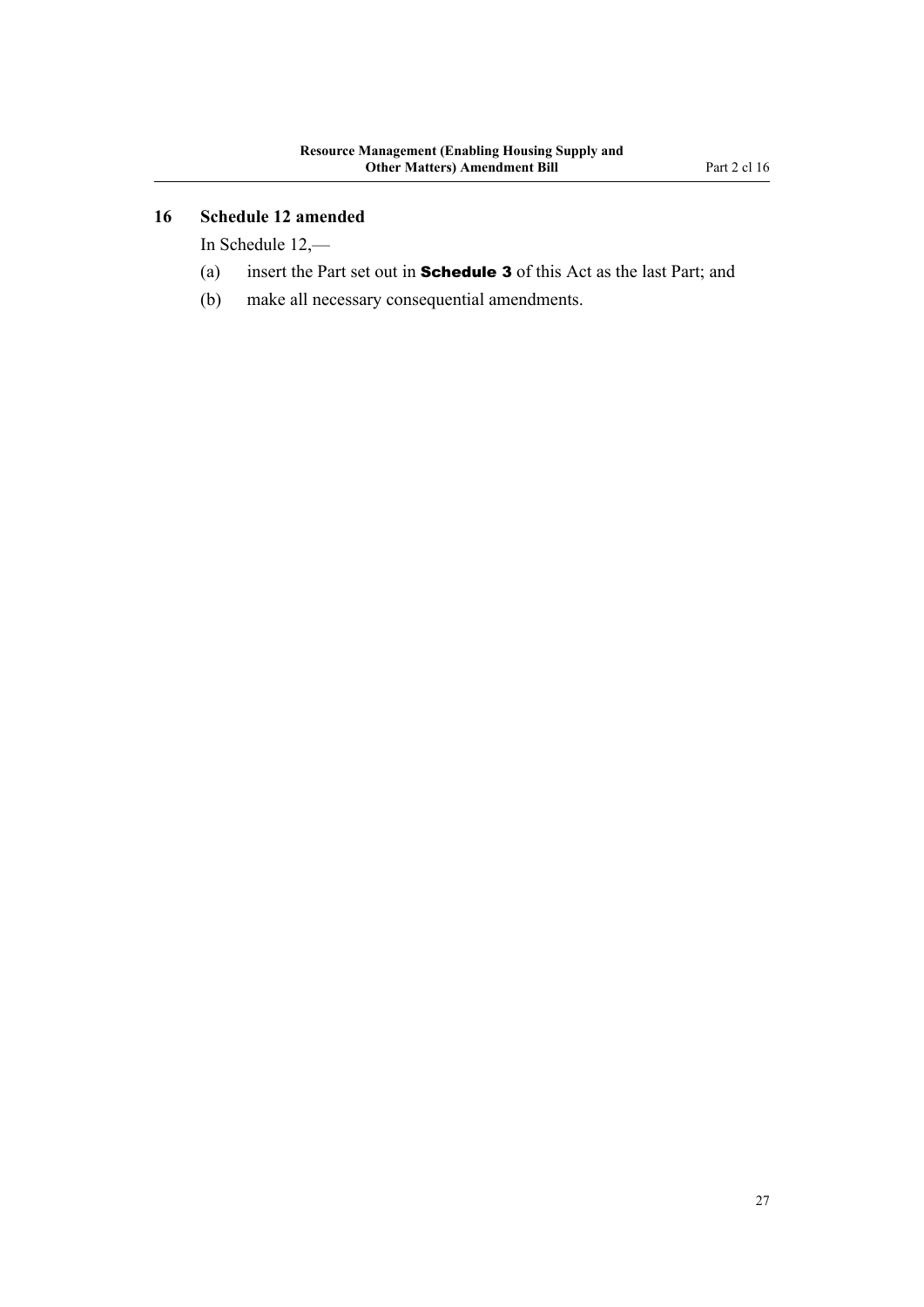## **Schedule 1 New Schedule 3A inserted**

<span id="page-43-0"></span>

|                |                                                                                                                                                                                               | s 15       |  |  |  |
|----------------|-----------------------------------------------------------------------------------------------------------------------------------------------------------------------------------------------|------------|--|--|--|
|                | <b>Schedule 3A</b><br>MDRS to be incorporated by relevant territorial authorities                                                                                                             | 5<br>s 77F |  |  |  |
|                | Part 1                                                                                                                                                                                        |            |  |  |  |
|                | General                                                                                                                                                                                       |            |  |  |  |
| $\mathbf{1}$   | Interpretation                                                                                                                                                                                |            |  |  |  |
| (1)            | In this schedule, unless the context otherwise requires,—                                                                                                                                     | 10         |  |  |  |
|                | construction includes construction and conversion, and additions and altera-<br>tions to an existing residential unit                                                                         |            |  |  |  |
|                | subdivision means the subdivision of land, as defined in section $218(1)$ .                                                                                                                   |            |  |  |  |
| (2)            | Terms used in this schedule that are defined in section 77E have the same<br>meaning in this schedule as they do in that section.                                                             | 15         |  |  |  |
| (3)            | Terms used in this schedule that are defined in the national planning standards<br>have the same meaning in this schedule as they do in those standards.                                      |            |  |  |  |
| $\overline{2}$ | <b>Permitted activities</b>                                                                                                                                                                   |            |  |  |  |
| (1)            | A relevant residential zone must allow as a permitted activity the construction<br>and use of 1, 2, or 3 residential units on each site.                                                      | 20         |  |  |  |
| (2)            | Each residential unit must comply with the building standards set out in<br>Part 2.                                                                                                           |            |  |  |  |
| (3)            | There must be no other building standards included in a district plan additional<br>to those set out in <b>Part 2</b> relating to a permitted activity.                                       |            |  |  |  |
| 3              | <b>Restricted discretionary activities</b>                                                                                                                                                    | 25         |  |  |  |
| (1)            | A relevant residential zone must allow as a restricted discretionary activity the<br>activities referred to in subclause (2)(a) and (b).                                                      |            |  |  |  |
| (2)            | The activities referred to in <b>subclause (1)</b> are—                                                                                                                                       |            |  |  |  |
|                | to construct and use more than 3 residential units on a site within a rele-<br>(a)<br>vant residential zone (whether or not they comply with the building<br>standards set out in Part 2); or | 30         |  |  |  |
|                | to construct and use 1, 2, or 3 residential units that do not comply with<br>(b)<br>the building standards set out in <b>Part 2</b> .                                                         |            |  |  |  |

28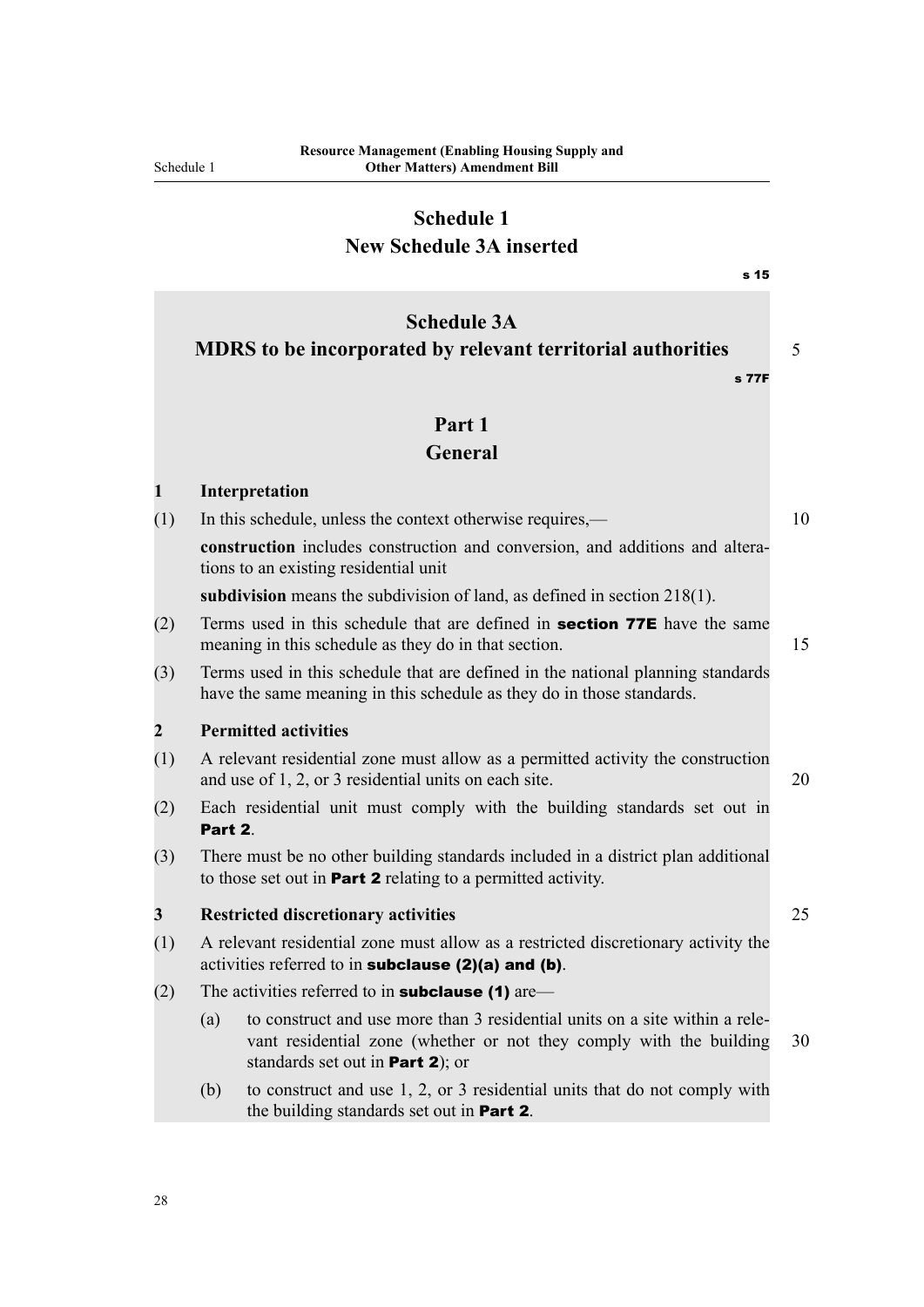#### **4 Certain notification requirements precluded**

- (1) An application for the construction and use of 1, 2, or 3 residential units that do not comply with 1 or more of the building standards in **Part 2** must not be publicly notified.
- (2) An application for the construction or use of 4 or more residential units that 5 comply with the building standards in **Part 2** must not be—
	- (a) publicly notified; or
	- (b) given limited notification.

#### *Subdivision requirements*

#### **5 General subdivision requirements** 10

Any subdivision provisions (including rules and standards) must be consistent with the level of development permitted under the other clauses of this schedule.

#### **6 Further rules about subdivision requirements**

#### Without limiting **clause**  $5,$ — 15

- (a) there must be no minimum lot size, shape size, or other size-related sub‐ division requirements for the following:
	- (i) any allotment with an existing residential unit, if the subdivision does not increase the degree of any non-compliance with the building standards set out in **Part 2**: 20
	- (ii) any allotment with no existing residential unit, or for which no existing land use consent for a residential unit has been granted, or (in the case of joint land use and subdivision applications) for which applications are being concurrently considered, if it can be demonstrated by the applicant for the resource consent— 25
		- (A) that it is practicable to construct on every allotment within the proposed subdivision, as a permitted activity, a residential unit; and
		- (B) that each residential unit complies with the building standards set out in **Part 2:**  $30$
- (b) there must be no minimum lot size, shape size, or other size-related subdivision requirements for the subdivision of land around residential units if—
	- (i) they are approved under a land use resource consent; and
	- (ii) no vacant allotments are created. 35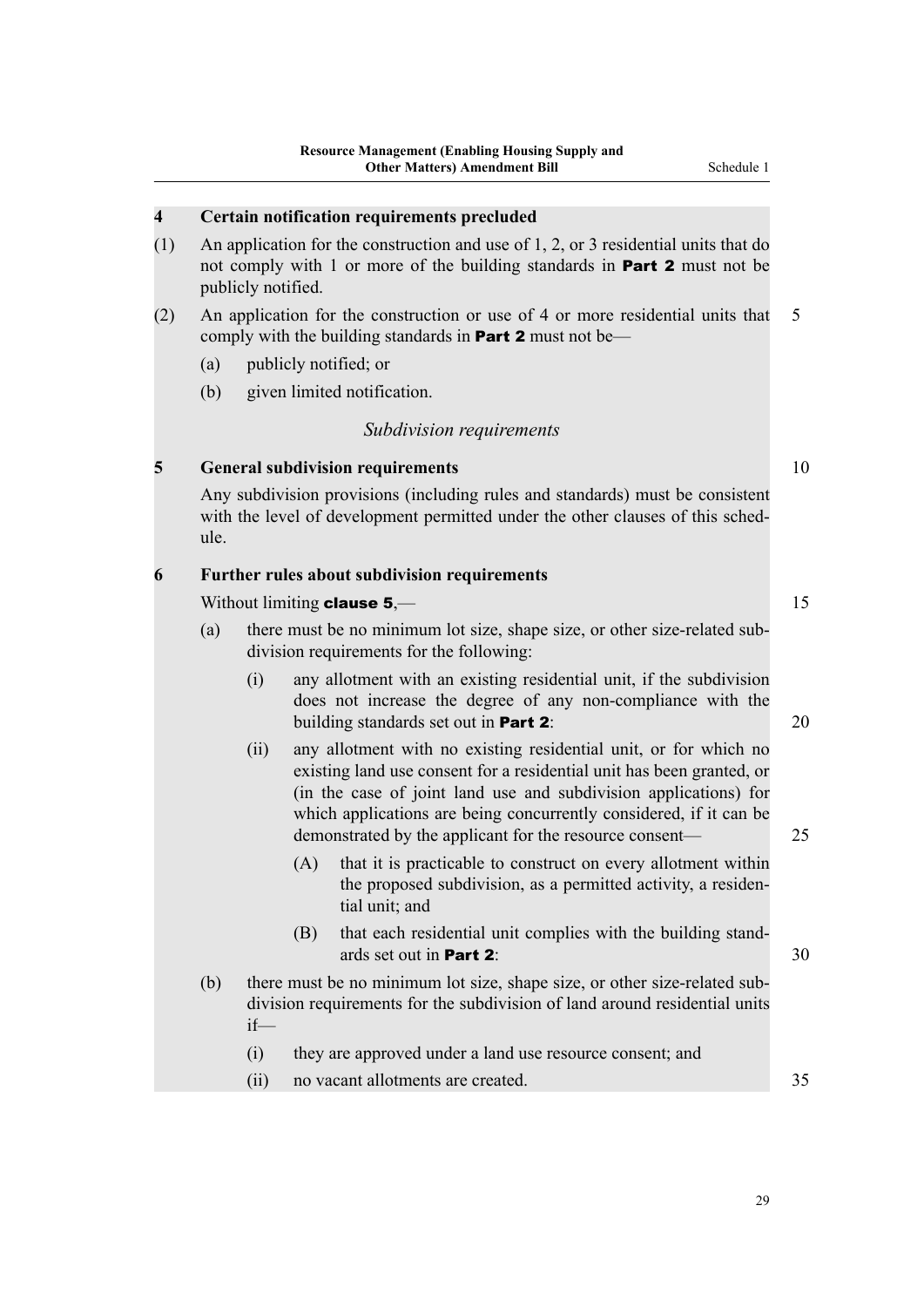#### **7 Rules about common walls**

For the purposes of **clause 6(a)(i)**, if a subdivision is proposed between residential units that share a common wall, the requirements as to height in relation to boundary and set-back standards set out in Part 2 do not apply along the length of the common wall. 5

#### *Other matters*

#### **8 Other matters to be included in district plan in relation to MDRS**

The relevant territorial authority must include the following information in relation to the MDRS within the district plan:

- (a) the enabling objectives and policies for the MDRS; and 10
- (b) a reference to relevant engineering standards applying in the relevant residential areas to which the MDRS apply.

## **Part 2 Building standards**

#### **9 Building height** 15

Buildings must not exceed 11 metres in height, except that 50% of a building's roof in elevation, measured vertically from the junction between wall and roof, may exceed this height by 1 metre, where the entire roof slopes 15° or more, as shown on the following diagram:

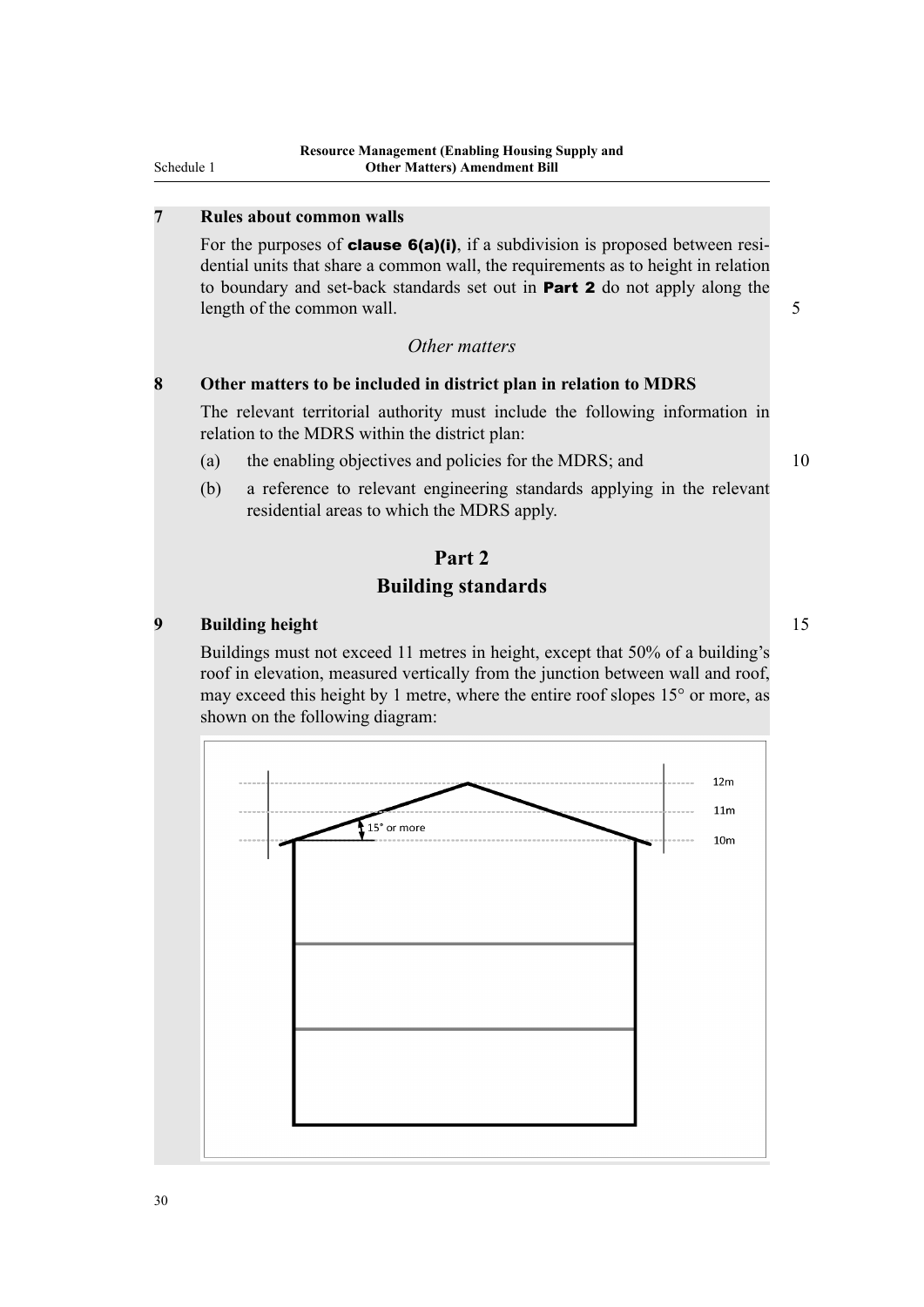#### **10 Height in relation to boundary**

(1) Buildings must not project beyond a 60° recession plane measured from a point 6 metres vertically above ground level along all boundaries, as shown on the following diagram. Where the boundary forms part of a legal right of way, entrance strip, access site, or pedestrian access way, the height in relation to 5 boundary applies from the farthest boundary of that legal right of way, entrance strip, access site, or pedestrian access way.



#### (2) This standard does not apply to—

- (a) a boundary with a road:
- (b) existing or proposed internal boundaries within a site: 10
- (c) site boundaries where there is an existing common wall between 2 buildings on adjacent sites or where a common wall is proposed.

#### **11 Setbacks**

(1) Buildings must be set back from the relevant boundary by the minimum depth listed in the yards table below: 15

| Yard  | Minimum depth                      |
|-------|------------------------------------|
| Front | 2.5 metres                         |
| Side  | 1 metre                            |
| Rear  | 1 metre (excluded on corner sites) |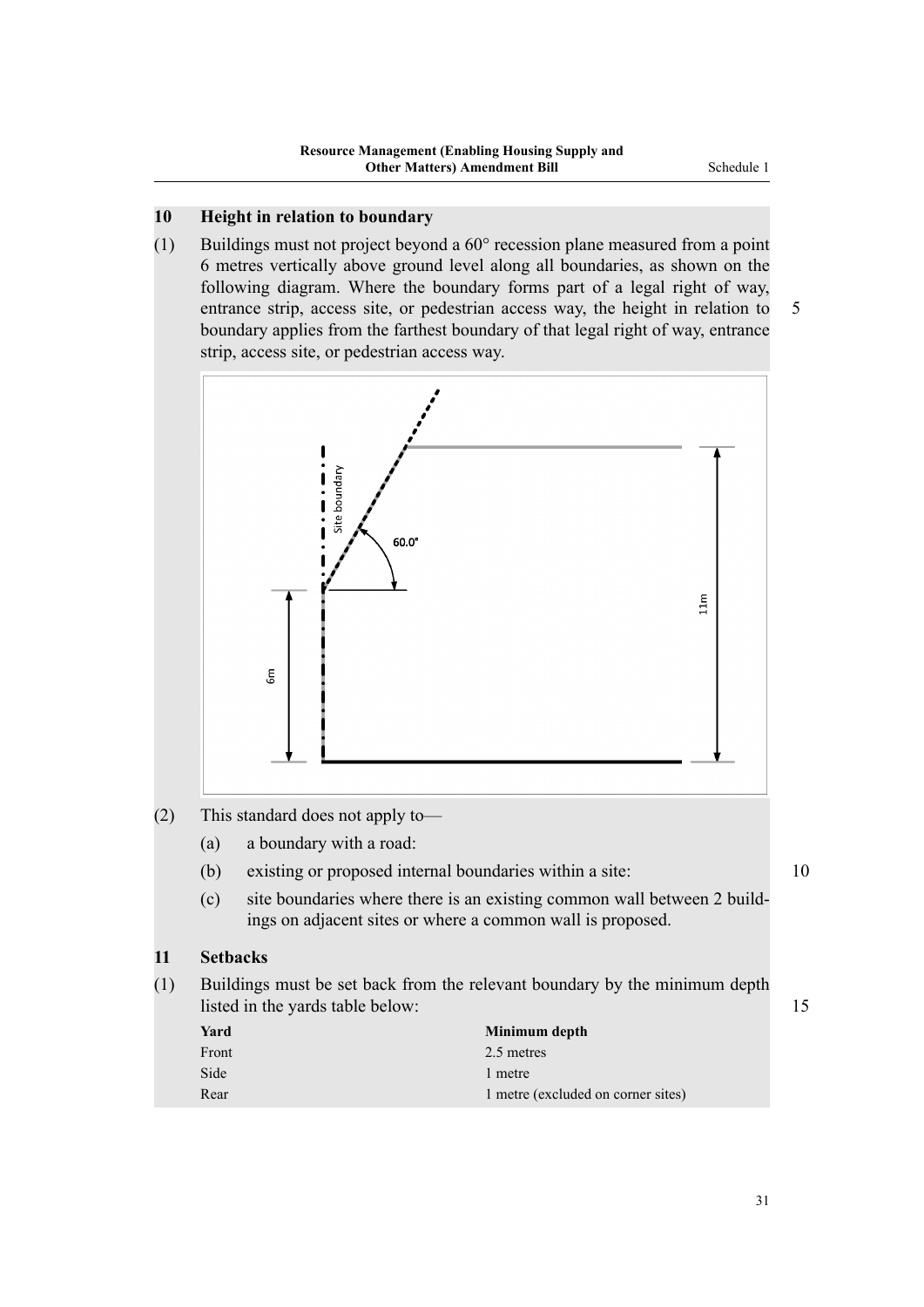(2) This standard does not apply to site boundaries where there is an existing com‐ mon wall between 2 buildings on adjacent sites or where a common wall is proposed.

#### **12 Building coverage**

The maximum building coverage must not exceed 50% of the net site area. 5

#### **13 Impervious area**

The maximum impervious area must not exceed 60% of the site area.

#### **14 Outdoor living space (per unit)**

A residential unit at ground floor level must have an outdoor living space that is at least 15 square metres and that comprises ground floor or balcony or roof 10 terrace space that,—

- (a) where located at ground level, has no dimension less than 3 metres; and
- (b) where provided in the form of a balcony, patio, or roof terrace, is at least 8 square metres and has a minimum dimension of 1.8 metres; and
- (c) is accessible from the residential unit; and 15
- (d) is free of buildings, parking spaces, and servicing and manoeuvring areas.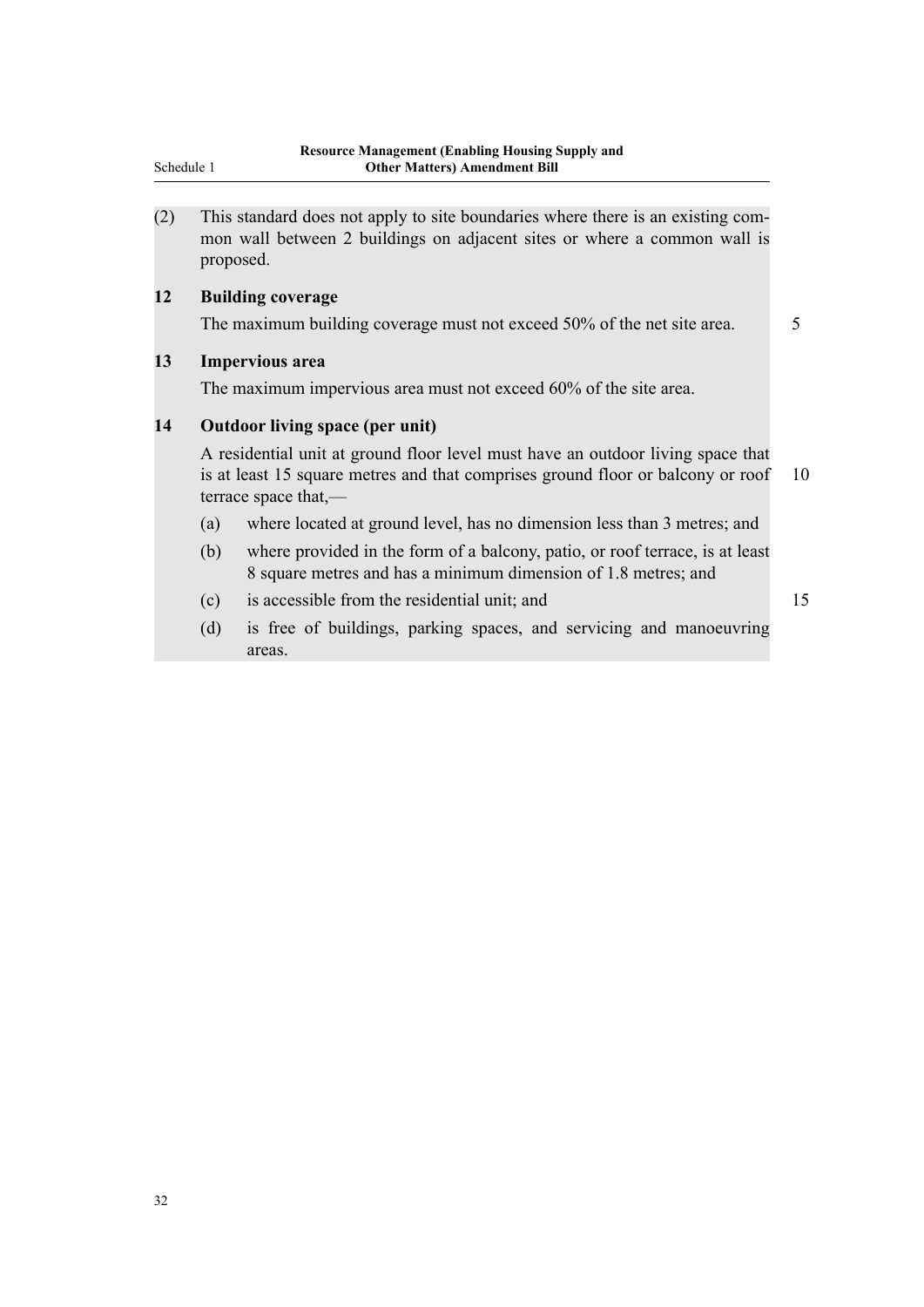(1) An outlook space must be provided from habitable room windows as shown in the diagram below. Where the room has 2 or more windows, the outlook space must be provided from the largest area of glazing.



(2) The minimum dimensions for a required outlook space are as follows: 5

- (a) a principal living room must have an outlook space with a minimum dimension of 3 metres in depth and 3 metres in width; and
- (b) all other habitable rooms must have an outlook space with a minimum dimension of 1 metre in depth and 1 metre in width.
- (3) The width of the outlook space is measured from the centre point of the largest 10 window on the building face to which it applies.
- (4) Outlook spaces may be within the site or over a public street or other public open space.
- (5) Outlook spaces required from different rooms within the same building may overlap. 15
- (6) Outlook spaces must—
	- (a) be clear and unobstructed by buildings; and
	- (b) not extend over an outlook space or outdoor living space required by another dwelling.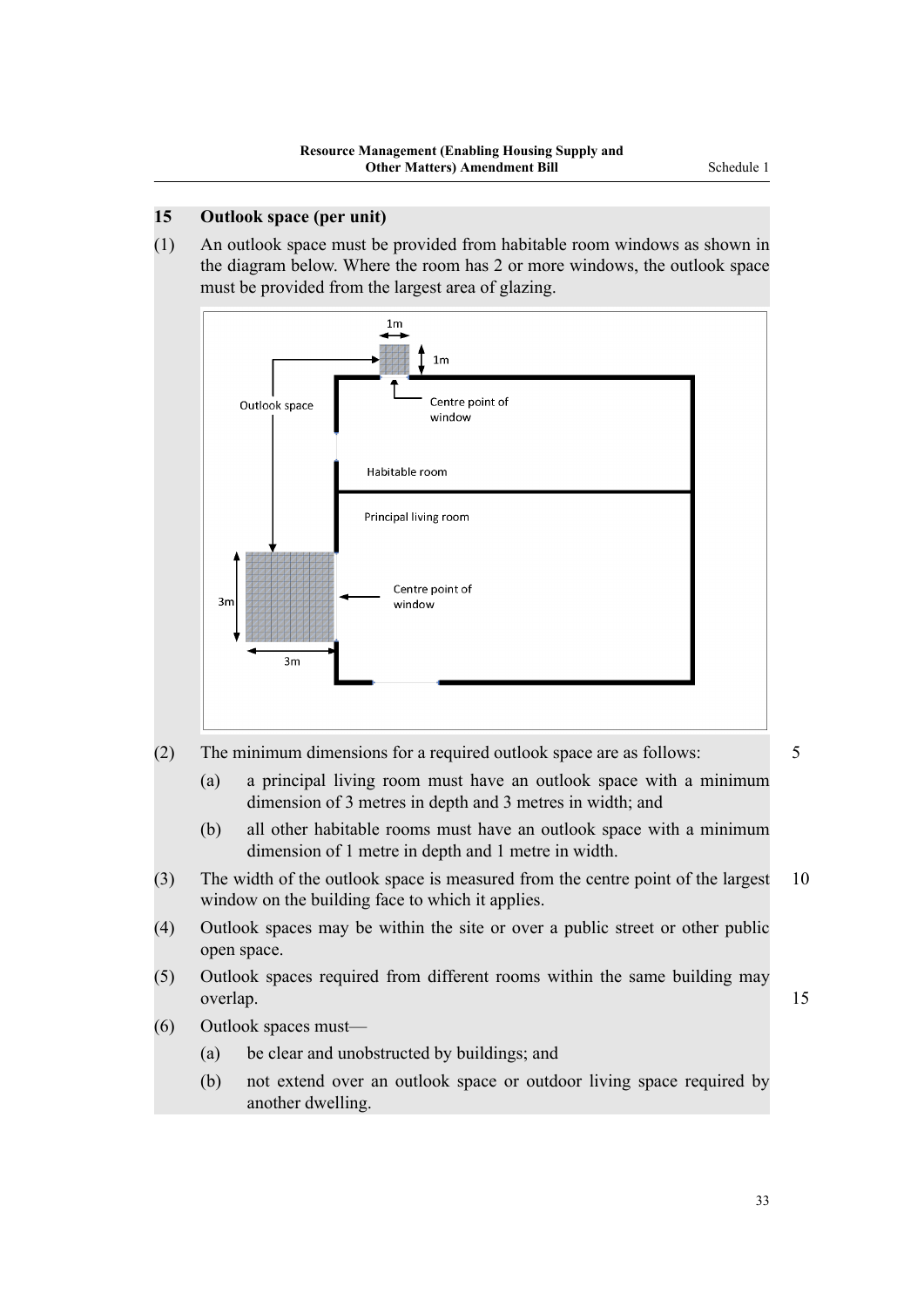trict plans enable:

tion; and

following:

matter in that area.

#### **Schedule 2 New Schedule 3B inserted**

## <span id="page-49-0"></span>s 15 **Schedule 3B Policies 3, 4, and 5 of National Policy Statement on Urban** 5 **Development 2020 (as amended by** section 77O(1) **of the Act)** ss 2(1), 77O(1) **Policy 3**: In relation to tier 1 urban environments, regional policy statements and dis-(a) in city centre zones, building heights and density of urban form to realise as 10 much development capacity as possible, to maximise benefits of intensifica-(b) in metropolitan centre zones, building heights and density of urban form to reflect demand for housing and business use in those locations, and in all cases building heights of at least 6 storeys; and 15 (c) building heights of least 6 storeys within at least a walkable catchment of the (i) existing and planned rapid transit stops: (ii) the edge of city centre zones: (iii) the edge of metropolitan centre zones; and 20 (d) within and adjacent to neighbourhood centre zones, local centre zones, and town centre zones (or equivalent), building heights and density of urban form commensurate with the level of commercial activities and community centres. **Policy 4**: Regional policy statements and district plans applying to tier 1 urban environments modify the relevant building height or density requirements under Policy 3 25 only to the extent necessary (as specified in subpart 6) to accommodate a qualifying **Policy 5**: Regional policy statements and district plans applying to tier 2 and 3 urban environments enable heights and density of urban form commensurate with the greater of: 30

- (a) the level of accessibility by existing or planned active or public transport to a range of commercial activities and community services; or
- (b) relative demand for housing and business use in that location.